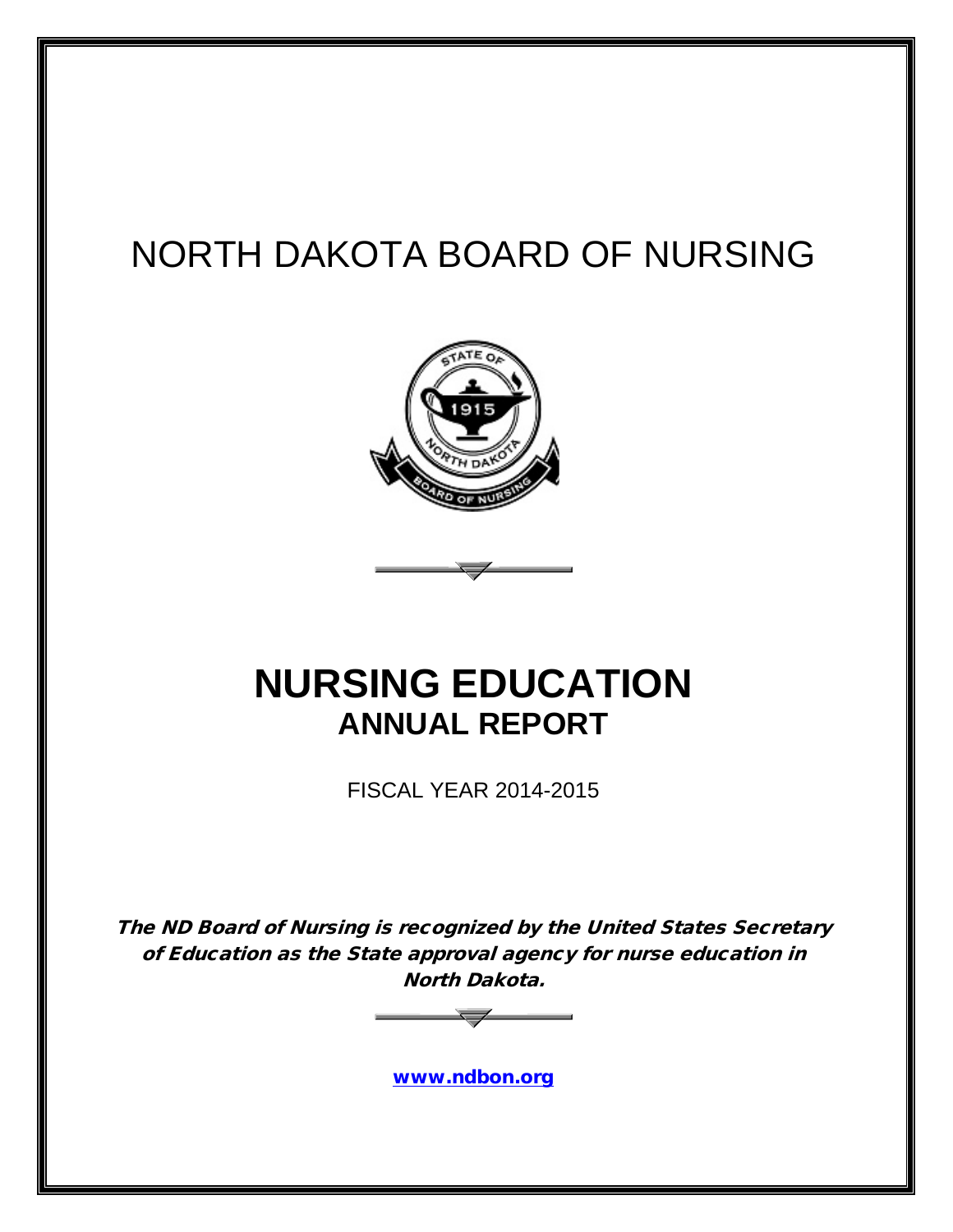### **FY 2014-2015 ANNUAL REPORT OF NORTH DAKOTA BOARD OF NURSING APPROVED NURSING EDUCATION PROGRAMS**

(Page 3)

#### **Section 1 Overall Nursing Program Statistics**

• **Nursing Program Approval and Accreditation Status**

#### • **Admissions Data**

- Practical Nursing Program Application and Admissions
- Practical Nursing Program Admission Trends
- Associate Degree Nursing Program Application and Admissions
- Associate Degree Nursing Program Admission Trends
- Baccalaureate Nursing Program Applications and Admissions
- Baccalaureate Nursing Program Admission Trends

#### • **Enrollment History Data**

- Practical Nursing Program Enrollment History
- Registered Nursing Program Enrollment History
- Master's Nursing Program Enrollment History
- Doctorate Level Nursing Program Enrollment History

#### • **Detailed Enrollment for ND Nursing Programs**

- Ladder Enrollment
- Detailed Certificate PN Program Enrollment
- Detailed Associate Degree PN Program Enrollment
- Detailed Baccalaureate Degree Nursing Program Enrollment
- Detailed Associate Degree Nursing Program Enrollment
- Detailed Master's Degree Program Enrollment
- Detailed Doctoral Degree Program Enrollment

#### • **Graduates**

- Certificate Practical Nurse Graduates
	- Graduation Trends
- Associate Degree Practical Nurse Program
	- Basic & LPN to AASPN
	- **Five Year Graduation Trends**
- Associate Degree Graduates for RN Licensure
	- LPN/AASPN-ASN
	- LPN/PN-AASN
	- Graduation Trends
- Baccalaureate Degree Graduates for RN Licensure
	- Basic
	- LPN to BSN
	- Diploma to BSN
	- ADN to BSN
	- Five Year Graduation Trends
- Age Trends of Graduates of Undergraduate Programs
- Graduate Level Program Graduates
	- 2013-2014 Masters' Graduates per Specialty
	- Master's Program Graduation Trends
	- Doctorate Program Graduation Trends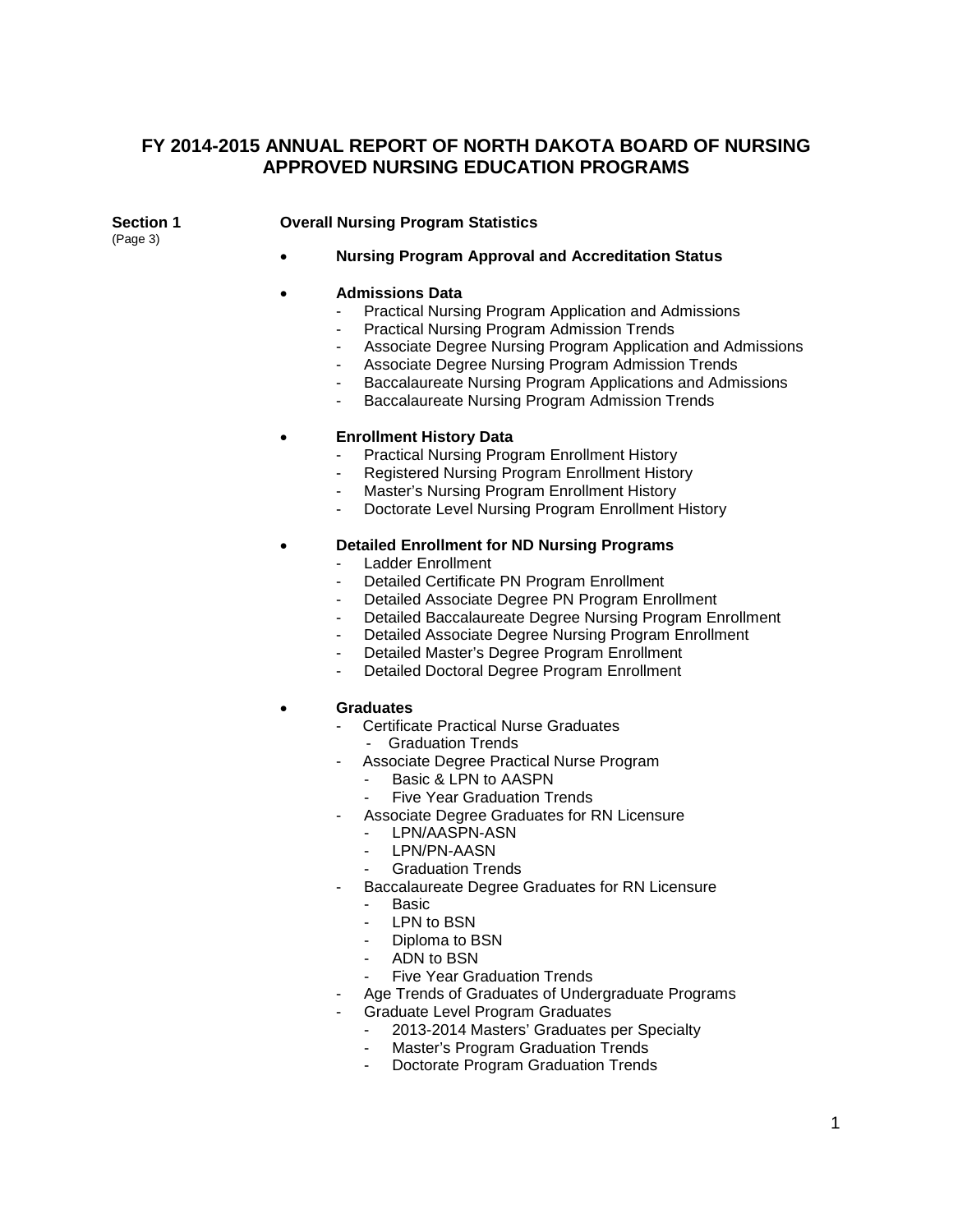|                               | <b>Program NCLEX® Pass Rates</b><br>Fiscal Year PN Program First Time Candidate Pass Rates<br>Fiscal Year RN Program First Time Candidate Pass Rates<br><b>Nursing Faculty Data Summary</b><br><b>Highest Level of Faculty Preparation</b><br>- Faculty Position Openings<br>Faculty Demographic Information<br>$\sim$                                          |
|-------------------------------|-----------------------------------------------------------------------------------------------------------------------------------------------------------------------------------------------------------------------------------------------------------------------------------------------------------------------------------------------------------------|
| <b>Section 2</b>              | <b>Practical Nursing Programs</b>                                                                                                                                                                                                                                                                                                                               |
| (Page 30)                     | Summary of Clinical Course Faculty/Student Ratio<br>Summary of Major Practice Facilities for Year<br><b>Update on Unqualified Faculty</b><br>Notification of Major Programmatic Change<br>Methods of Maintaining Student Health<br><b>Budget Statement</b><br><b>Program Evaluation Summary</b><br><b>Curriculum Design</b>                                     |
| <b>Section 3</b><br>(Page 38) | <b>Registered Nursing Programs</b>                                                                                                                                                                                                                                                                                                                              |
|                               | Summary of Clinical Course Faculty/Student Ratio<br>Summary of Major Practice Facilities for Year<br>Update on Unqualified Faculty<br>Notification of Major Programmatic Change<br>Methods of Maintaining Student Health<br><b>Budget Statement</b><br><b>Program Evaluation Summary</b><br><b>Curriculum Design</b>                                            |
| <b>Section 4</b>              | <b>Graduate Level Nursing Programs</b>                                                                                                                                                                                                                                                                                                                          |
| (Page 55)                     | <b>Lists of Specialty Tracks</b><br>Number of Graduates from Each Track<br><b>Graduation Trends</b><br>Summary of Clinical Course Faculty/Student Ratio<br>Summary of Major Practice Facilities for Year<br>Notification of Major Programmatic Change<br>Methods of Maintaining Student Health<br><b>Program Evaluation Summary</b><br><b>Curriculum Design</b> |
| <b>Section 5</b><br>(Page 61) | <b>Distance Nursing Education Programs</b>                                                                                                                                                                                                                                                                                                                      |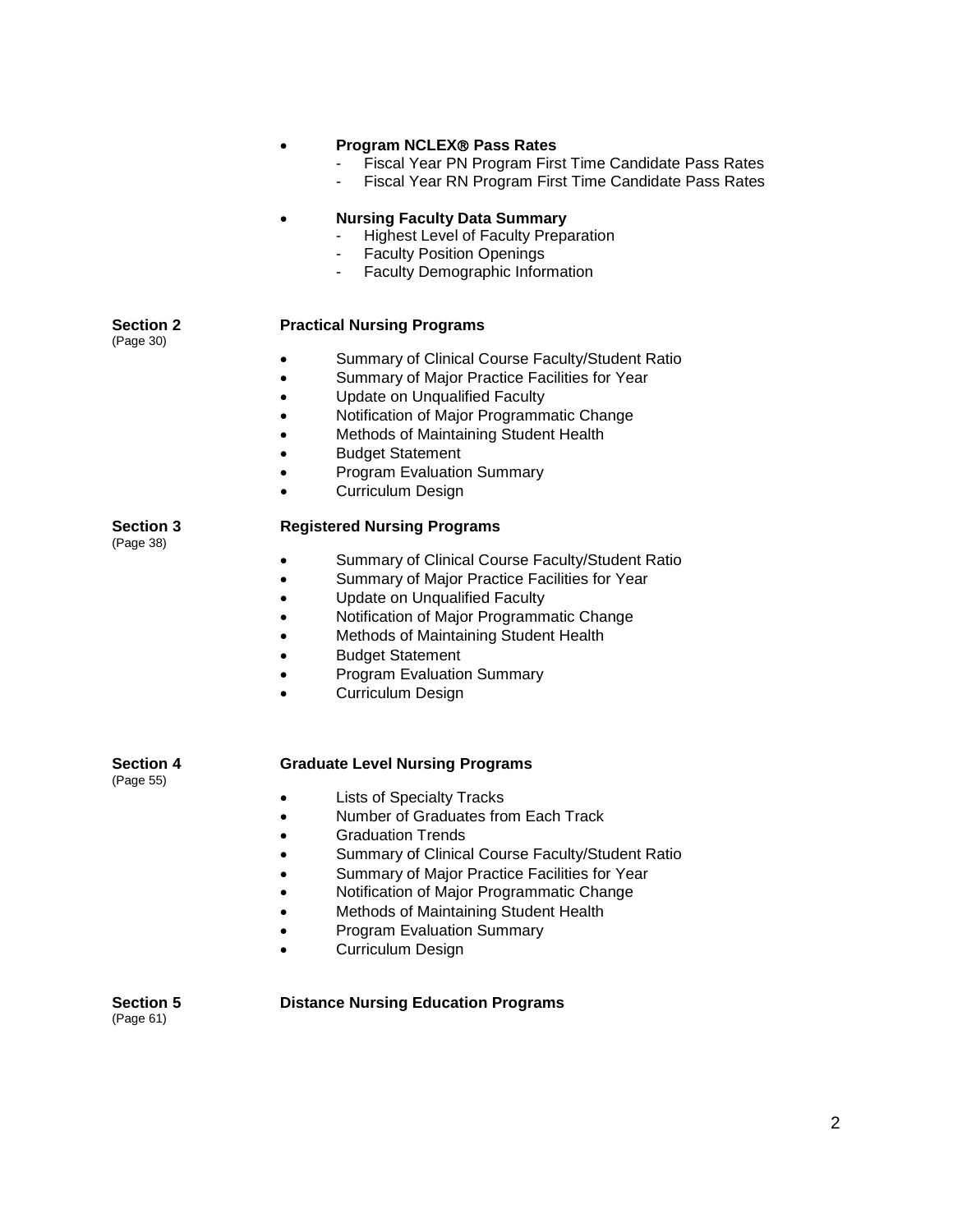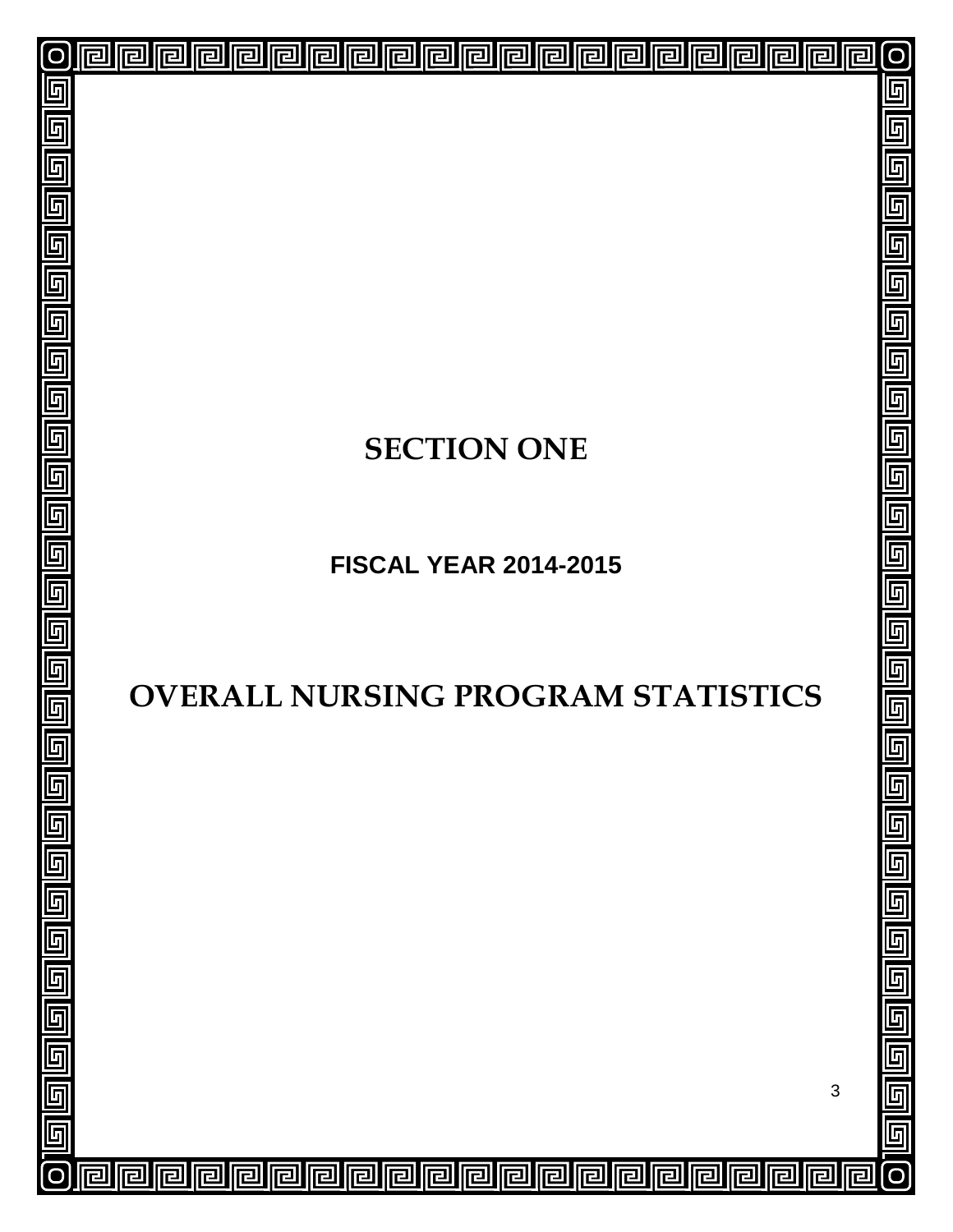## **Nursing Program Approval and Accreditation Status**

| Program                                                              | <b>ND Board of</b><br><b>Nursing Approval</b><br><b>Term</b> | <b>CCNE</b><br><b>Accreditation</b> | <b>ACEN</b><br>(formerly<br><b>NLNAC)</b> | Year of Initial<br><b>Accreditation</b> | <b>Most</b><br>Recent<br><b>Action</b> | <b>Next National</b><br><b>Accreditation</b><br><b>Evaluation</b>  |
|----------------------------------------------------------------------|--------------------------------------------------------------|-------------------------------------|-------------------------------------------|-----------------------------------------|----------------------------------------|--------------------------------------------------------------------|
| Concordia (BAN)                                                      | January 2015-2020                                            | X                                   |                                           | 2006                                    | 2006                                   | <b>Fall 2015</b>                                                   |
| Dakota Nursing Program<br>(Certificate PN)                           | March 2014-2019                                              |                                     |                                           |                                         |                                        |                                                                    |
| Dakota Nursing Program<br>(ADN)                                      | March 2014-2019                                              |                                     |                                           |                                         |                                        |                                                                    |
| Dickinson State University<br>(AASPN)                                | November 2011-<br>2016                                       |                                     | X                                         | 1995                                    | 2008                                   | <b>Fall 2015</b>                                                   |
| <b>Dickinson State University</b><br>(BSN)                           | November 2011-<br>2016                                       |                                     | X                                         | 1989                                    | 2013                                   | Spring 2021                                                        |
| Minot State University (BSN)                                         | May 2011-2016                                                |                                     | X                                         | 1981                                    | 2014                                   | Spring 2022<br>Conditions<br>Follow-up Report-<br><b>Fall 2016</b> |
| North Dakota State College of<br>Science (AASPN)                     | March 2011-May<br>2016                                       |                                     | X                                         | 1991                                    | 2014                                   | <b>Fall 2019</b>                                                   |
| North Dakota State College of<br>Science (ASN)                       | March 2011-May<br>2016                                       |                                     |                                           |                                         |                                        |                                                                    |
| North Dakota State University<br>(BSN)                               | May 2011-2017                                                | $\boldsymbol{\mathsf{X}}$           |                                           | 2006                                    | 2006                                   | <b>Fall 2015</b>                                                   |
| North Dakota State University<br>(DNP)                               | May 2011-2017                                                | $\boldsymbol{\mathsf{X}}$           |                                           | 2011                                    | 2011                                   | Spring 2016                                                        |
| Sanford College of Nursing<br>(BSN) (Acquired by NDSU<br>July 2014)  | See NDSU BSN<br>information                                  |                                     |                                           |                                         |                                        |                                                                    |
| Sitting Bull College (ASPN)                                          | November 2015-<br>2020                                       |                                     |                                           |                                         |                                        |                                                                    |
| <b>Turtle Mountain Community</b><br><b>Technical College (AASPN)</b> | May 2014-May 2016                                            |                                     |                                           |                                         |                                        |                                                                    |
| <b>United Tribes Technical</b><br>College (AASPN)                    | November 2011-<br>2016                                       |                                     | X                                         | 1995                                    | 2008                                   | Spring 2016                                                        |
| University of Jamestown<br>(BSN)                                     | November 2014-<br>2019                                       |                                     | X                                         | 1971                                    | 2013                                   | <b>Fall 2020</b>                                                   |
| University of Mary (BSN)                                             | May 2012-November<br>2016                                    | X                                   |                                           | 2003                                    | 2008                                   | Spring 2018                                                        |
| University of Mary (MSN)                                             | May 2012-November<br>2016 (Transitioned to<br>DNP July 2014) | X                                   |                                           | 2003                                    | 2008                                   | Spring 2018                                                        |
| University of Mary (DNP)                                             | May 2012-November<br>2016                                    |                                     |                                           |                                         |                                        |                                                                    |
| University of North Dakota<br>(BSN)                                  | November 2015-<br>2020                                       | X                                   |                                           | 2001                                    | 2010                                   | <b>Fall 2020</b>                                                   |
| University of North Dakota<br>(MSN)                                  | November 2015-<br>2020                                       | X                                   |                                           | 2001                                    | 2010                                   | <b>Fall 2020</b>                                                   |

Information obtained fro[m http://www.aacn.nche.edu/ccne-accreditation](http://www.aacn.nche.edu/ccne-accreditation) and<http://acenursing.org/> and program catalogs and handbooks. This information does not include candidacy status.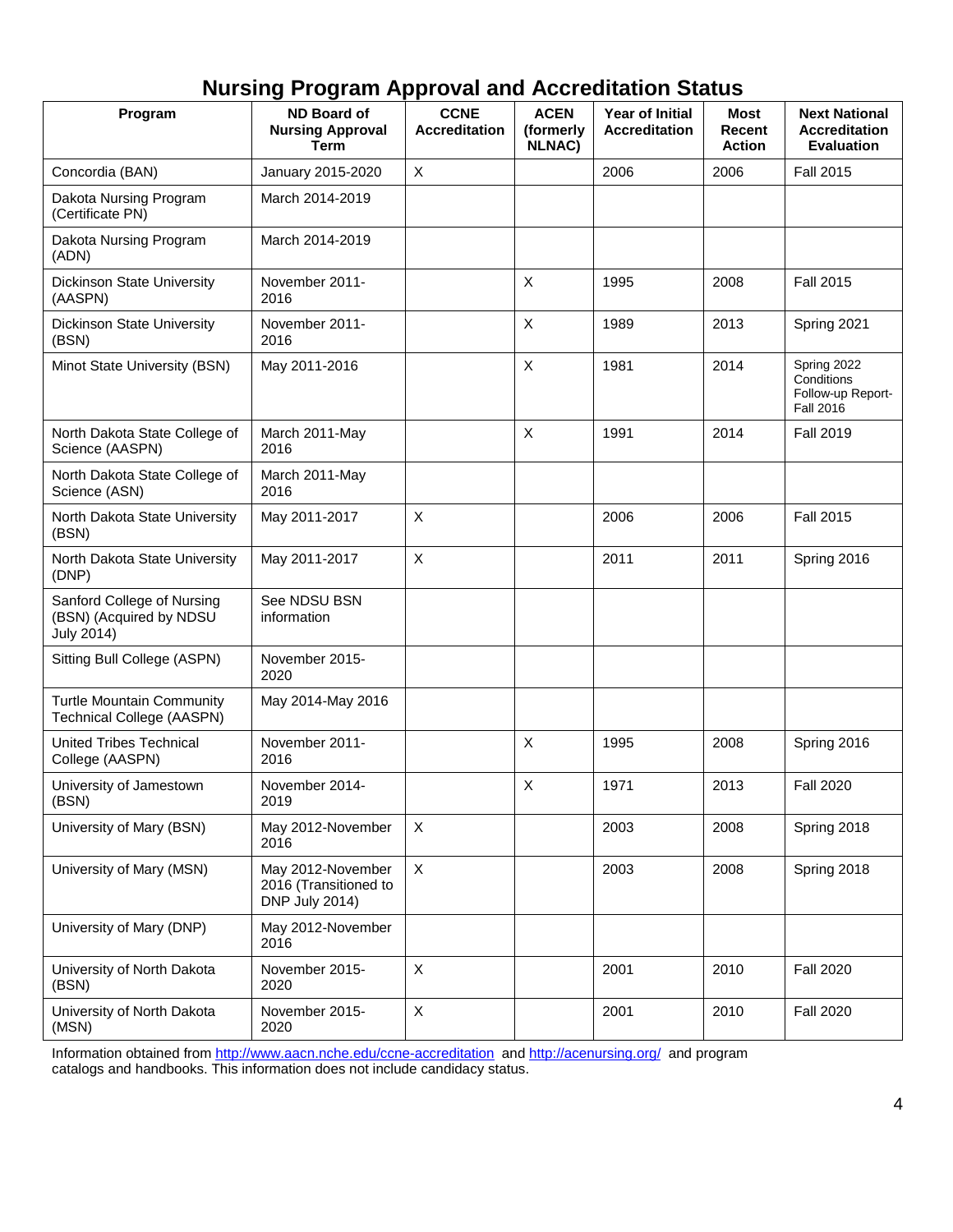## **ADMISSIONS DATA**

### **PRACTICAL NURSING PROGRAM APPLICATIONS AND ADMISSIONS**

| <b>PRACTICAL NURSING</b><br><b>PROGRAM</b><br><b>APPLICATIONS AND</b><br><b>ADMISSIONS</b>                     | Dickinson State<br>University | ND State<br>College of<br>Science | Sitting Bull<br>College | Turtle Mountain<br>Community<br>College | United Tribes<br>Technical<br>College | Dakota Nursing<br>PN Program<br>BSC | $-DCB$<br>집<br>Program<br>Dakota<br>Nursing | Dakota Nursing<br>PN Program-<br>LRSC | Dakota<br>Nursing PN<br>Program WSC | Totals           |
|----------------------------------------------------------------------------------------------------------------|-------------------------------|-----------------------------------|-------------------------|-----------------------------------------|---------------------------------------|-------------------------------------|---------------------------------------------|---------------------------------------|-------------------------------------|------------------|
| Total number of admission<br>slots                                                                             | 43                            | 60                                | 10                      | 12                                      | 18                                    | 36                                  | 24                                          | 40                                    | 48                                  | 291              |
| Basic applications received                                                                                    | 72                            | 200                               | 10                      | $\overline{7}$                          | $\,$ 5 $\,$                           | 43                                  | 34                                          | 51                                    | 66                                  | 488              |
| Total number of qualified<br>Applicants                                                                        | 62                            | 97                                | 9                       | 5                                       | $\,$ 5 $\,$                           | 32                                  | 20                                          | 40                                    | 45                                  | 315              |
| Basic qualified applicants<br>accepted                                                                         | 62                            | 59                                | 9                       | 5                                       | 5                                     | 28                                  | 17                                          | 40                                    | 41                                  | 266              |
| Basic qualified applicants not<br>accepted                                                                     | 10                            | 68                                | $\mathbf 0$             | $\overline{2}$                          | 0                                     | 4                                   | 3                                           | $\boldsymbol{0}$                      | $\overline{4}$                      | 91               |
| Qualified applicants<br>accepted but declined<br>admission                                                     | 21                            | 22                                | $\mathbf 0$             | $\boldsymbol{0}$                        | 1                                     | 4                                   | $\mathbf{1}$                                | 1                                     | $\overline{7}$                      | 57               |
| Total number of qualified<br>applicants who were<br>accepted enrolled in the<br>program                        | 41                            | 51                                | 9                       | 5                                       | 4                                     | 24                                  | 16                                          | 39                                    | 34                                  | 223              |
| Number of Qualified<br><b>Advanced Standing</b><br>Applicants (LPN to AASPN)                                   | $\overline{c}$                | 0                                 | 0                       | $\boldsymbol{0}$                        | 0                                     | $\boldsymbol{0}$                    | 0                                           | $\boldsymbol{0}$                      | $\pmb{0}$                           | $\boldsymbol{2}$ |
| <b>Total Number of Qualified</b><br><b>Advanced Standing</b><br>Applicants to be admitted                      | $\overline{2}$                | 0                                 | 0                       | $\boldsymbol{0}$                        | $\boldsymbol{0}$                      | $\boldsymbol{0}$                    | $\pmb{0}$                                   | 0                                     | $\pmb{0}$                           | $\overline{2}$   |
| <b>Total Number of Qualified</b><br><b>Advanced Standing</b><br>Applicants Accepted                            | $\overline{c}$                | 0                                 | 0                       | $\mathbf 0$                             | 0                                     | $\boldsymbol{0}$                    | 0                                           | 0                                     | 0                                   | $\overline{2}$   |
| <b>Total Number of Qualified</b><br><b>Advanced Standing</b><br>Applicants Not Accepted                        | 0                             | 0                                 | 0                       | $\boldsymbol{0}$                        | $\boldsymbol{0}$                      | $\boldsymbol{0}$                    | $\pmb{0}$                                   | $\boldsymbol{0}$                      | $\pmb{0}$                           | $\mathbf 0$      |
| <b>Total Number of Qualified</b><br><b>Advanced Standing</b><br>Applicants Accepted, but<br>declined admission | 0                             | 0                                 | 0                       | $\mathbf 0$                             | 0                                     | 0                                   | 0                                           | 0                                     | 0                                   | $\mathbf 0$      |
| <b>Total Number of Qualified</b><br>Applicants Accepted for<br><b>Advanced Standing Enrolled</b>               | $\overline{2}$                | $\mathbf 0$                       | $\pmb{0}$               | $\mathbf 0$                             | $\pmb{0}$                             | $\pmb{0}$                           | $\pmb{0}$                                   | $\mathbf 0$                           | $\mathbf 0$                         | $\overline{2}$   |
| <b>Total Admissions</b>                                                                                        | 41                            | 51                                | 9                       | $\sqrt{5}$                              | $\overline{\mathbf{4}}$               | 24                                  | 16                                          | 39                                    | 34                                  | 223              |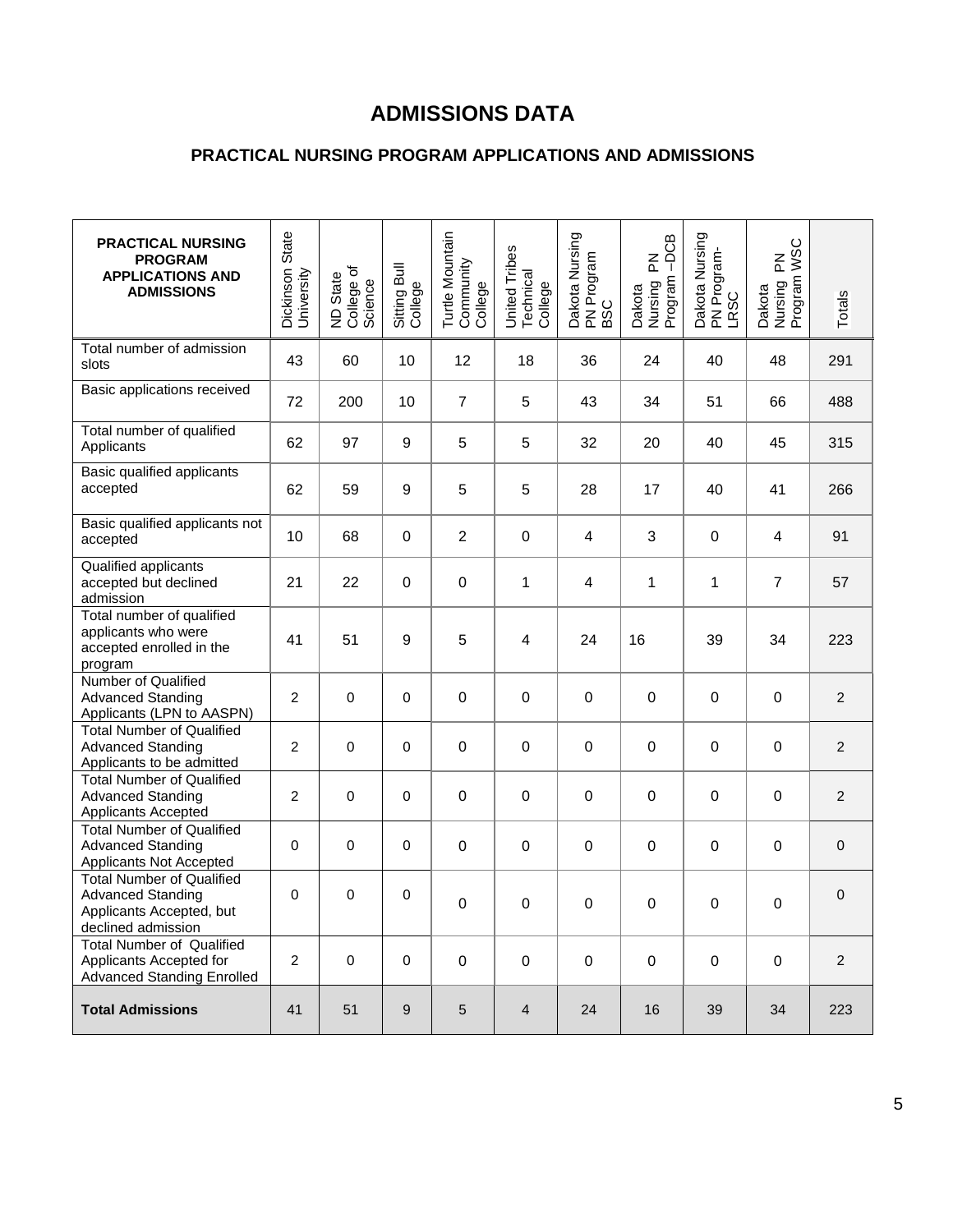| <b>PRACTICAL NURSING PROGRAM</b><br><b>ADMISSION TRENDS</b> | FY 2009-<br>2010 | FY 2010-<br>2011 | FY 2011-<br>2012 | FY 2012-<br>2013 | FY 2013-<br>2014 | FY 2014-<br>2015 |
|-------------------------------------------------------------|------------------|------------------|------------------|------------------|------------------|------------------|
| <b>Dickinson State University</b>                           | 43               | 41               | 44               | 41               | 29               | 41               |
| ND State College of Science                                 | 62               | 86               | 60               | 58               | 81               | 51               |
| Sitting Bull College (ASPN)                                 | 4                | 3                | 5                | 5                | 5                | 9                |
| <b>Turtle Mountain Community College</b>                    | N/A              | 12##             | 11               | 6                | 9                | 5                |
| United Tribes Technical College                             | 9                | 16               | 11               | 17               | 16               | 4                |
| Dakota Nursing PN Program - BSC                             | 21               | 27               | 36               | 26               | 42               | 24               |
| Dakota Nursing PN Program-DCB                               | 23               | 22               | 26               | 20               | 24               | 16               |
| Dakota Nursing PN Program - FBCC                            | 8                | 10               | 9                | $\overline{2}$   | $0^*$            | $0^*$            |
| Dakota Nursing PN Program-LRSC                              | 28               | 20               | 26               | 27               | 23               | 39               |
| Dakota Nursing PN Program - WSC                             | 37               | 31               | 38               | 39               | 37               | 34               |
| <b>TOTAL</b>                                                | 235              | 268              | 266              | 241              | 266              | 223              |

### **PRACTICAL NURSING PROGRAM ADMISSION TRENDS**

\* Program closed

## Initial Approval granted November 2011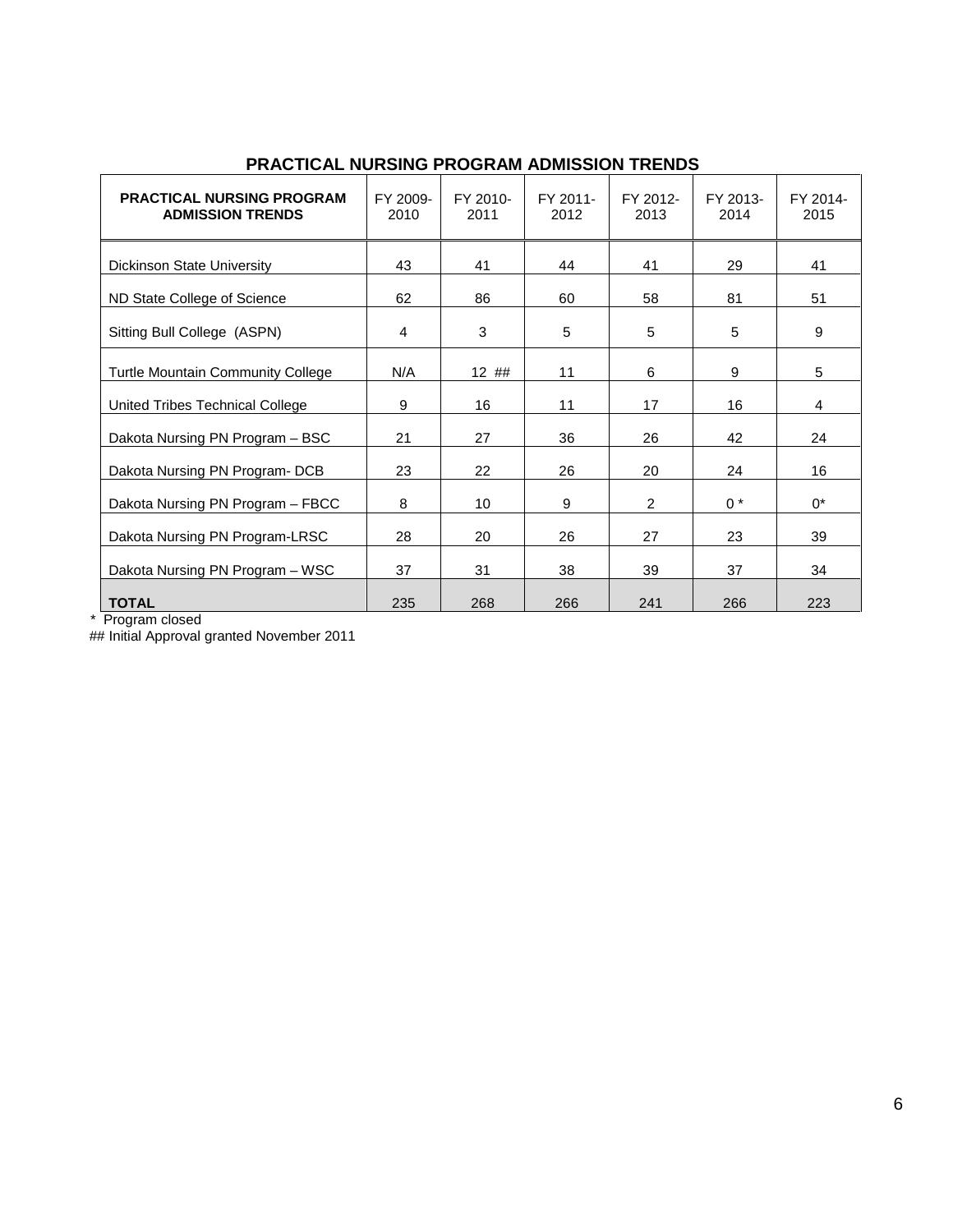| ASSOCIATE DEGREE RN NURSING PROGRAM APPLICATIONS AND ADMISSIONS |  |  |  |
|-----------------------------------------------------------------|--|--|--|
|                                                                 |  |  |  |

| <b>ASSOCIATE DEGREE</b><br><b>REGISTERED NURSING</b><br>PROGRAM APPLICATIONS AND<br><b>ADMISSIONS</b>       | Dakota Nursing<br>Program - BSC | Dakota Nursing<br>Program -DCB | Dakota Nursing<br>Program-LRSC | Dakota Nursing<br>Program-WSC | đ<br>ND State College<br>Science | <b>TOTAL</b>   |
|-------------------------------------------------------------------------------------------------------------|---------------------------------|--------------------------------|--------------------------------|-------------------------------|----------------------------------|----------------|
| <b>Total Number of Admission Slots</b>                                                                      | 32                              | 24                             | 32                             | 40                            | 0                                | 128            |
| <b>Total Number of Basic</b><br>Applications                                                                | 35                              | 19                             | 17                             | 29                            | 0                                | 100            |
| <b>Total Number of Qualified Basic</b><br>Applicants                                                        | 27                              | 18                             | 15                             | 29                            | 0                                | 89             |
| <b>Total Number of Qualified Basic</b><br>Applicants Accepted                                               | 25                              | 18                             | 15                             | 26                            | 0                                | 84             |
| <b>Basic Qualified Applications Not</b><br>Accepted                                                         | $\overline{c}$                  | 0                              | 0                              | 3                             | 0                                | 5              |
| <b>Total Basic Qualified Applicants</b><br>Who Were Accepted, declined<br>admission                         | 2                               | 3                              | $\overline{2}$                 | 0                             | 0                                | $\overline{7}$ |
| <b>Total Basic Qualified Applicants</b><br>Who Were Accepted Enrolled in<br>the Program                     | 23                              | 15                             | 13                             | 26                            | 0                                | 77             |
| Total Number of Applicants for<br><b>Advanced Standing</b>                                                  | 6                               | 10                             | 10                             | 17                            | 65                               | 108            |
| Number of Qualified Advanced<br>Standing Applicants to be admitted                                          | 5                               | 6                              | 10                             | 12 <sup>°</sup>               | 39                               | 72             |
| <b>Total Number of Qualified</b><br><b>Advanced Standing Applicants</b><br>Accepted                         | 3                               | 4                              | 10                             | 12                            | 24                               | 53             |
| <b>Total Number of Qualified</b><br>Advanced Standing Applicants Not<br>Accepted                            | $\overline{2}$                  | 2                              | 0                              | 0                             | 15                               | 19             |
| <b>Total Number of Qualified</b><br><b>Advanced Standing Applicants</b><br>Accepted, but declined admission | $\mathbf{1}$                    | 0                              | 3                              | $\mathbf 0$                   | 4                                | 8              |
| <b>Total Number of Qualified</b><br>Applicants Accepted for Advanced<br><b>Standing Enrolled</b>            | $\overline{2}$                  | 4                              | $\overline{7}$                 | 12 <sup>2</sup>               | 20                               | 45             |
| <b>Total Admissions</b>                                                                                     | 25                              | 19                             | $\pmb{0}$                      | 20                            | 38                               | 122            |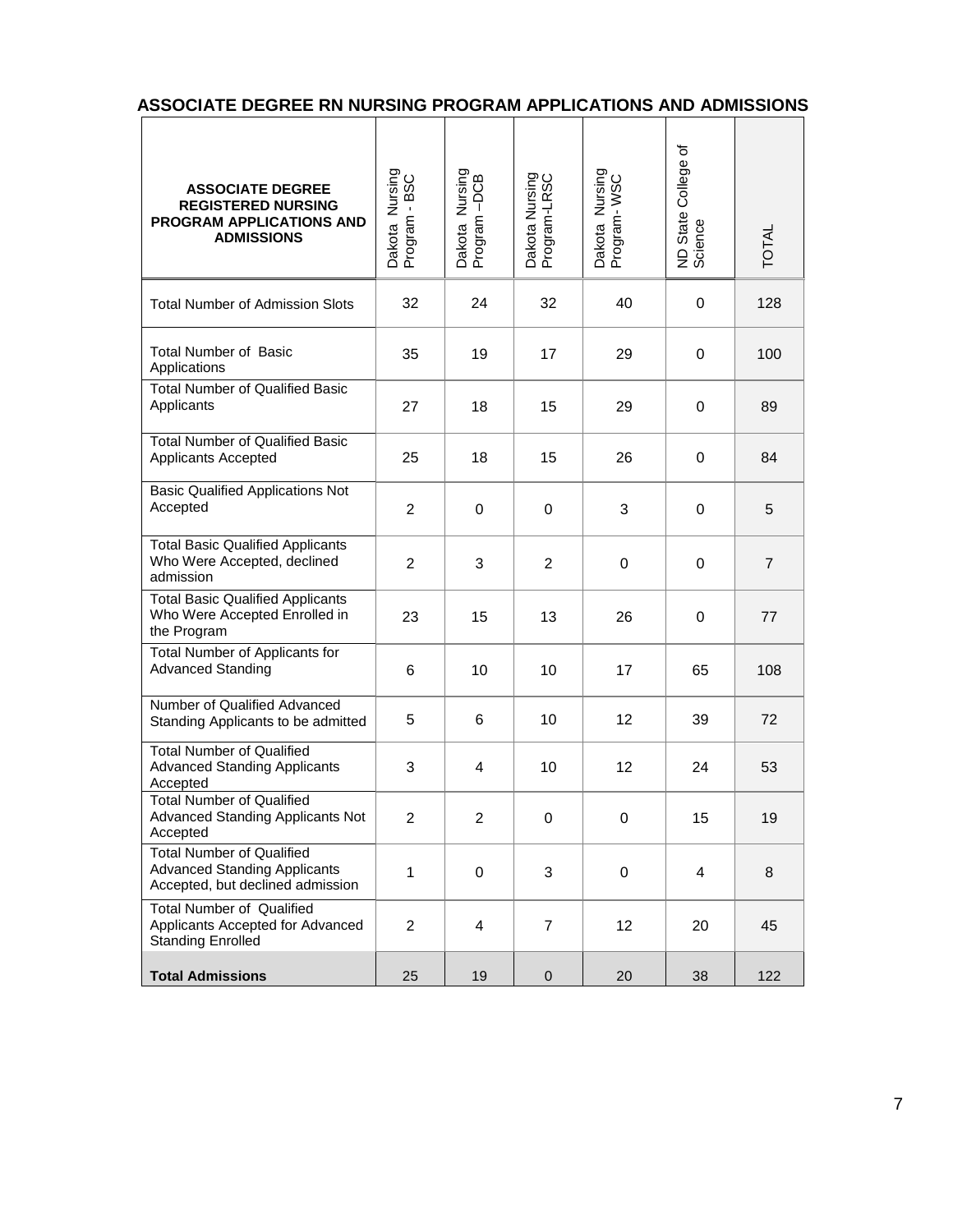| <b>ASSOCIATE DEGREE</b><br><b>REGISTERED NURSING</b><br><b>PROGRAMS ADMISSION</b><br><b>TRENDS</b> | FY.<br>2010-11 | FY.<br>2011-12 | FY.<br>2012-13 | FY.<br>2013-14 | FY.<br>2014-15 |
|----------------------------------------------------------------------------------------------------|----------------|----------------|----------------|----------------|----------------|
| Dakota Nursing Program -BSC                                                                        | 12             | 18             | 21             | 22             | 25             |
| Dakota Nursing Program - DCB                                                                       | 24             | 14             | 20             | 19             | 19             |
| Dakota Nursing Program - FBCC                                                                      | 6              | 8              | 5              | $0^*$          | $0^*$          |
| Dakota Nursing Program-LRSC                                                                        | 21             | 21             | 13             | 24             | 20             |
| Dakota Nursing Program - WSC                                                                       | 29             | 28             | 31             | 34             | 38             |
| ND State College of Science                                                                        | 20             | 25             | 25             | 24             | 20             |
| <b>TOTAL</b>                                                                                       | 112            | 114            | 115            | 123            | 122            |

### **ASSOCIATE DEGREE RN NURSING PROGRAM ADMISSION TRENDS**

\* Program closed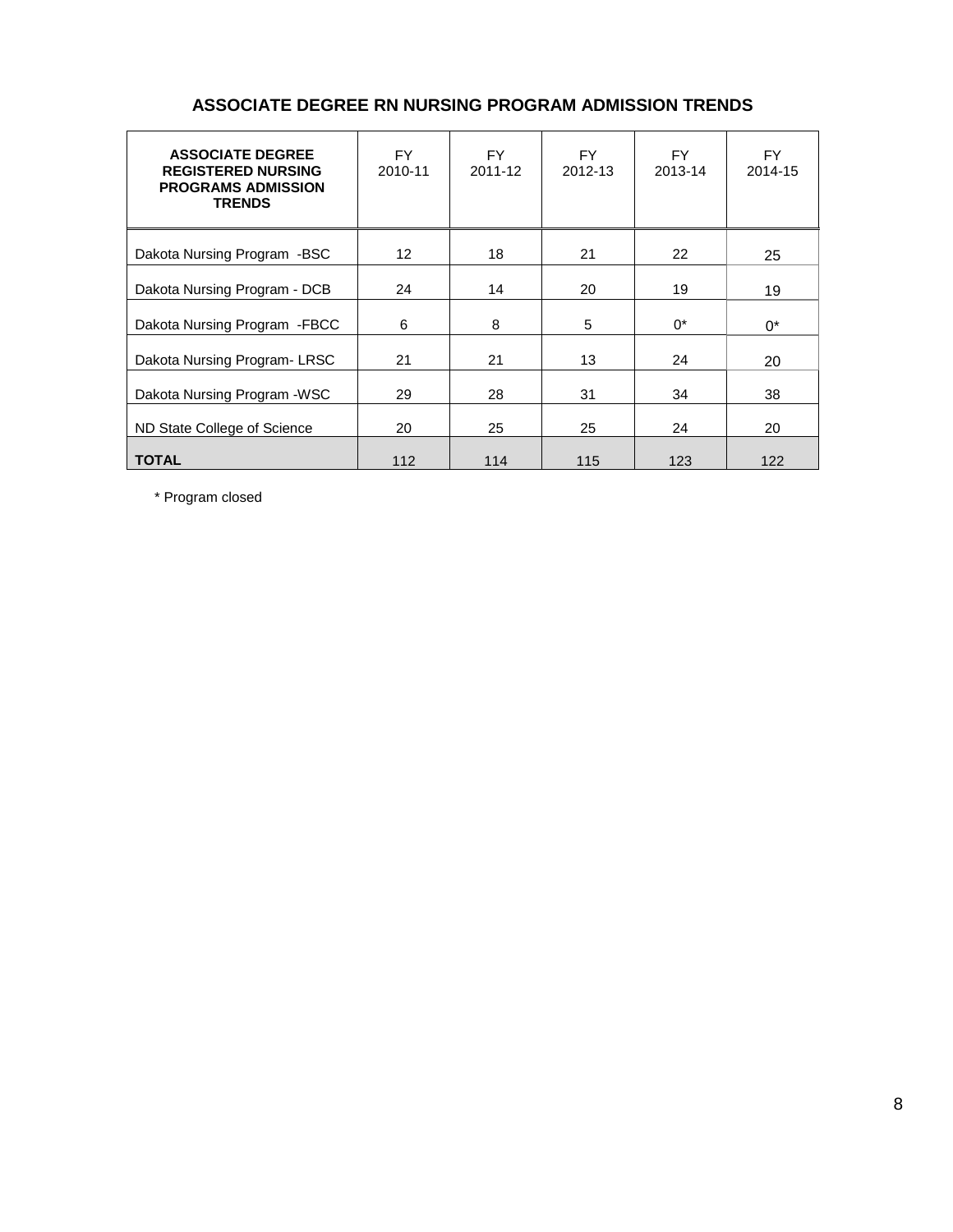### **BACCALAUREATE DEGREE NURSING PROGRAM APPLICATIONS AND ADMISSIONS**

| <b>BACCALAUREATE DEGREE</b><br><b>REGISTERED NURSING PROGRAM</b><br><b>APPLICATIONS AND ADMISSIONS</b> | College<br>Concordia | State<br>Dickinson<br>University | University of<br>Jamestown | Minot State University | ND State University | University of Mary | University of North<br>Dakota | <b>TOTAL</b> |
|--------------------------------------------------------------------------------------------------------|----------------------|----------------------------------|----------------------------|------------------------|---------------------|--------------------|-------------------------------|--------------|
| <b>Total Number of Admission Slots</b>                                                                 | 42                   | 32                               | 42                         | 36                     | 208                 | 88                 | 128                           | 576          |
| <b>Total Number of Basic Applications</b>                                                              | 54                   | 0                                | 53                         | 52                     | 272                 | 63                 | 316                           | 810          |
| <b>Total Number of Qualified Basic</b><br>Applicants                                                   | 46                   | 0                                | 46                         | 46                     | 252                 | 53                 | 274                           | 717          |
| <b>Total Number of Qualified Basic</b><br>Applicants Accepted                                          | 41                   | $\mathbf 0$                      | 44                         | 40                     | 165                 | 53                 | 128                           | 471          |
| <b>Basic Qualified Applications Not Accepted</b>                                                       | 5                    | $\mathbf 0$                      | $\overline{c}$             | 6                      | 87                  | 0                  | 146                           | 246          |
| <b>Total Basic Qualified Applicants Who</b><br>Were Accepted, declined admission                       | 5                    | $\mathbf 0$                      | $\overline{c}$             | 4                      | 6                   | 1                  | 5                             | 23           |
| <b>Total Basic Qualified Applicants Who</b><br>Were Accepted Enrolled in the Program                   | 5                    | $\mathbf 0$                      | 42                         | 36                     | 159                 | 52                 | 128                           | 453          |
| Total Number of Applicants for Advanced<br>Standing                                                    | $\boldsymbol{0}$     | 22                               | 0                          | 41                     | 38                  | 37                 | 24                            | 162          |
| Number of Qualified Advanced Standing<br>Applicants to be admitted                                     | 0                    | 19                               | 0                          | 41                     | 38                  | 28                 | 17                            | 143          |
| <b>Total Number of Qualified Advanced</b><br><b>Standing Applicants Accepted</b>                       | 0                    | 19                               | 0                          | 41                     | 34                  | 28                 | 16                            | 138          |
| Total Number of Qualified Advanced<br><b>Standing Applicants Not Accepted</b>                          | 0                    | 0                                | 0                          | 0                      | 4                   | 9                  | 1                             | 14           |
| <b>Total Number of Qualified Advanced</b><br>Standing Applicants Accepted, but<br>declined admission   | $\boldsymbol{0}$     | 3                                | 0                          | 3                      | 0                   | 0                  | $\pmb{0}$                     | 6            |
| <b>Total Number of Qualified Applicants</b><br>Accepted for Advanced Standing Enrolled                 | $\boldsymbol{0}$     | 17                               | 0                          | 38                     | 34                  | 28                 | 17                            | 134          |
| <b>Total Admissions</b>                                                                                | 36                   | 17                               | 42                         | 74                     | 193                 | 80                 | 145                           | 587          |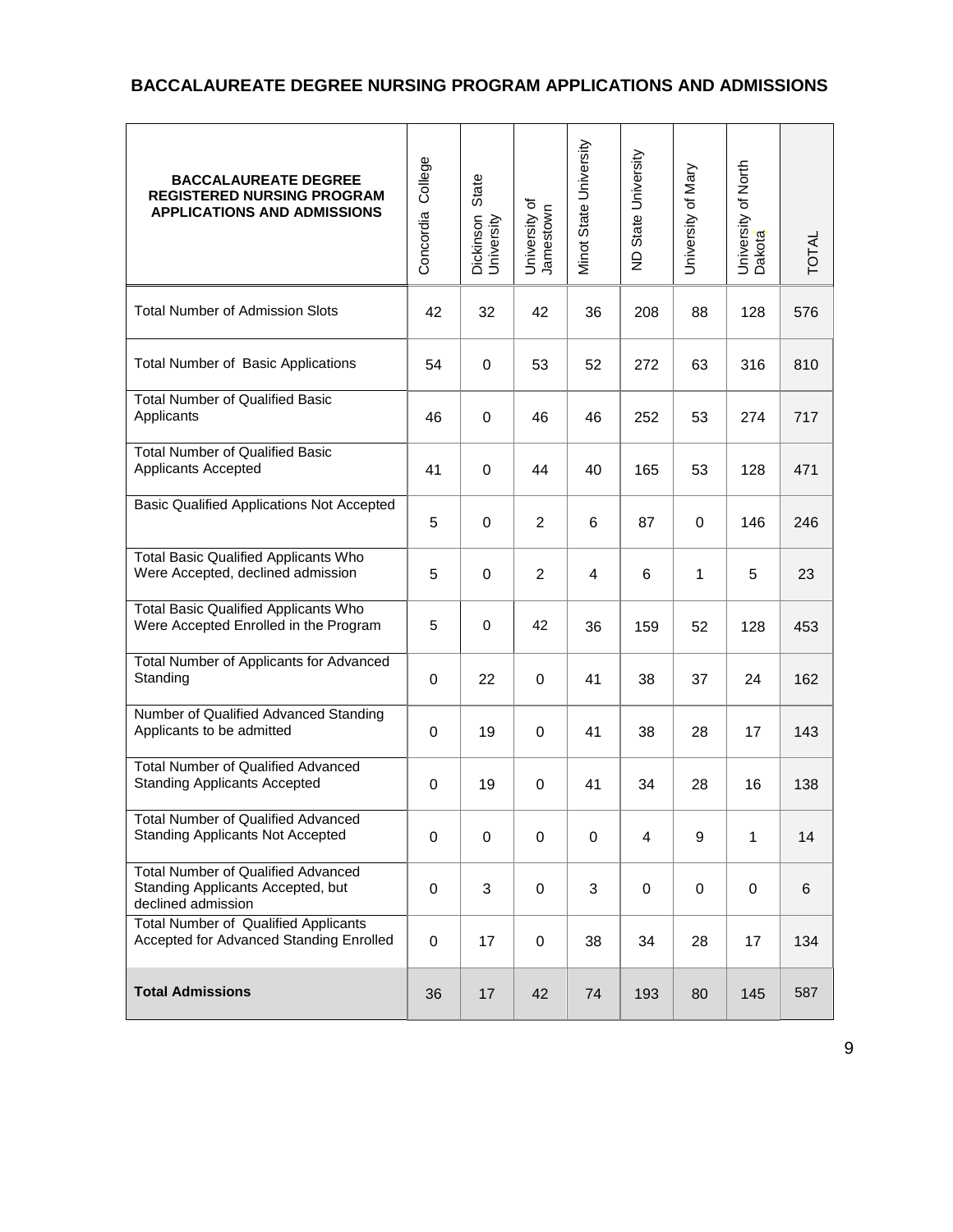| <b>BACCALAUREATE DEGREE</b><br><b>REGISTERED NURSING</b><br><b>PROGRAM ADMISSION</b><br><b>TRENDS</b> | FY.<br>2010-11 | FY.<br>2011-12 | FY.<br>2012-13 | FY.<br>2013-14 | FY.<br>2014-15 |
|-------------------------------------------------------------------------------------------------------|----------------|----------------|----------------|----------------|----------------|
| Concordia College                                                                                     | 43             | 42             | 42             | 36             | 36             |
| Dickinson State University                                                                            | 20             | 14             | 24             | 19             | 17             |
| Jamestown College                                                                                     | 34             | 39             | 38             | 33             | 42             |
| Sanford College of Nursing                                                                            | 49             | 64             | 40             | 80             | $0^*$          |
| <b>Minot State University</b>                                                                         | 70             | 78             | 64             | 78             | 74             |
| North Dakota State University                                                                         | 101            | 97             | 95             | 95             | 193            |
| University of Mary                                                                                    | 58             | 64             | 61             | 61             | 80             |
| University of North Dakota                                                                            | 141            | 128            | 139            | 138            | 145            |
| <b>TOTAL</b>                                                                                          | 516            | 526            | 503            | 540            | 587            |

### **BACCALAUREATE DEGREE NURSING PROGRAM ADMISSION TRENDS**

\* program acquired by NDSU July 2014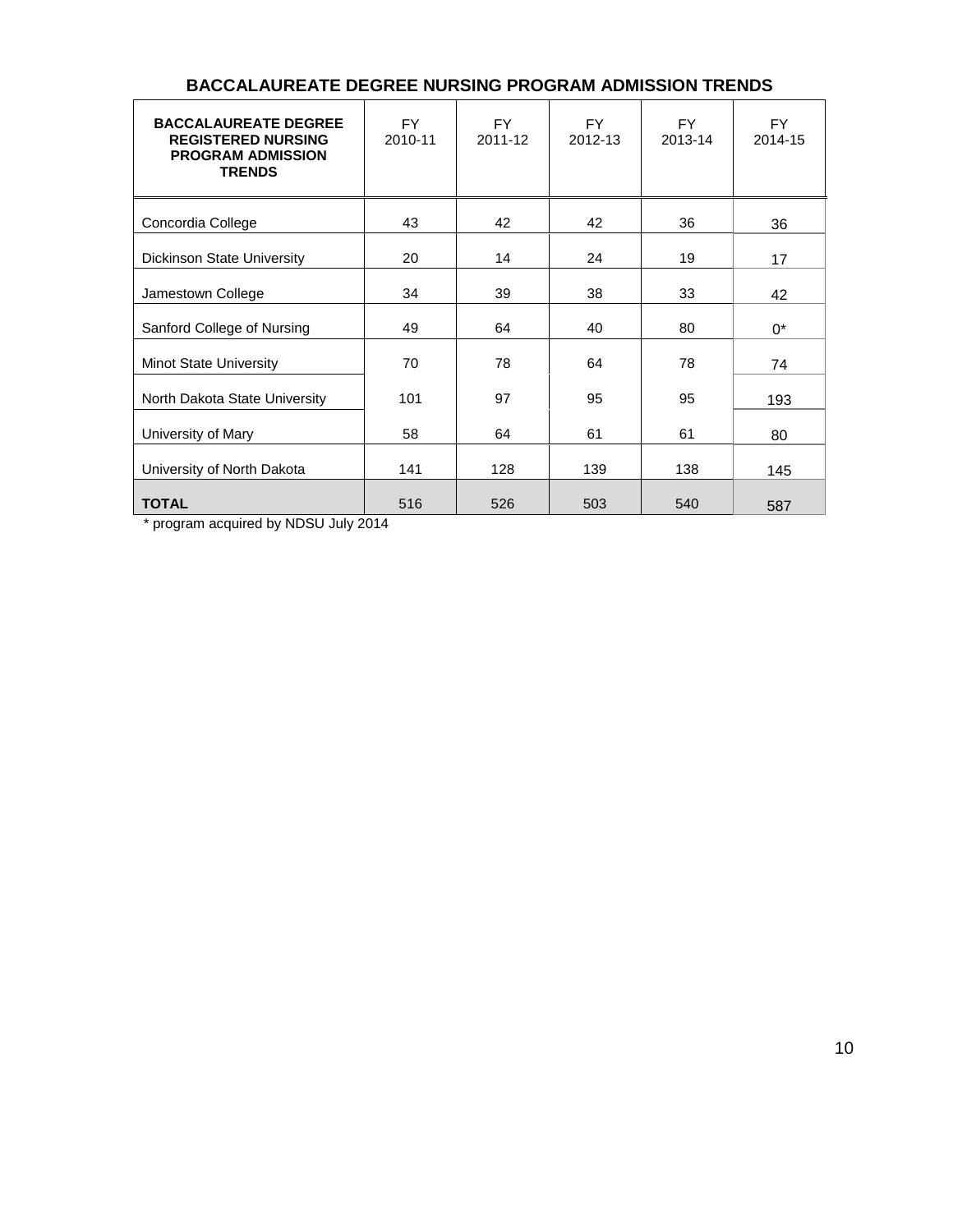### **ENROLLMENT DATA**

| <b>PRACTICAL NURSING PROGRAM</b><br><b>ENROLLMENT HISTORY</b> | FY2010-<br>2011 | FY2011-<br>2012 | FY2012-<br>2013 | FY2013-<br>2014 | FY2014-<br>2015 |
|---------------------------------------------------------------|-----------------|-----------------|-----------------|-----------------|-----------------|
| <b>Dickinson State University</b>                             | 77              | 77              | 69              | 55              | 67              |
| ND State College of Science                                   | $114*$          | $109*$          | $102*$          | $115*$          | $121*$          |
| <b>Sitting Bull College</b>                                   | 14              | 8               | 19              | 15              | 20              |
| Turtle Mountain Community College                             | $12$ ##         | 22              | 6               | 9               | 5               |
| United Tribes Tech College                                    | 25              | 26              | 29              | 34              | 22              |
| Dakota Nursing Program PN -BSC                                | 27              | 36              | $26**$          | 42              | 24              |
| Dakota Nursing Program PN-DCB                                 | 22              | 26              | 20              | 24              | 16              |
| Dakota Nursing Program PN-FBCC                                | 10              | 9               | 2               | $0^{\wedge}$    | $0^{\wedge}$    |
| Dakota Nursing Program PN-LRSC                                | 20              | 26              | 27              | 23              | 39              |
| Dakota Nursing Program PN -WSC                                | 31              | 38              | 39              | 37              | 34              |
| <b>TOTALS</b>                                                 | 352             | 377             | 339             | 354             | 348             |

### **PRACTICAL NURSING PROGRAM ENROLLMENT HISTORY**

## Initial Approval granted November 2011

\*Admits students every January and August. About every 3 years there is a Fargo outreach program, which extends 3 years.

\*\* Dakota Nursing Program PN-BSC total updated 11/2014.

^ Program closed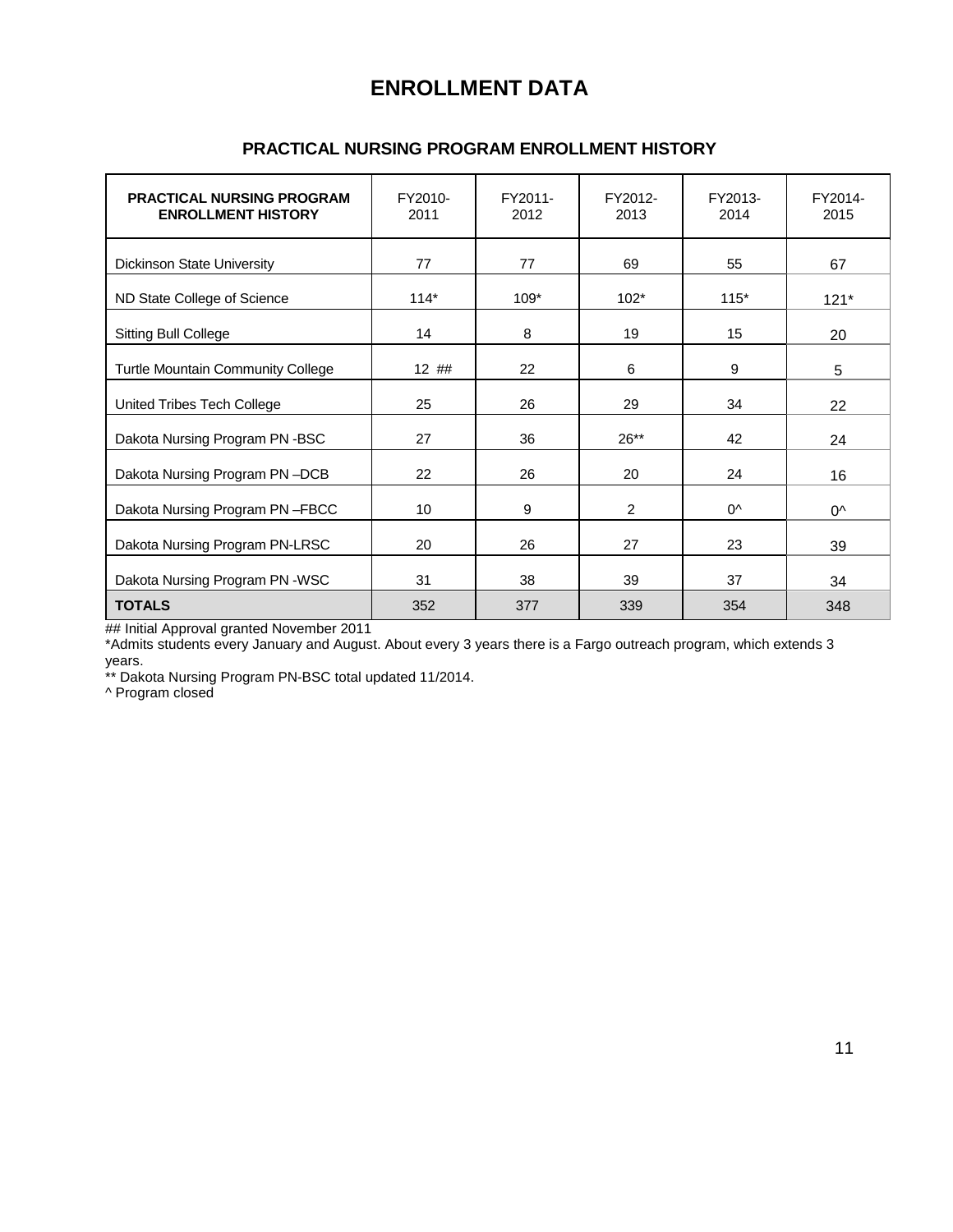| <b>REGISTERED NURSING PROGRAM</b><br><b>ENROLLMENT HISTORY</b> | FY 2010-<br>2011 | FY 2011-<br>2012 | FY 2012-<br>2013 | FY 2013-<br>2014 | FY 2014-<br>2015 |
|----------------------------------------------------------------|------------------|------------------|------------------|------------------|------------------|
| Concordia College                                              | 122              | 124              | 111              | 95               | 116              |
| <b>Dickinson State University</b>                              | 40               | 32               | 37               | 36               | 31               |
| University of Jamestown                                        | 95               | 103              | 103              | 103              | 105              |
| Sanford College of Nursing                                     | 137              | 150              | 147              | 186              | $0^*$            |
| Minot State University                                         | 103              | 91               | 139              | 159              | 172              |
| North Dakota State University                                  | 191              | 196              | 191              | 183              | 521#             |
| University of Mary                                             | 153              | 164              | 157              | 156              | 187              |
| University of North Dakota                                     | 382              | 403              | 389              | 370              | 375              |
| Dakota Nursing Program-BSC                                     | 12               | 18               | 19               | 22               | 24               |
| Dakota Nursing Program-DCB                                     | 24               | 13               | 16               | 19               | 19               |
| Dakota Nursing Program-FBCC                                    | 6                | 5                | 4                | $0^{\wedge}$     | $0^{\wedge}$     |
| Dakota Nursing Program-LRSC                                    | 21               | 14               | 11               | 24               | 20               |
| Dakota Nursing Program-WSC                                     | 29               | 23               | 24               | 34               | 38               |
| North Dakota State College of Science                          | 20               | 25               | 25               | 24               | 20               |
| <b>TOTALS</b>                                                  | 1335             | 1361             | 1363             | 1411             | 1628             |

### **REGISTERED NURSING PROGRAM ENROLLMENT HISTORY**

\* Program acquired by NDSU July 2014

^ Program closed

# Reflects combined program totals for NDSU Fargo campus and NDSU Nursing at Sanford Health Bismarck campus (formerly Sanford College of Nursing). Increase also reflects inclusion of all part-time students which program had not previously submitted for past reports.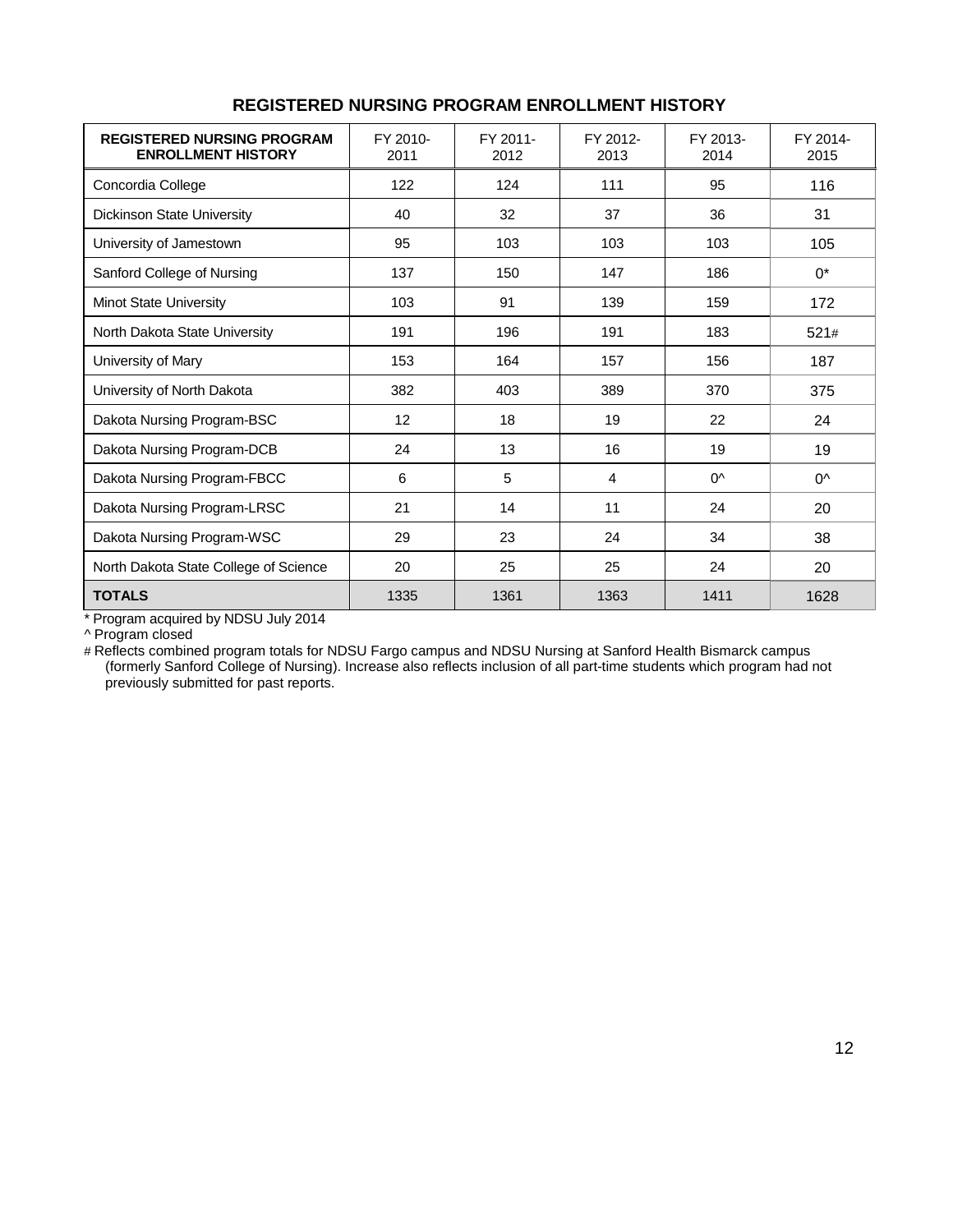### **GRADUATE LEVEL NURSING PROGRAM ENROLLMENT HISTORY**

|                               | FY 2010-<br>2011 | FY 2011-<br>2012 | FY 2012-<br>2013 | FY 2013-<br>2014 | FY 2014-<br>2015 |
|-------------------------------|------------------|------------------|------------------|------------------|------------------|
| North Dakota State University | 46               | 45*              | 52               | 56               | 56               |
| University of Mary            | 389              | $311***$         | 44               | 43               | 45#              |
| University of North Dakota    | 206              | 315              | 176              | 176              | 202              |
| <b>TOTALS</b>                 | 641              | 671              | 272              | 275              | 303              |

\*NDSU FNP Program was expanded to the DNP level 02/2011.

\*\*University of Mary reported inclusion of all master's programs in years prior to 2012-13. (FNP, Nurse Educator, Nurse Administrator)

#University of Mary FNP program was expanded to the DNP level 05/2014. Total reflects inclusion of last year MSN option.

|                                                 | FY 2010- | FY 2011- | FY 2012- | FY 2013- | FY 2014- |
|-------------------------------------------------|----------|----------|----------|----------|----------|
|                                                 | 2011     | 2012     | 2013     | 2014     | 2015     |
| <b>GRAND TOTAL (Enrollment All</b><br>Programs) | 2353     | 2409     | 1974     | 2040     | 2279     |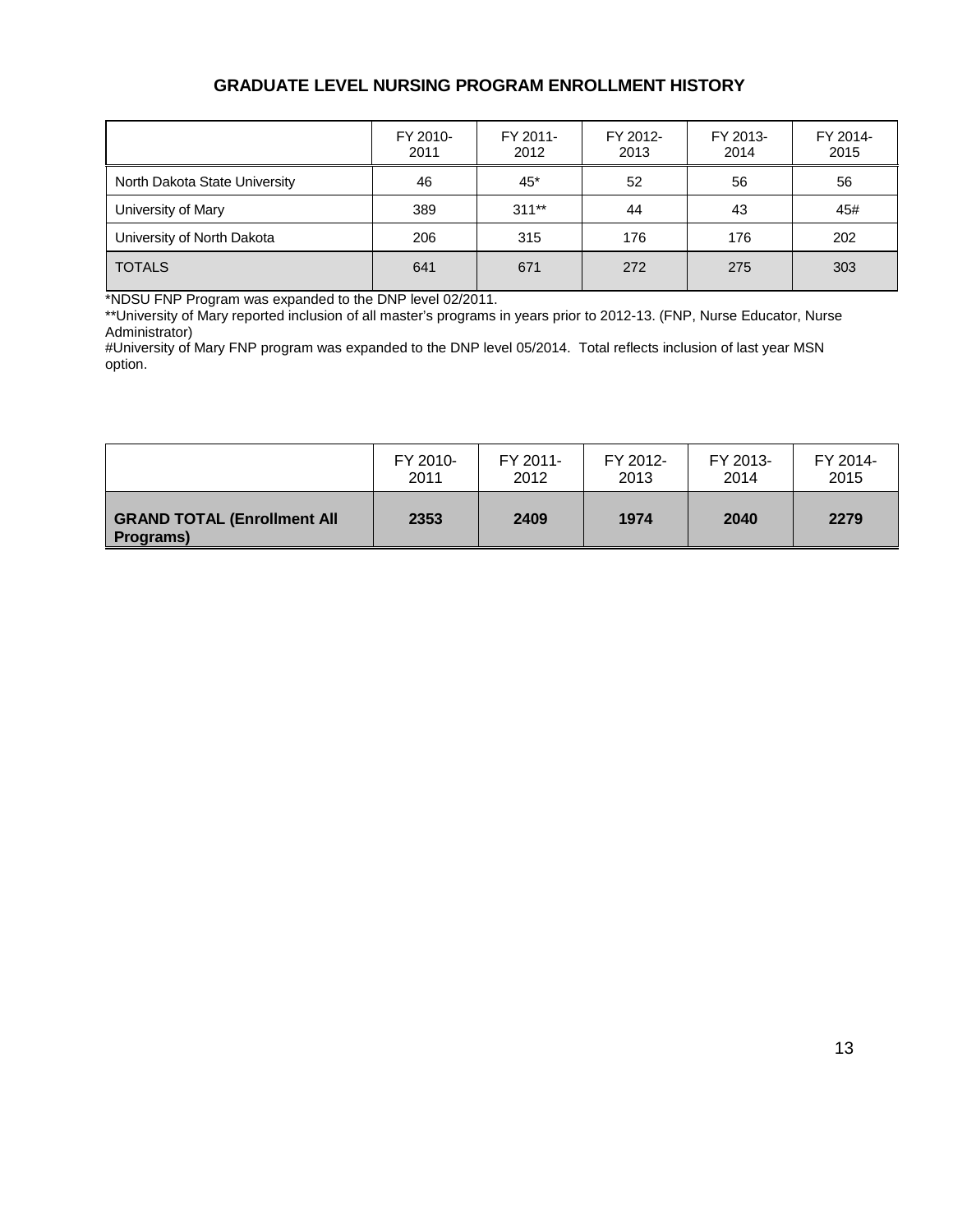### **DETAILED ENROLLMENT FOR ND NURSING PROGRAMS**

|                  |                                  | <b>Total Ladder Enrollment LPN to AASPN/ASPN</b>   |                         |                                            |                                         |                |
|------------------|----------------------------------|----------------------------------------------------|-------------------------|--------------------------------------------|-----------------------------------------|----------------|
|                  | Dickinson<br>University<br>State | ৳<br>State<br>Science<br>College<br>$\overline{z}$ | Sitting Bull<br>College | Turtle<br>Mountain<br>Community<br>College | Technica<br>College<br>United<br>Tribes | Totals         |
| <b>FULL-TIME</b> | 2                                | 0                                                  | 0                       |                                            | 0                                       | 2              |
| <b>PART-TIME</b> | $\Omega$                         | 0                                                  | 0                       |                                            | $\Omega$                                | 0              |
| <b>TOTAL</b>     | 2                                | 0                                                  | $\Omega$                |                                            | 0                                       | $\overline{2}$ |

# **LADDER ENROLLMENT**

### **Total Ladder Enrollment LPN to ADN/ASN (RN)**

|                      | Dakota Nursing<br>Program-BSC | Dakota Nursing<br>Program-DCB | Dakota Nursing<br>Program-LRSC | Dakota Nursing<br>Program-WSC | College<br>of Science<br><b>State</b><br>$\frac{1}{2}$ | Totals |
|----------------------|-------------------------------|-------------------------------|--------------------------------|-------------------------------|--------------------------------------------------------|--------|
| FULL-<br><b>TIME</b> | $\overline{c}$                | 4                             | 7                              | 12                            | $\mathbf 0$                                            | 25     |
| PART-<br><b>TIME</b> | $\mathbf 0$                   | $\mathbf 0$                   | 0                              | $\boldsymbol{0}$              | 20                                                     | 20     |
| <b>TOTAL</b>         | $\overline{c}$                | 4                             | 7                              | 12                            | 20                                                     | 45     |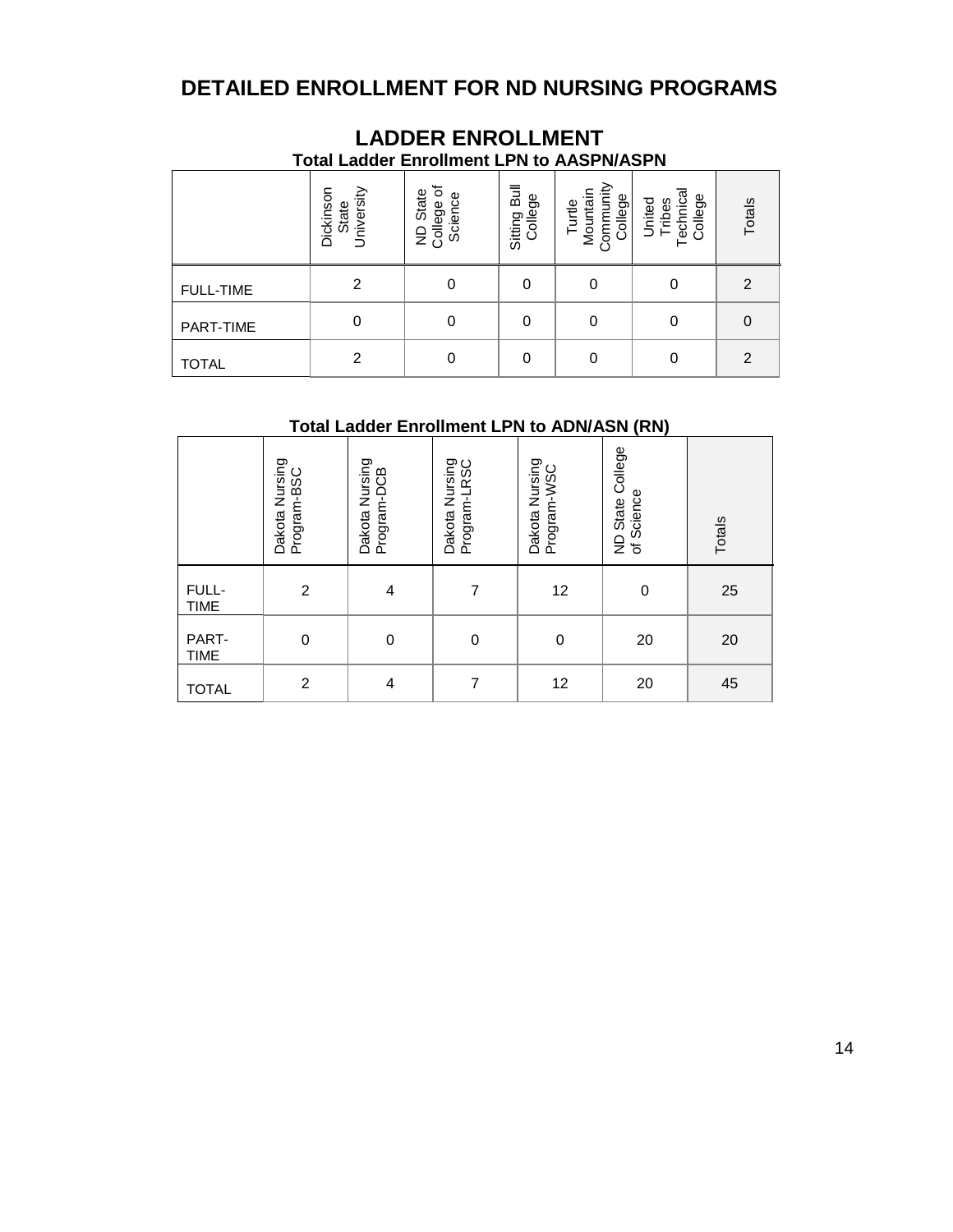|                  | Concordia<br>College | University<br>Dickinson<br>State | 'ত<br>Jamestown<br>University | State<br>Minot Stat<br>University | ND State<br>University | $\cdots$<br>৳<br>University<br>Mary | Dakota<br>৳<br>University<br>North Dak | Totals |
|------------------|----------------------|----------------------------------|-------------------------------|-----------------------------------|------------------------|-------------------------------------|----------------------------------------|--------|
| <b>FULL TIME</b> | 0                    | 10                               | 0                             | 0                                 | 0                      | 23                                  | 6                                      | 39     |
| PART TIME        | 0                    |                                  | 0                             | 0                                 | 96                     | $\mathbf 0$                         | 0                                      | 103    |
| <b>TOTALS</b>    | 0                    | 17                               | 0                             | 0                                 | 96                     | 23                                  | 6                                      | 142    |

### **Total Ladder Enrollment– LPN to BSN (RN)**

### **Total Ladder Enrollment- Diploma to BSN**

|                  | Concordia<br>College | Dickinson<br>University<br>State | ৳<br>Jamestown<br>University | 'ত<br>Sanford<br>College<br>Nursing | State<br>rsity<br>Minot<br>Univer | versity<br>State<br>Ś<br>$\mathsf{S}$ | ৳<br>University<br>Mary | Dakota<br>৳<br>University<br>North | Totals   |
|------------------|----------------------|----------------------------------|------------------------------|-------------------------------------|-----------------------------------|---------------------------------------|-------------------------|------------------------------------|----------|
| <b>FULL-TIME</b> | 0                    |                                  | 0                            | 0                                   | 0                                 | 0                                     | 0                       | 0                                  | 0        |
| PART-TIME        | 0                    | $\Omega$                         | 0                            | 0                                   | 0                                 | 0                                     | $\Omega$                | 0                                  | $\Omega$ |
| <b>TOTALS</b>    | 0                    |                                  | 0                            | 0                                   | 0                                 | 0                                     | 0                       | 0                                  | 0        |

### **Total Ladder Enrollment ADN to BSN**

|                  | Concordia<br>College | Dickinson<br>University<br>State | ৳<br>Jamestown<br>University               | College of<br>Sanford<br>Nursing          | Minot State<br>University | University<br>ND State | University of<br>Mary         | North Dakota<br>University of |  |
|------------------|----------------------|----------------------------------|--------------------------------------------|-------------------------------------------|---------------------------|------------------------|-------------------------------|-------------------------------|--|
| <b>ILL-TIME</b>  | $\pmb{0}$            | $\boldsymbol{0}$                 | $\pmb{0}$                                  | $\pmb{0}$                                 | $\boldsymbol{0}$          | $\pmb{0}$              | $\mathbf 0$                   | $\boldsymbol{0}$              |  |
| <b>RT-TIME</b>   | $\mathbf 0$          | $\boldsymbol{0}$                 | $\mathbf 0$                                | $\mathbf 0$                               | $\mathbf 0$               | $\mathbf 0$            | $\mathbf 0$                   | $\boldsymbol{0}$              |  |
| <b>TALS</b>      | $\boldsymbol{0}$     | $\mathbf 0$                      | $\boldsymbol{0}$                           | $\mathbf 0$                               | $\boldsymbol{0}$          | $\pmb{0}$              | $\boldsymbol{0}$              | $\pmb{0}$                     |  |
|                  |                      |                                  |                                            | <b>Total Ladder Enrollment ADN to BSN</b> |                           |                        |                               |                               |  |
|                  | Concordia<br>College | Dickinson<br>State               | đ<br>Jamestown<br>University<br>University | Minot State<br>University                 | ND State<br>University    | University of<br>Mary  | North Dakota<br>University of | Totals                        |  |
| <b>FULL TIME</b> | $\mathbf 0$          | $\mathbf 0$                      | $\mathbf 0$                                | 6                                         | $\boldsymbol{0}$          | $\overline{4}$         | 12                            | 22                            |  |
| PART TIME        | $\mathbf 0$          | $\mathbf 0$                      | $\mathbf 0$                                | 85                                        | 1                         | 11                     | 13                            | 110                           |  |
| <b>TOTALS</b>    | $\mathbf 0$          | $\mathbf 0$                      | $\boldsymbol{0}$                           | 91                                        | 1                         | 15                     | 25                            | 132                           |  |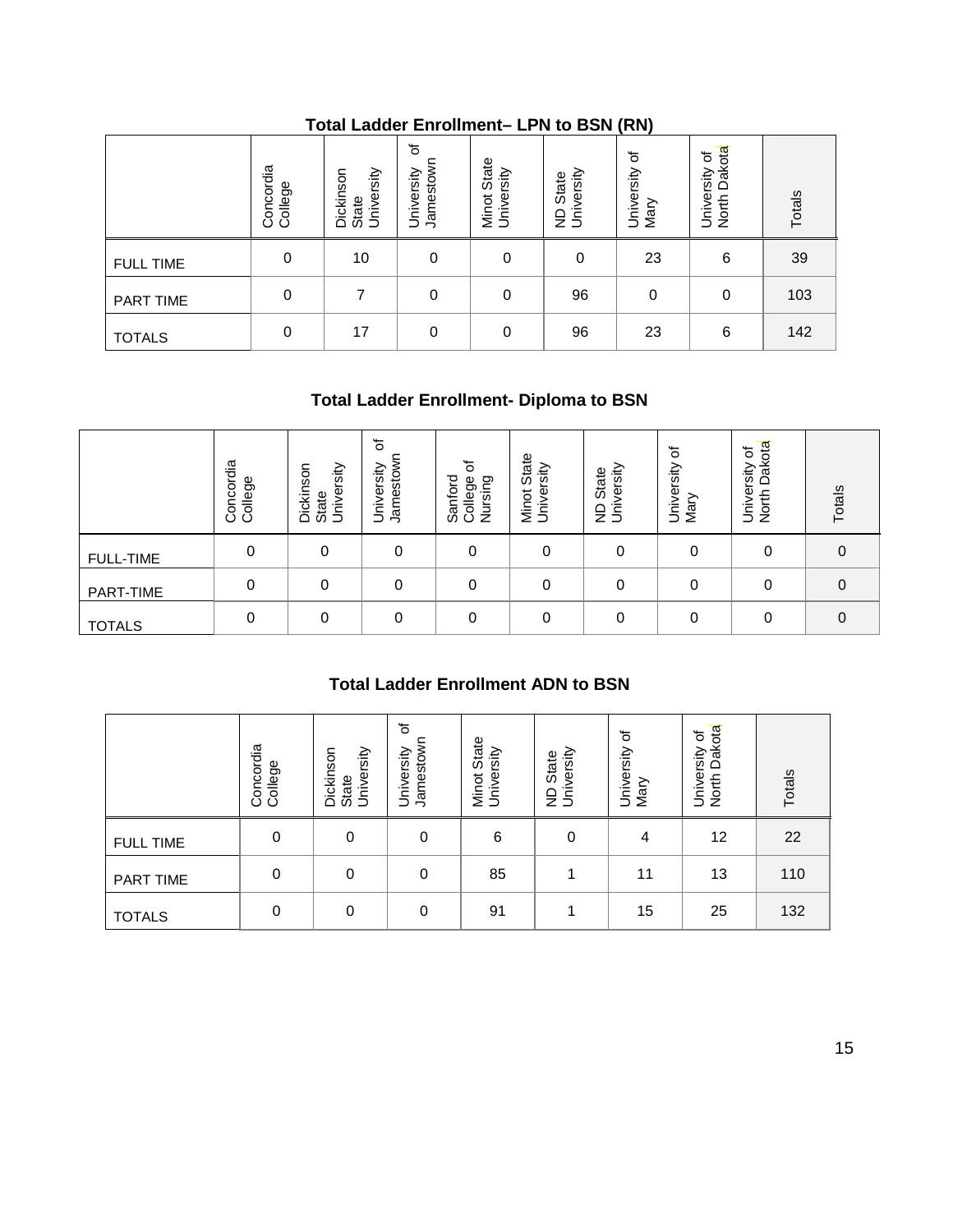### **DETAILED ENROLLMENT FOR ND NURSING PROGRAMS (Includes ladder enrollees)**

### **Detailed Certificate PN Program Enrollment**

|                  | <b>TOTAL</b><br><b>ENROLLED</b> |              |    | <b>MEN</b> | <b>MINORITY</b> |    |  |
|------------------|---------------------------------|--------------|----|------------|-----------------|----|--|
| <b>FULL-TIME</b> | <b>PART-TIME</b>                | <b>TOTAL</b> | FT | דם         | --              | D. |  |
| 113              |                                 | 113          | ບ  |            | 13              |    |  |

### **Detailed AASPN/ASPN Enrollment**

|                      |                                 | <b>SEMESTER 1-2</b> |           |            |                 |           |                      |                                 | <b>SEMESTER 3-4</b> |            |    |                 |    |
|----------------------|---------------------------------|---------------------|-----------|------------|-----------------|-----------|----------------------|---------------------------------|---------------------|------------|----|-----------------|----|
|                      | <b>TOTAL</b><br><b>ENROLLED</b> |                     |           | <b>MEN</b> | <b>MINORITY</b> |           |                      | <b>TOTAL</b><br><b>ENROLLED</b> |                     | <b>MEN</b> |    | <b>MINORITY</b> |    |
| FULL-<br><b>TIME</b> | PART-<br><b>TIME</b>            | <b>TOTAL</b>        | <b>FT</b> | <b>PT</b>  | <b>FT</b>       | <b>PT</b> | FULL-<br><b>TIME</b> | PART-<br><b>TIME</b>            | <b>TOTAL</b>        | <b>FT</b>  | РT | FT              | PT |
| 95                   | 47                              | 142                 | 3         | 5          | 25              | 3         | 75                   | 18                              | 93                  | 4          | 0  | 18              | 2  |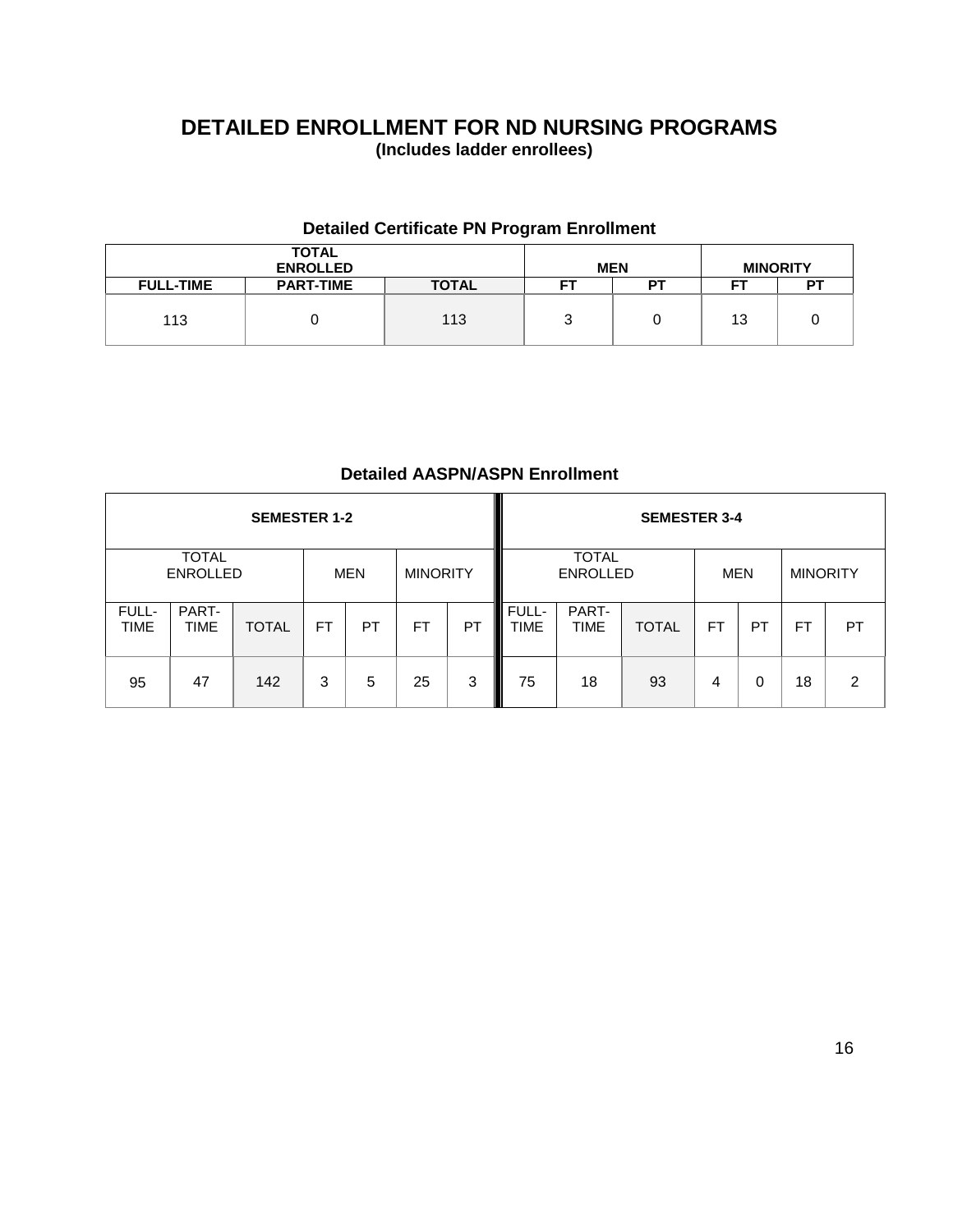|                      |                 | <b>SEMESTER 1-2</b> |    |            |                 |    |                            |                                 | <b>SEMESTER 3-4</b> |    |                 |    |    |
|----------------------|-----------------|---------------------|----|------------|-----------------|----|----------------------------|---------------------------------|---------------------|----|-----------------|----|----|
| <b>TOTAL</b>         |                 |                     |    |            |                 |    |                            | <b>TOTAL</b><br><b>ENROLLED</b> |                     |    |                 |    |    |
|                      | <b>ENROLLED</b> |                     |    | <b>MEN</b> | <b>MINORITY</b> |    |                            | <b>MEN</b>                      |                     |    | <b>MINORITY</b> |    |    |
| FULL-<br><b>TIME</b> | PART-<br>TIME   | <b>TOTAL</b>        | FT | PТ         | FT              | P1 | <b>FULL</b><br><b>TIME</b> | <b>PART</b><br><b>TIME</b>      | <b>TOTAL</b>        | FT | PT              | FT | PT |
| 134                  | 4               | 138                 | 20 |            | 12              | 0  | 365                        | 91                              | 456                 | 45 | 10              | 35 | 15 |

### **DETAILED BACCALAUREATE ENROLLMENT**

|                      |                                 | <b>SEMESTER 5-6</b> |     |    |                 | <b>SEMESTER 7-8</b> |                                 |               |              |            |           |                 |    |
|----------------------|---------------------------------|---------------------|-----|----|-----------------|---------------------|---------------------------------|---------------|--------------|------------|-----------|-----------------|----|
|                      | <b>TOTAL</b><br><b>ENROLLED</b> |                     | MEN |    | <b>MINORITY</b> |                     | <b>TOTAL</b><br><b>ENROLLED</b> |               |              | <b>MEN</b> |           | <b>MINORITY</b> |    |
| FULL-<br><b>TIME</b> | PART-<br>TIME                   | <b>TOTAL</b>        | FT  | PT | <b>FT</b>       | PT                  | FULL-<br><b>TIME</b>            | PART-<br>TIME | <b>TOTAL</b> | FT         | <b>PT</b> | FT.             | PT |
| 429                  | 92                              | 521                 | 50  |    | 38              | 8                   | 319                             | 93            | 412          | 44         | 4         | 30              | 14 |

### **DETAILED ADN/ASN ENROLLMENT**

|                      |                                                                  | <b>SEMESTER 1-2</b> |    |    |    |    | <b>SEMESTER 3-4</b>                           |                            |              |    |          |     |                 |
|----------------------|------------------------------------------------------------------|---------------------|----|----|----|----|-----------------------------------------------|----------------------------|--------------|----|----------|-----|-----------------|
|                      | <b>TOTAL</b><br><b>ENROLLED</b><br><b>MINORITY</b><br><b>MEN</b> |                     |    |    |    |    | <b>TOTAL</b><br><b>ENROLLED</b><br><b>MEN</b> |                            |              |    |          |     | <b>MINORITY</b> |
| FULL-<br><b>TIME</b> | PART-<br><b>TIME</b>                                             | <b>TOTAL</b>        | FT | РT | FT | P1 | <b>FULL</b><br><b>TIME</b>                    | <b>PART</b><br><b>TIME</b> | <b>TOTAL</b> | FT | PT       | FT. | PT              |
| $\Omega$             | 0                                                                | 0                   | 0  |    |    | 0  | 101                                           | 0                          | 101          | 2  | $\Omega$ | 6   | 0               |

|                      |                                                                  | <b>SEMESTER 5-6</b> |           |           | <b>SEMESTER 7-8</b> |    |               |                                               |              |    |                |    |                 |
|----------------------|------------------------------------------------------------------|---------------------|-----------|-----------|---------------------|----|---------------|-----------------------------------------------|--------------|----|----------------|----|-----------------|
|                      | <b>TOTAL</b><br><b>ENROLLED</b><br><b>MINORITY</b><br><b>MEN</b> |                     |           |           |                     |    |               | <b>TOTAL</b><br><b>ENROLLED</b><br><b>MEN</b> |              |    |                |    | <b>MINORITY</b> |
| FULL-<br><b>TIME</b> | PART-<br><b>TIME</b>                                             | <b>TOTAL</b>        | <b>FT</b> | <b>PT</b> | FT                  | PI | FULL-<br>TIME | PART-<br>TIME                                 | <b>TOTAL</b> | FT | P <sub>1</sub> | FT | PT              |
| 0                    | 0                                                                | 0                   | 0         | 0         | 0                   | 0  | 0             |                                               | 0            | 0  | 0              |    | 0               |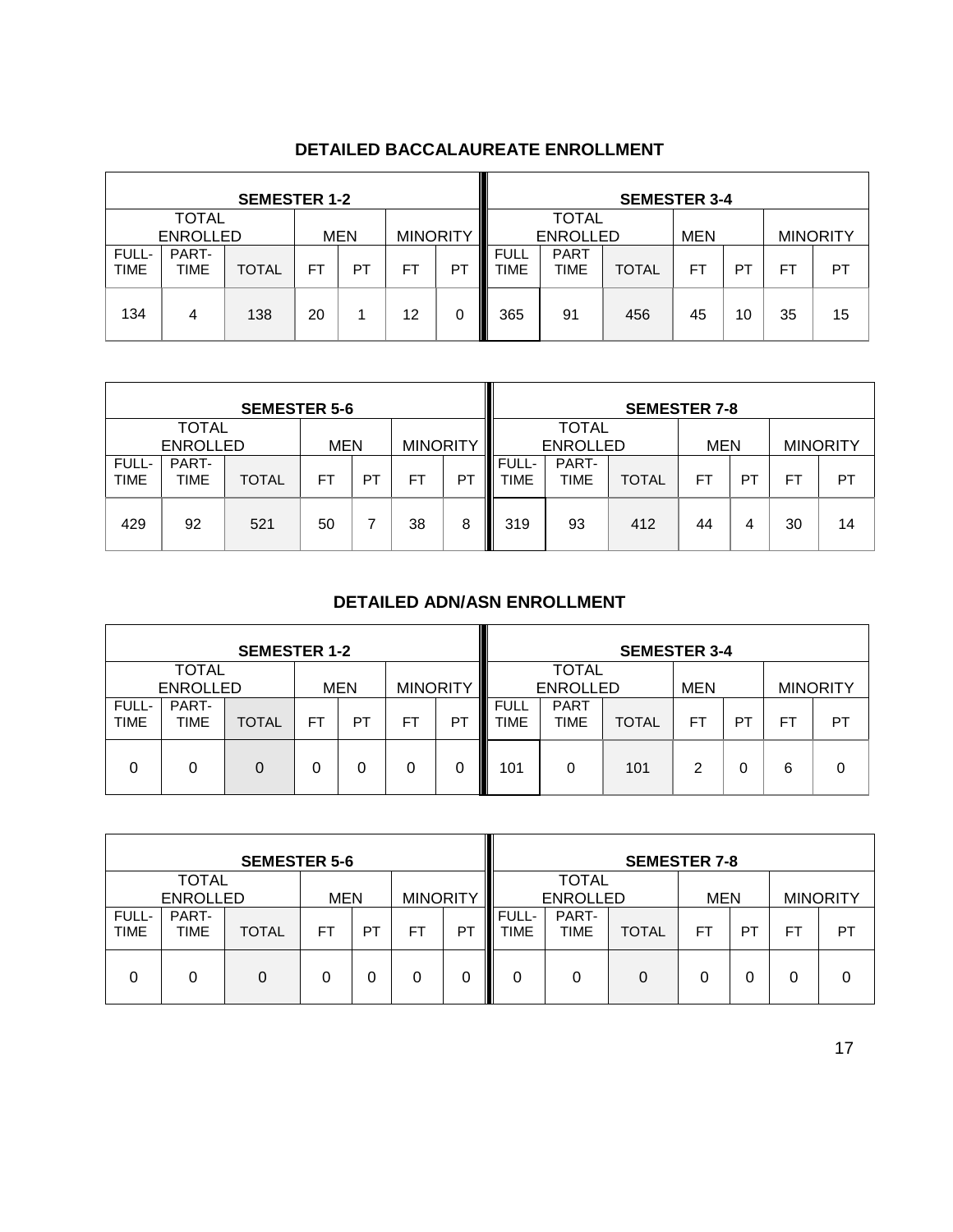### **DETAILED GRADUATE ENROLLMENT**

| <b>TOTAL ENROLLED</b> |           |              |    | MEN | <b>MINORITY</b> |    |
|-----------------------|-----------|--------------|----|-----|-----------------|----|
| <b>FULL TIME</b>      | PART TIME | <b>TOTAL</b> | FТ | PТ  | FТ              | PТ |
| 153                   | 150       | 303          | 39 | 9   | 15              | 24 |
|                       |           |              |    |     |                 |    |

### **GRADUATE LEVEL NURSING PROGRAMS ENROLLMENT**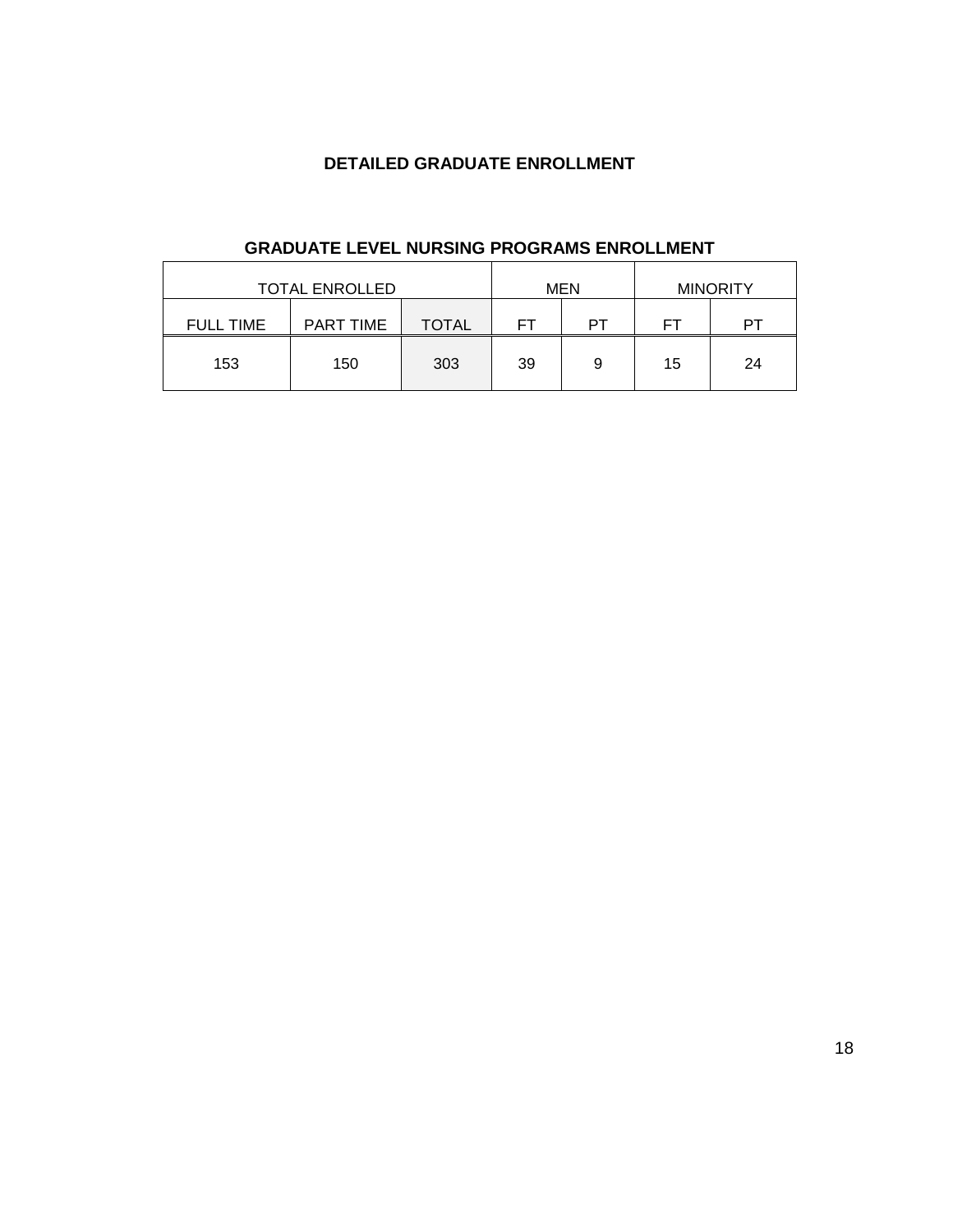### **GRADUATES**

### **Certificate Practical Nurse Graduates**

| CERTIFICATE PRACTICAL NURSING<br><b>PROGRAMS</b> | <b>BASIC</b> |
|--------------------------------------------------|--------------|
| Dakota Nursing Program - BSC                     | 30           |
| Dakota Nursing Program - DCB                     | 21           |
| Dakota Nursing Program - LRSC                    | 18           |
| Dakota Nursing Program – WSC                     | 28           |
| <b>TOTAL</b>                                     | 97           |

### **Certificate Practical Nurse Programs Total Graduate Trends**

| CERTIFICATE PRACTICAL NURSING<br><b>PROGRAMS</b> | 2010-11 | 2011-12 | 2012-13 | 2013-14 | 2014-15 |
|--------------------------------------------------|---------|---------|---------|---------|---------|
| Dakota Nursing Program - BSC                     | 15      | 23      | 33      | 20      | 30      |
| Dakota Nursing Program - DCB                     | 20      | 19      | 23      | 17      | 21      |
| Dakota Nursing Program - FBCC                    | 6       | 7       | 4       | $0^*$   | $0^*$   |
| Dakota Nursing Program - LRSC                    | 23      | 14      | 15      | 22      | 18      |
| Dakota Nursing - WSC                             | 31      | 23      | 34      | 34      | 28      |
| <b>TOTAL</b>                                     | 95      | 86      | 109     | 93      | 97      |

\* Program closed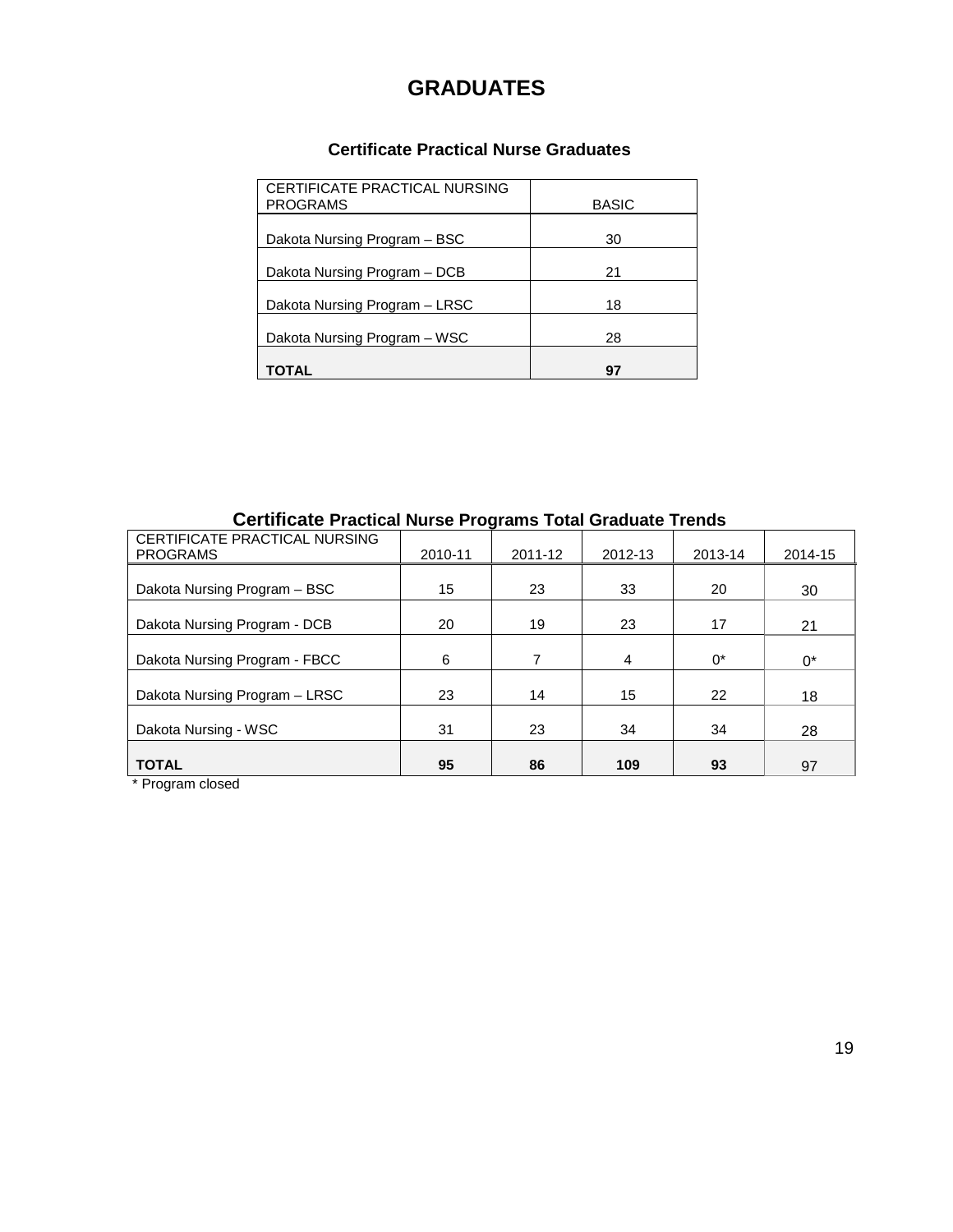### **Basic/Educational Ladder Advancement Associate Degree Practical Nurse Graduates**

| ASSOCIATE DEGREE PRACTICAL<br>NURSING PROGRAMS | AASPN-ASPN | LPN-AASPN |
|------------------------------------------------|------------|-----------|
| Dickinson State University                     | 16         |           |
| ND State College of Science                    | 34         | 0         |
| Sitting Bull College                           | 5          | 0         |
| <b>Turtle Mountain Community College</b>       | 5          | 0         |
| United Tribes Technical College                | 16         | 0         |
| <b>TOTAL</b>                                   | 76         | 2         |

### **Associate Degree Practical Nurse Programs Graduate Trends for the Last Five Years**

|                | FY 2011-2012 | FY 2012-2013 | FY 2013-2014 | FY 2014-2015 |
|----------------|--------------|--------------|--------------|--------------|
| 27             | 30           | 25           | 25           | 18           |
| $42*$          | 40           | 55           | 33           | 34           |
| $\overline{2}$ | 3            | 3            | 3            | 5            |
| #              | 10           | 3            | 5            | 5            |
| 8              | 12           | 11           | 16           | 16           |
| 150            | 95           | 97           | 82           | 78           |
|                |              |              |              |              |

# Program approval withdrawn 6/08

\* Total changed from original 2010-2011 Education Report per program Chair.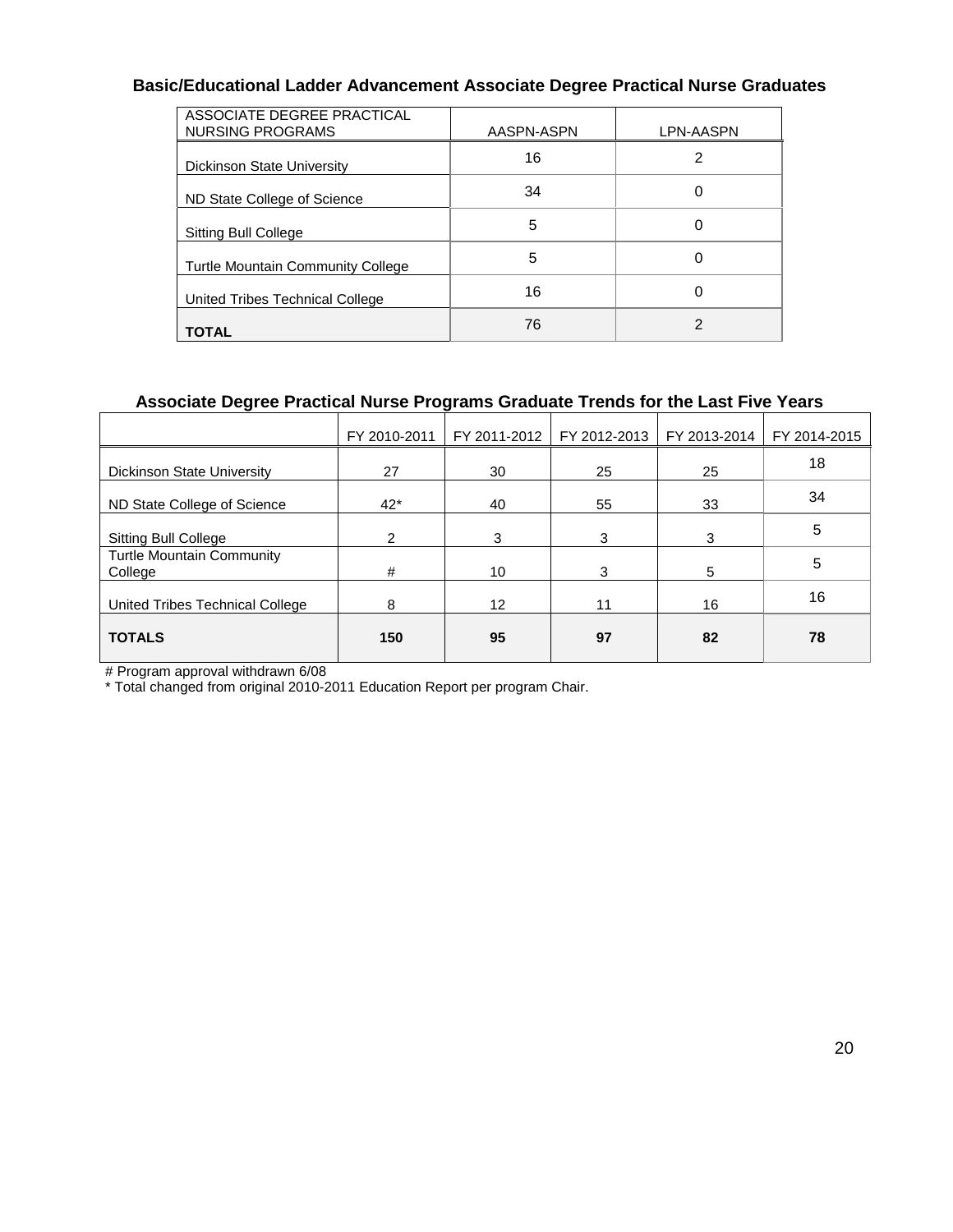| <b>Basic/Educational Ladder Advancement Associate Degree</b> |
|--------------------------------------------------------------|
| <b>Graduates for RN Licensure</b>                            |

| ASSOCIATE DEGREE RN<br><b>NURSING PROGRAMS</b> | ADN-ASN | LPN-AASN |
|------------------------------------------------|---------|----------|
| Dakota Nursing Program - BSC                   | 22      | 2        |
| Dakota Nursing Program - DCB                   | 15      | 2        |
| Dakota Nursing Program - LRSC                  | 12      | 3        |
| Dakota Nursing - WSC                           | 23      | 11       |
| ND State College of Science                    | 0       | 16       |
| <b>TOTAL</b>                                   | 72      | 34       |

### **Associate Degree (RN) Programs Graduate Trends**

| ASSOCIATE DEGREE RN          | FY 2010- | FY 2011- | FY 2012- | FY 2013- | FY 2014- |
|------------------------------|----------|----------|----------|----------|----------|
| <b>NURSING PROGRAMS</b>      | 2011     | 2012     | 2013     | 2014     | 2015     |
| Dakota Nursing Program - BSC |          |          |          |          |          |
|                              | 11       | 18       | 20       | 20       | 24       |
| Dakota Nursing Program - DCB |          |          |          |          |          |
|                              | 22       | 14       | 40       | 17       | 17       |
| Dakota Nursing Program -     |          |          |          |          |          |
| <b>FBCC</b>                  | 5        | 8        | 5        | $0^*$    | 0        |
| Dakota Nursing Program -     |          |          |          |          |          |
| <b>LRSC</b>                  | 18       | 21       | 13       | 19       | 15       |
| Dakota Nursing - WSC         |          |          |          |          |          |
|                              | 25       | 28       | 25       | 32       | 34       |
|                              |          |          |          |          |          |
| ND State College of Science  | 18       | 23       | 22       | 24       | 16       |
|                              |          |          |          |          |          |
| <b>TOTAL</b>                 | 99       | 112      | 125      | 112      | 106      |

\* Program closed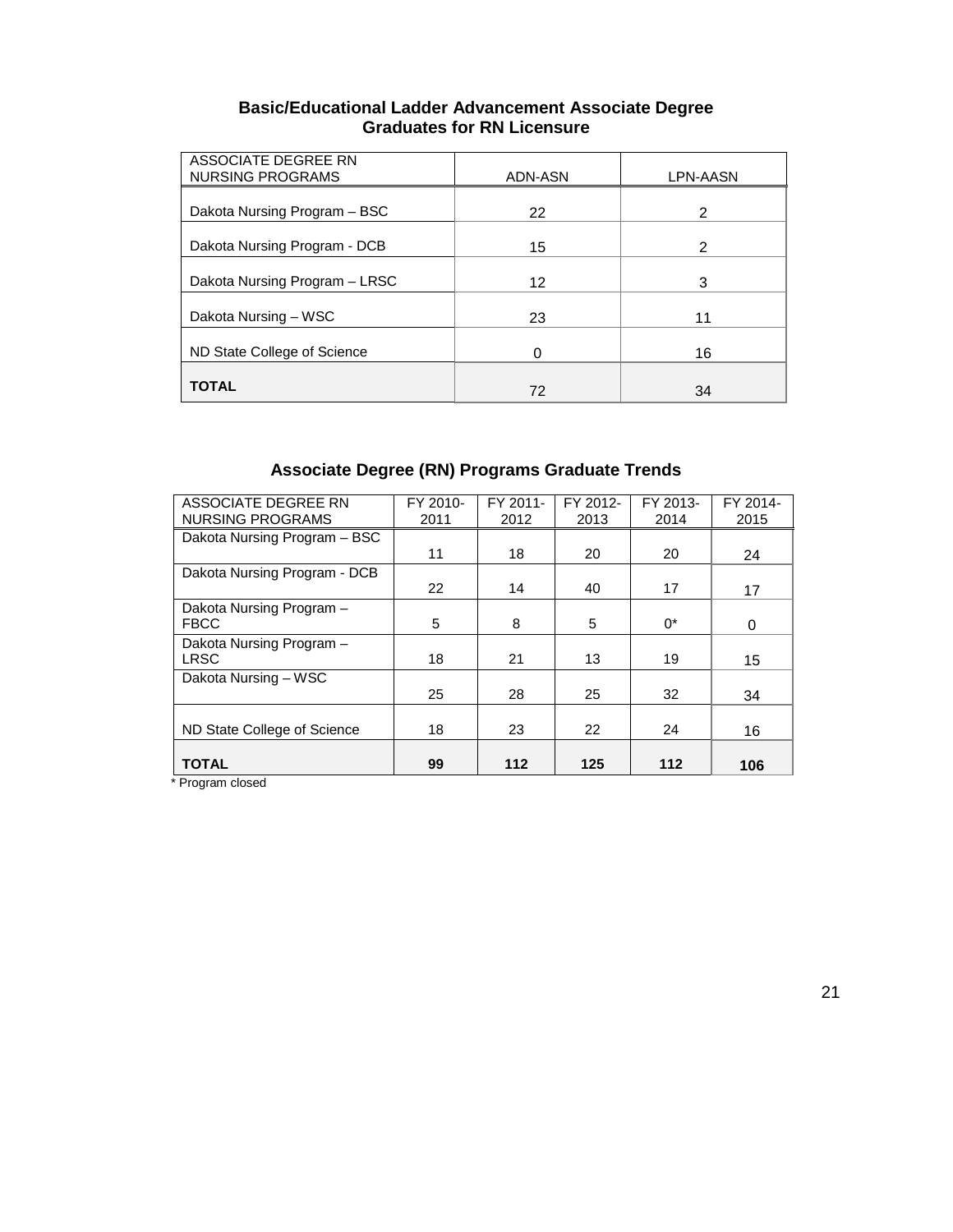| <b>BACCALAURATE PROGRAMS</b>      | <b>BASIC</b> | LPN TO<br><b>BSN</b> | DIPLOMA TO<br><b>BSN</b> | ADN TO<br><b>BSN</b> | <b>TOTAL</b> |
|-----------------------------------|--------------|----------------------|--------------------------|----------------------|--------------|
| Concordia College                 | 41           | $\mathbf 0$          | 0                        | 0                    | 41           |
| <b>Dickinson State University</b> | $\mathbf 0$  | 14                   | $\Omega$                 | 0                    | 14           |
| University of Jamestown           | 36           | $\Omega$             | $\Omega$                 | 0                    | 36           |
| Sanford College of Nursing        | $0^*$        | $0^*$                | $0^*$                    | $0^*$                | $0^*$        |
| <b>Minot State University</b>     | 27           | $\Omega$             | $\Omega$                 | 31                   | 58           |
| North Dakota State University     | 102          | 29                   | $\Omega$                 | $\mathbf 0$          | 131          |
| University of Mary                | 43           | 14                   | $\Omega$                 | $\Omega$             | 57           |
| University of North Dakota        | 121          | $\overline{4}$       | $\Omega$                 | 9                    | 134          |
| <b>TOTALS</b>                     | 370          | 61                   | $\Omega$                 | 40                   | 471          |

## **Baccalaureate Program Graduates for RN Licensure**

 **\*** Program acquired by NDSU July 2014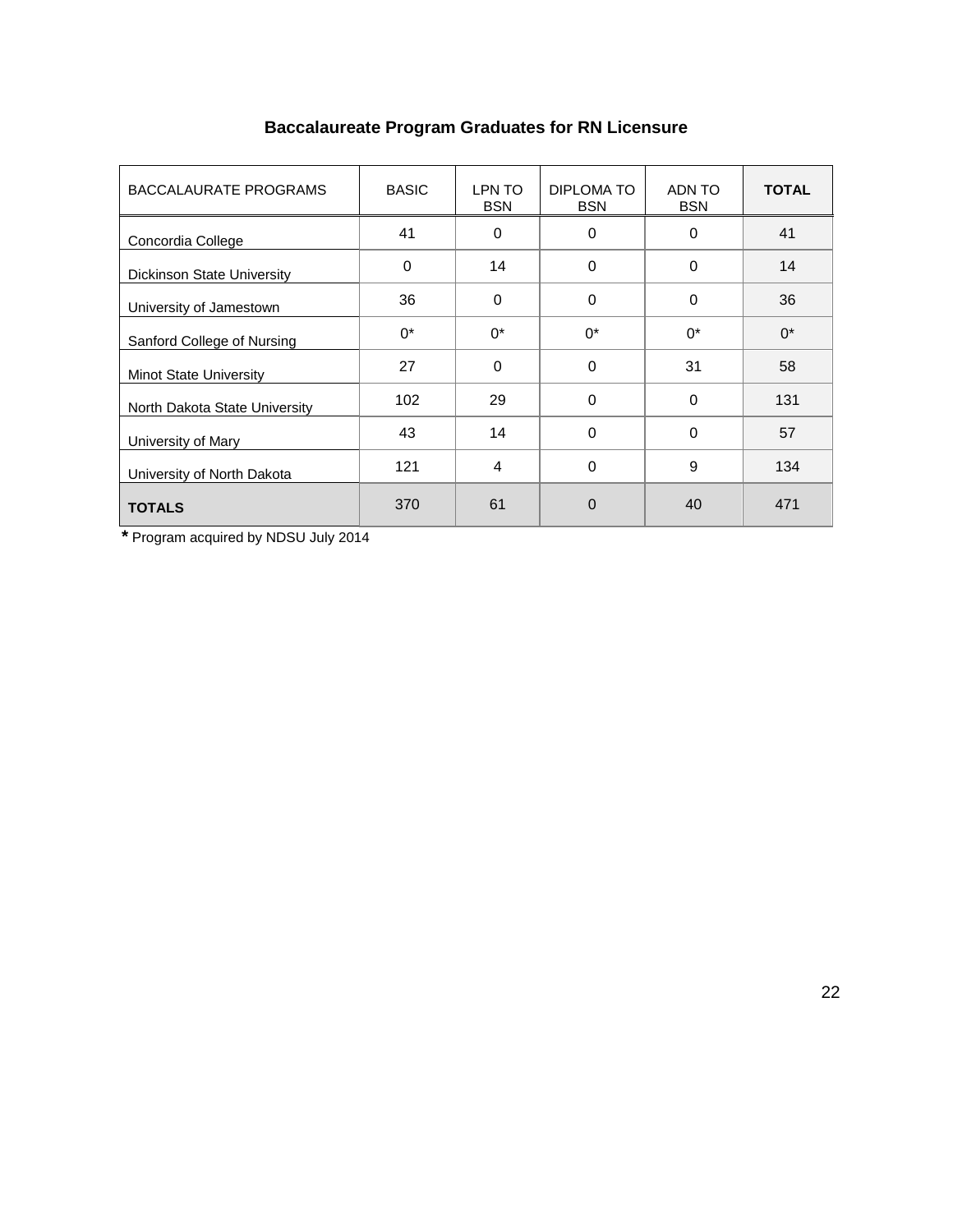|                                   | FY 2010-<br>2011 | FY 2011-<br>2012 | FY 2012-<br>2013 | FY 2013-<br>2014 | FY 2014-<br>2015 |
|-----------------------------------|------------------|------------------|------------------|------------------|------------------|
| Concordia College                 | 40               | 38               | 42               | 36               | 41               |
| <b>Dickinson State University</b> | 19               | 18               | 13               | 17               | 14               |
| University of Jamestown           | 27               |                  | 31               | 36               | 36               |
| Sanford College of Nursing        | 43               | 42               | 45               | 57               | 0*               |
| <b>Minot State University</b>     | 44               | 46               | 63               | 65               | 58               |
| North Dakota State University     | 72               | 67               | 87               | 90               | 131              |
| University of Mary                | 59               | 54               | 55               | 68               | 57               |
| University of ND                  | 111              | 117              | 143              | 130              | 134              |
| <b>TOTALS</b>                     | 415              | 414              | 479              | 499              | 471              |

### **Baccalaureate Programs Total Graduates for the Last Five Years**

**\*** Program acquired by NDSU July 2014

|                    | Age Trend or Oraquates from Ondergraduate Frograms |                       |                                 |                    |                              |                            |                    |                        |                    |               |            |
|--------------------|----------------------------------------------------|-----------------------|---------------------------------|--------------------|------------------------------|----------------------------|--------------------|------------------------|--------------------|---------------|------------|
| AGES<br>(in Years) | Certificat<br>e<br><b>PN</b>                       | AASPN/<br><b>ASPN</b> | LPN to<br>AASPN/<br><b>ASPN</b> | ADN/<br><b>ASN</b> | LPN To<br>ADN/<br><b>ASN</b> | <b>BSN</b><br><b>BASIC</b> | LPN-<br><b>BSN</b> | Diploma-<br><b>BSN</b> | ADN-<br><b>BSN</b> | <b>Totals</b> | Percentage |
| 24 &<br>below      | 42                                                 | 41                    | 1                               | 28                 | 10                           | 270                        | 24                 | $\pmb{0}$              | 5                  | 421           | 55.98%     |
| 25-30              | 33                                                 | 22                    | $\mathbf 0$                     | 25                 | 15                           | 68                         | 20                 | 0                      | 10                 | 193           | 25.66%     |
| $31 - 40$          | 15                                                 | 10                    | 1                               | 15                 | 5                            | 25                         | 13                 | $\pmb{0}$              | 17                 | 101           | 13.43%     |
| 41 &<br>above      | 7                                                  | 3                     | $\mathbf 0$                     | 4                  | 4                            | 7                          | 4                  | 0                      | 7                  | 36            | 4.79%      |
| <b>Unknown</b>     | $\mathbf 0$                                        | $\mathbf 0$           | $\mathbf 0$                     | $\Omega$           | $\mathbf 0$                  | $\mathbf 0$                | $\mathbf 0$        | 0                      |                    | 1             | 0.13%      |
| <b>Total</b>       | 97                                                 | 76                    | $\overline{2}$                  | 72                 | 34                           | 370                        | 61                 | $\mathbf 0$            | 40                 | 752           | 100.00%    |

### **Age Trend of Graduates from Undergraduate Programs**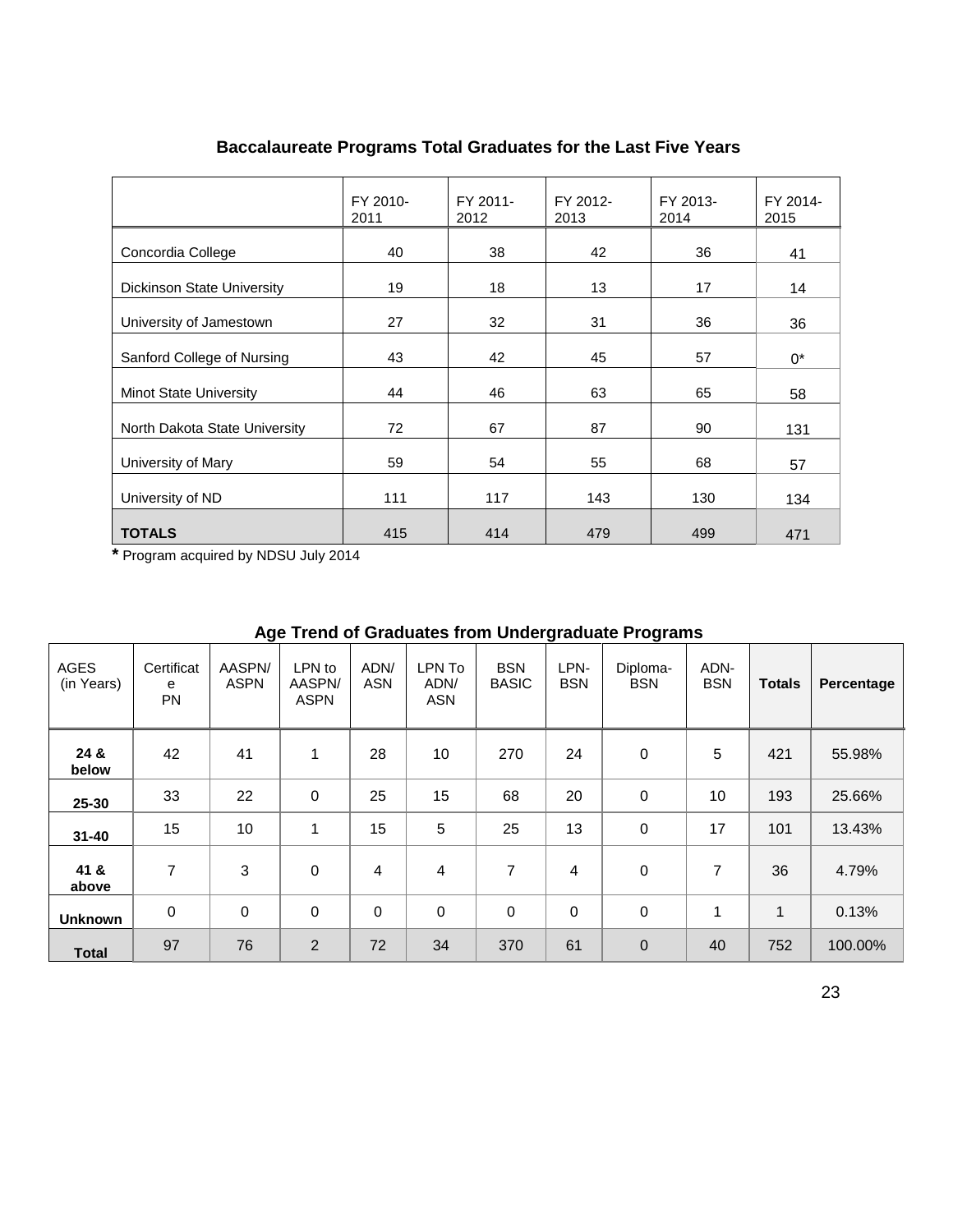## **Graduate-Level Program Graduate Trends**

|                               | FY 2010-<br>2011 | FY 2011-<br>2012 | FY 2012-<br>2013 | FY 2013-<br>2014 | FY 2014-<br>2015 |
|-------------------------------|------------------|------------------|------------------|------------------|------------------|
| North Dakota State University | 13               | $14*$            | 9                | 13               | 24               |
| University of Mary            | 124              | $194**$          | 21               | 22               | 16               |
| University of North Dakota    | 50               | 68               | 62               | 68               | 57               |
| <b>TOTALS</b>                 | 187              | 276              | 92               | 103              | 97               |

\*NDSU FNP Program was expanded to the DNP level 02/2011.

\*\*University of Mary reported inclusion of all master's programs in 2011-12. (FNP, Nurse Educator, and Nurse Administrator).

### **Graduate Program by Role**

| <b>ROLE</b>                      | NUMBER GRADUATED<br>PER SPECIALTY* |
|----------------------------------|------------------------------------|
| <b>Nurse Practitioner</b>        | 60                                 |
| <b>Nurse Anesthetist</b>         | 12                                 |
| <b>Clinical Nurse Specialist</b> | 2                                  |
| Nurse Midwife                    | 0                                  |

\* This table tracks only those specialties leading to another (advanced) licensure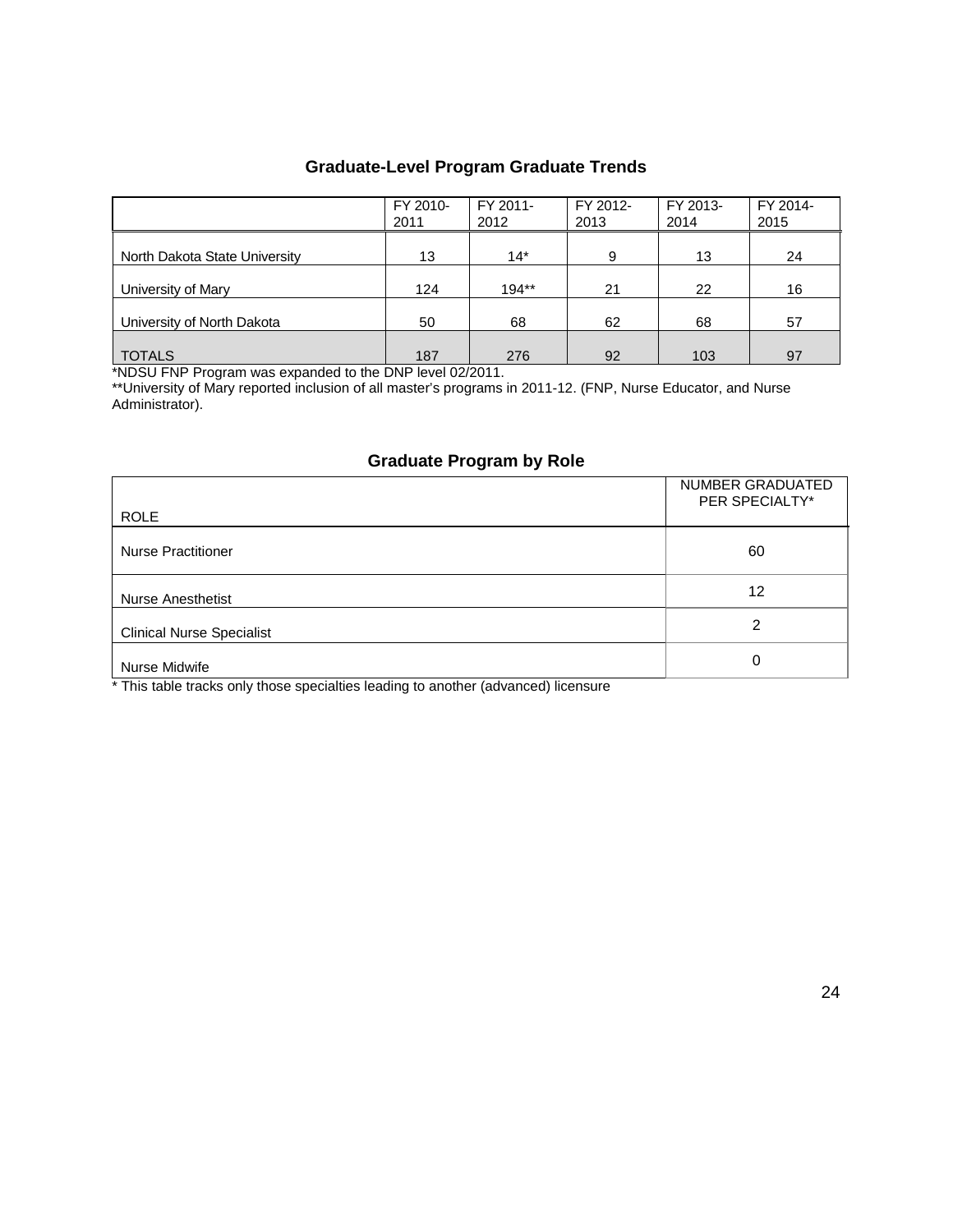| <b>Associate Degree PN Programs</b>                                    | 2010-2011 | 2011-2012 | 2012-2013 | 2013-2014 | 2014-2015 |
|------------------------------------------------------------------------|-----------|-----------|-----------|-----------|-----------|
| Dickinson State University                                             | 91.7%     | 96%       | 87.80%    | 93.33%    | 95.45%    |
| ND State College of Science                                            | 97.8%     | 90.2%     | 87.04%    | 94.44%    | 90.91%    |
| Sitting Bull College                                                   | 00.0%*    | 100%      | 100%      | 83.33%    | 100%      |
| United Tribes Technical College                                        | 100%      | 92%       | 100%      | 100%      | 94.12%    |
| <b>Turtle Mountain Community</b><br>College                            | $N/A^$    | N/A       | 50%       | 60%       | 60%       |
| <b>Certificate PN Programs</b>                                         | 2010-2011 | 2011-2012 | 2012-2013 | 2013-2014 | 2014-2015 |
| Dakota Nursing PN Program (DNP)<br>(Four college consortium pass rate) | 100%      | 97.50%    | 98.91%    | 97.10%    | 97.18%    |
| <b>DNP- Williston State</b><br>College                                 | 100%      | 100%      | 100%      | 100%      | 100%      |
| <b>DNP</b> - Bismarck State<br>College                                 | 100%      | 100%      | 96.55%    | 100%      | 90.48%    |
| DNP - Lake Region State<br>College                                     | 100%      | 100%      | 100%      | 100%      | 100%      |
| DNP-Dakota College<br><b>Bottineau</b>                                 | 100%      | 88.89%    | 100%      | 100%      | 100%      |
| DNP - Fort Berthold                                                    | 100%      | 100%      | 100%      | $0\%$ ~   | N/A       |
| North Dakota Averages                                                  | 97.45%    | 95.03%    | 87.36%    | 95.24%    | 94.08%    |
| <b>National Averages</b>                                               | 86.77%    | 83.94%    | 84.51%    | 84.16%    | 84.27%    |

### **FISCAL YEAR NCLEX-PN ® PROGRAM PASS RATES**

^Program approval withdrawn 6/08; Initial program approval granted 11/10; Continued approval granted 11/11; Conditional approval granted 5/13; Full approval granted 5/14

\*No students took NCLEX-PN exam as first-time writers in FY 2010-11

~DNP Voluntary closure request approved for program 7/13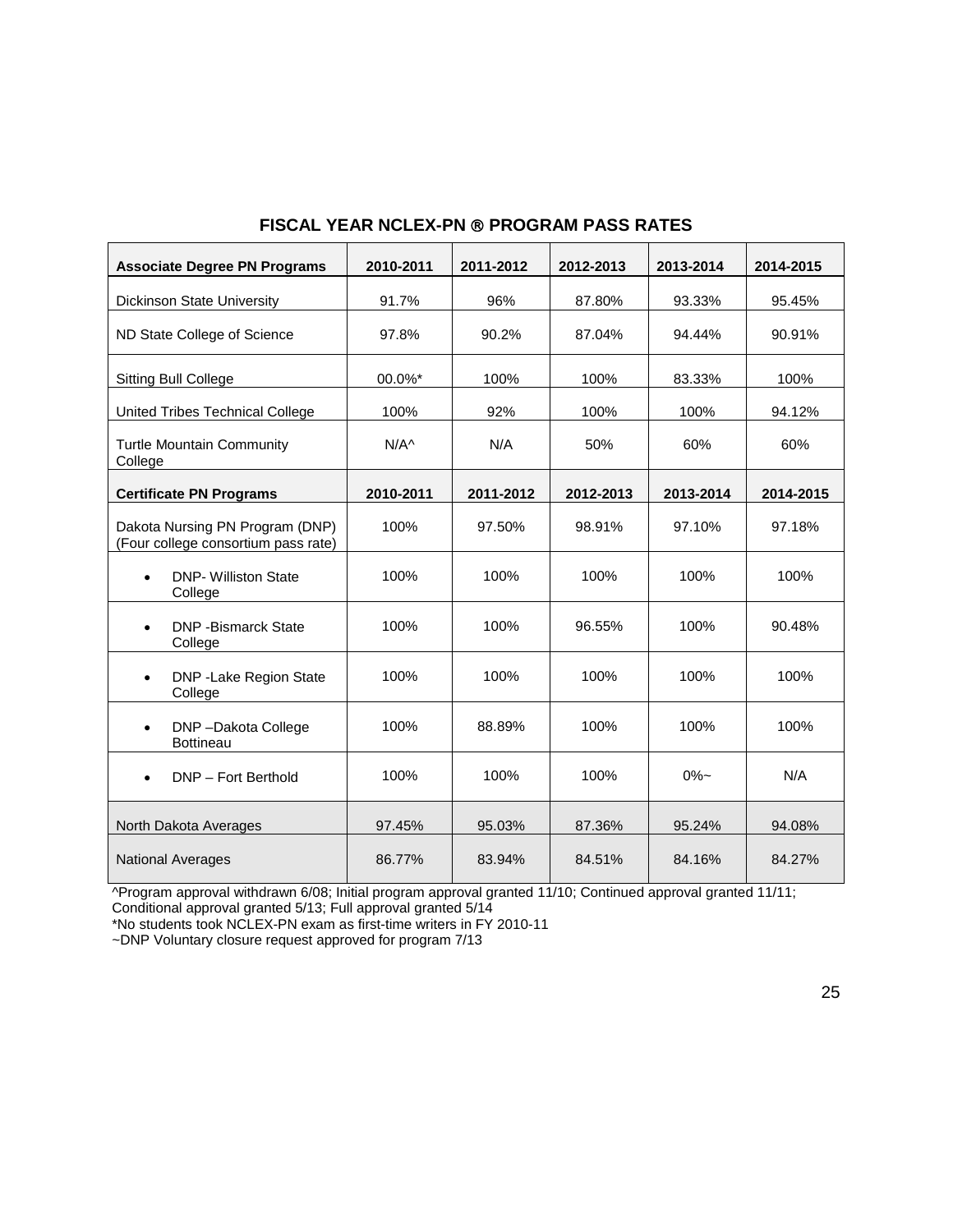| <b>Baccalaureate Degree Programs</b> | 2010-2011                               | 2011-2012                           | 2012-2013                          | 2013-2014                            | 2014-2015                          |
|--------------------------------------|-----------------------------------------|-------------------------------------|------------------------------------|--------------------------------------|------------------------------------|
| <b>Dickinson State University</b>    | 90.5%                                   | 95.8%                               | 92.31%                             | 90.91%                               | 100%                               |
| University of Jamestown              | 90.6%                                   | 84.4%                               | 71.88                              | 96.30%                               | 82.05%                             |
| North Dakota State University        | 97%                                     | 93.9%                               | 95.18%                             | 89.66%                               | 95.76%*                            |
| Sanford College of Nursing           | 93.5%                                   | 92.8%                               | 81.40%                             | 92.59%                               | 80%^                               |
| <b>Minot State University</b>        | 90.9%                                   | 94.9%                               | 96.00%                             | 92.68%                               | 92.86%                             |
| University of Mary                   | 80.7%                                   | 80.33%                              | 81.48%                             | 78.57%                               | 91.23%                             |
| University of North Dakota           | 90.3%                                   | 87.5%                               | 87.83%                             | 84.17%                               | 94.74%                             |
| Concordia College                    | 93.2%<br>(as reported<br>by MN-<br>BON) | 97.6%<br>(as reported<br>by MN-BON) | 100% (as<br>reported by<br>MN-BON) | 93.55% (as<br>reported by<br>MN-BON) | 100% (as<br>reported by<br>MN-BON) |
| <b>Associate Degree Programs</b>     | 2010-2011                               | 2011-2012                           | 2012-2013                          | 2013-2014                            | 2014-2015                          |
| Dakota Nursing Program (DNP)         | 89.6%%                                  | 90.5%                               | 88.72%                             | 89.39%                               | 89%                                |
| DNP - BSC<br>$\bullet$               | 100%                                    | 100%                                | 95.65%                             | 89.47%                               | 93.75%                             |
| $DNP - DCB$                          | 100%                                    | 71.43%                              | 88.89%                             | 100%                                 | 80%                                |
| DNP - LRSC                           | 95.24%                                  | 90.48%                              | (73.33%                            | 100%                                 | 90.48%                             |
| DNP - WSC<br>$\bullet$               | 79.17%                                  | 90.63%                              | 85.71%                             | 88.46%                               | 92.11%                             |
| DNP - Fort Berthold<br>$\bullet$     | 66.67%                                  | 100%                                | 100%                               | 33.33%~                              | N/A                                |
| <b>NDSCS</b>                         | 100%                                    | 100%                                | 85.71%                             | 100%                                 | 93.75%                             |
| North Dakota Averages                | 90.71%                                  | 89.42%                              | 88.05%                             | 88.41%                               | 92.26%                             |
| <b>National Averages</b>             | 87.73%                                  | 88.92%                              | 87.03%                             | 82.56%                               | 82.53%                             |

#### **FISCAL YEAR NCLEX-RN PROGRAM PASS RATES**

**\***Reflects combined program pass rates for NDSU Fargo campus and NDSU Nursing at Sanford Health Bismarck campus (formerly Sanford College of Nursing)

~DNP Voluntary closure request approved for program 7/13

^Reflects pass rate of 5 first time testers after July 1, 2014 NDSU acquisition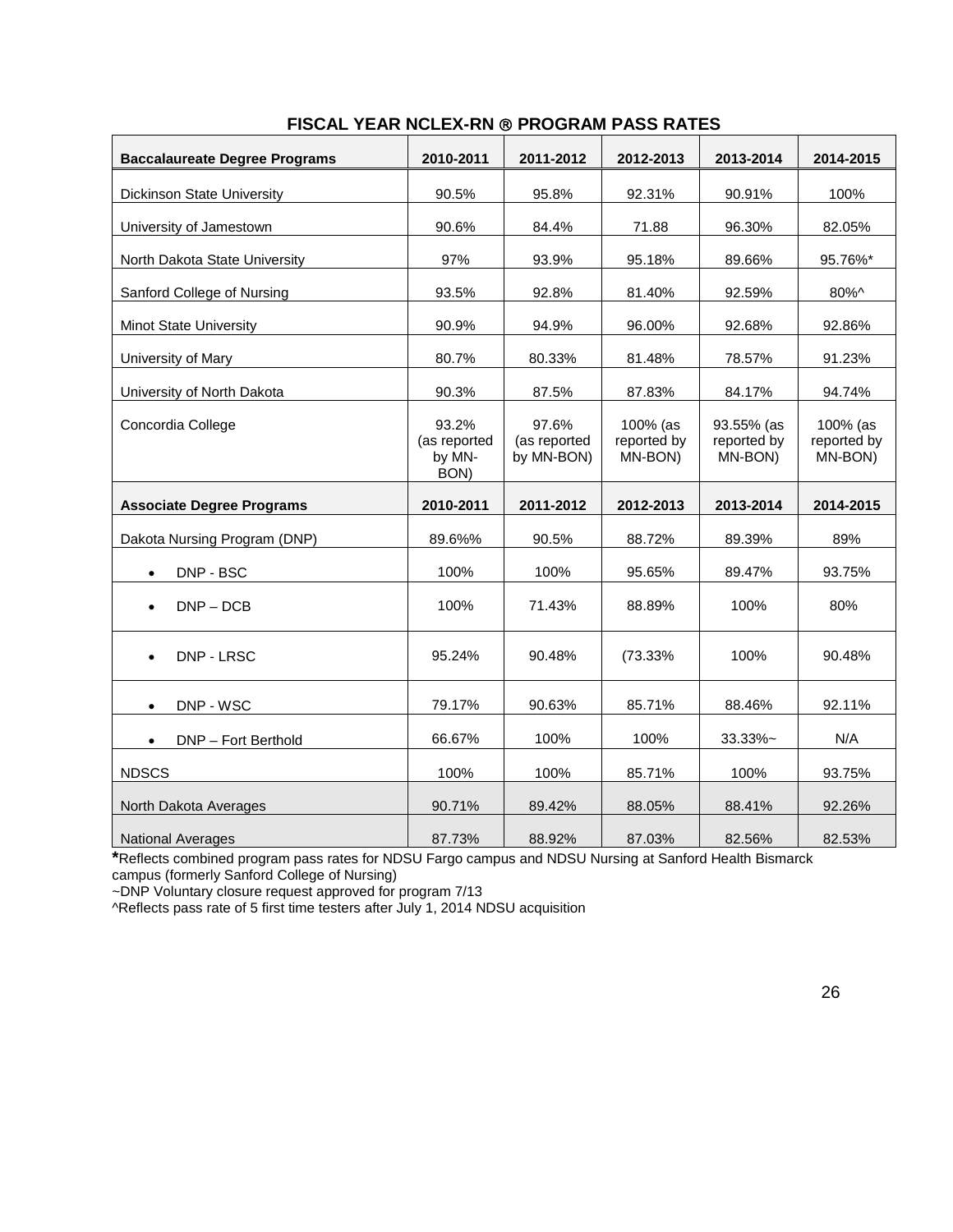### **NURSING FACULTY DATA SUMMARY**

### **HIGHEST LEVEL OF FACULTY PREPARATION**

|                                                | <b>TOTAL</b><br><b>FACULTY</b> |           | <b>BACHELORS</b> |           | <b>MASTERS</b><br><b>NURSING</b> |            | <b>MASTERS</b><br><b>NON NSG</b> |        | <b>DOCTORAL</b><br><b>NURSING</b> |           | <b>DOCTORAL</b><br><b>NON NSG</b> |            |           |       |            |       |      |            |
|------------------------------------------------|--------------------------------|-----------|------------------|-----------|----------------------------------|------------|----------------------------------|--------|-----------------------------------|-----------|-----------------------------------|------------|-----------|-------|------------|-------|------|------------|
|                                                | FT                             | <b>PT</b> | <b>FTE</b>       | <b>FT</b> | PT                               | <b>FTE</b> | <b>FT</b>                        | PT     | <b>FTE</b>                        | <b>FT</b> | <b>PT</b>                         | <b>FTE</b> | <b>FT</b> | PT    | <b>FTE</b> | FT    | PT   | <b>FTE</b> |
| Concordia<br>College*                          | 7.00                           | 0.00      | 7.00             | 0.00      | 0.00                             | 0.00       | 1.00                             | 0.00   | 1.00                              | 0.00      | 0.00                              | 0.00       | 3.00      | 0.00  | 3.00       | 3.00  | 0.00 | 3.00       |
| Dakota Nursing<br>Program                      | 25.00                          | 21.00     | 32.13            | 6.00      | 14.00                            |            | 10.70 18.00                      | 7.00   | 20.43                             | 0.00      | 0.00                              | 0.00       | 1.00      | 0.00  | 1.00       | 0.00  | 0.00 | 0.00       |
| <b>Dickinson State</b><br>University           | 8.00                           | 3.00      | 8.92             | 0.00      | 2.00                             | 0.67       | 7.00                             | 1.00   | 7.25                              | 0.00      | 0.00                              | 0.00       | 0.00      | 0.00  | 0.00       | 1.00  | 0.00 | 1.00       |
| Jamestown<br>College                           | 9.00                           | 6.00      | 0.00             | 0.00      | 1.00                             | 0.00       | 7.00                             | 5.00   | 0.00                              | 0.00      | 0.00                              | 0.00       | 2.00      | 0.00  | 0.00       | 0.00  | 0.00 | 0.00       |
| Minot State<br>University                      | 18.00                          | 0.00      | 18.00            | 1.00      | 0.00                             | 1.00       | 14.00                            | 0.00   | 14.00                             | 0.00      | 0.00                              | 0.00       | 2.00      | 0.00  | 2.00       | 1.00  | 0.00 | 1.00       |
| <b>ND</b> State<br>College of<br>Science       | 8.00                           | 12.00     | 20.00            | 4.00      | 7.00                             | 11.00      | 4.00                             | 5.00   | 9.00                              | 0.00      | 0.00                              | 0.00       | 0.00      | 0.00  | 0.00       | 0.00  | 0.00 | 0.00       |
| North Dakota<br><b>State University</b>        | 31.00                          | 6.00      | 37.00            | 0.00      | 0.00                             | 0.00       | 19.00                            | 4.00   | 23.00                             | 1.00      | 0.00                              | 1.00       | 8.00      | 1.00  | 9.00       | 3.00  | 1.00 | 4.00       |
| <b>Sitting Bull</b><br>College                 | 2.00                           | 0.00      | 2.00             | 0.00      | 0.00                             | 0.00       | 1.00                             | 0.00   | 1.00                              | 0.00      | 0.00                              | 0.00       | 0.00      | 0.00  | 0.00       | 1.00  | 0.00 | 1.00       |
| <b>Turtle Mountain</b><br>Community<br>College | 2.00                           | 0.00      | 2.00             | 1.00      | 0.00                             | 1.00       | 1.00                             | 0.00   | 1.00                              | 0.00      | 0.00                              | 0.00       | 0.00      | 0.00  | 0.00       | 0.00  | 0.00 | 0.00       |
| <b>United Tribes</b><br><b>Tech College</b>    | 4.00                           | 2.00      | 4.40             | 1.00      | 1.00                             | 1.10       | 2.00                             | 1.00   | 2.30                              | 0.00      | 0.00                              | 0.00       | 0.00      | 0.00  | 0.00       | 1.00  | 0.00 | 1.00       |
| University of<br>Mary                          | 18.00                          | 20.00     | 30.93            | 0.00      | 2.00                             | 0.22       | 11.00                            | 5.00   | 12.66                             | 0.00      | 1.00                              | 0.50       | 4.00      | 7.00  | 11.58      | 3.00  | 5.00 | 5.97       |
| University of<br>North Dakota                  | 27.00                          | 149.00    | 47.00            | 1.00      | 17.00                            | 8.00       | 14.00                            | 119.00 | 22.00                             | 0.00      | 0.00                              | 0.00       | 9.00      | 11.00 | 13.00      | 3.00  | 2.00 | 4.00       |
| <b>TOTAL</b>                                   | 160.00                         | 219.00    | 210.38           | 14.00     |                                  |            | 44.00 33.69 99.00                |        | 147.00 113.64 2.00                |           | 1.00                              | 2.50       | 29.00     | 19.00 | 39.58      | 16.00 | 8.00 | 20.97      |

\*Also utilizes clinical assistants (licensed registered nurses with a minimum of a BSN/BAN), who are in addition to and assistive to clinical faculty. These individuals do not participate in curricular delivery or student assessment.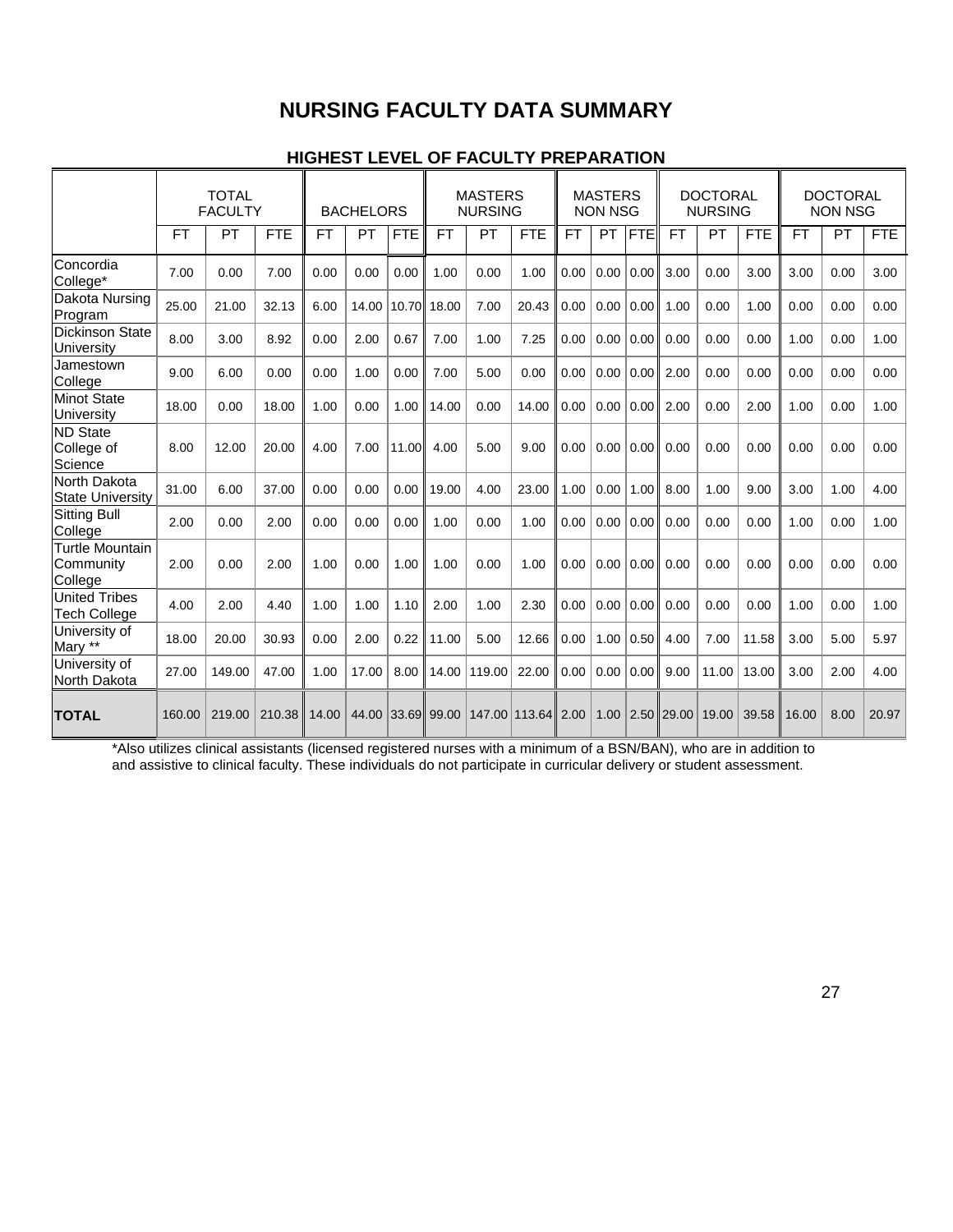### **FACULTY POSITION OPENINGS As of December 2015**

|                                                    | <b>TOTAL</b><br><b>NUMBER</b><br><b>FACULTY</b><br><b>OPENINGS</b><br>2014-2015 | <b>BSN</b><br><b>REQUIRED</b> | <b>MASTERS</b><br><b>REQUIRED</b> | <b>DOCTORATE</b><br><b>REQUIRED</b> | <b>Total vacancies</b><br>being actively<br>recruited as of<br>December 2015 | <b>Total faculty</b><br>positions<br>(FTEs)* filled<br>by unqualified<br>individual in<br>2014-2015 |
|----------------------------------------------------|---------------------------------------------------------------------------------|-------------------------------|-----------------------------------|-------------------------------------|------------------------------------------------------------------------------|-----------------------------------------------------------------------------------------------------|
| Concordia College                                  | 0.00                                                                            | 0.00                          | 0.00                              | 0.00                                | 0.00                                                                         | 0.00                                                                                                |
| Dakota Nursing<br>Program - BSC                    | 0.00                                                                            | 0.00                          | 1.00                              | 0.00                                | 0.00                                                                         | 0.25                                                                                                |
| Dakota Nursing<br>Program - DCB                    | 1.00                                                                            | 0.00                          | 1.00                              | 0.00                                | 1.00                                                                         | 1.00                                                                                                |
| Dakota Nursing<br>Program - LRSC                   | 0.00                                                                            | 0.00                          | 1.00                              | 0.00                                | 0.00                                                                         | 1.00                                                                                                |
| Dakota Nursing<br>Program - WSC                    | 1.00                                                                            | 0.00                          | 3.00                              | 0.00                                | 1.00                                                                         | 3.00                                                                                                |
| <b>Dickinson State</b><br>University               | 0.00                                                                            | 0.00                          | 0.00                              | 0.00                                | 0.00                                                                         | 0.00                                                                                                |
| University of<br>Jamestown                         | 0.00                                                                            | 0.00                          | 1.00                              | 0.00                                | 0.00                                                                         | 1.00                                                                                                |
| <b>Minot State University</b>                      | 0.00                                                                            | 0.00                          | 0.00                              | 0.00                                | 0.00                                                                         | 1.00                                                                                                |
| ND State College of<br>Science                     | 0.00                                                                            | 0.00                          | 0.00                              | 0.00                                | 0.00                                                                         | 0.00                                                                                                |
| North Dakota State<br>University                   | 1.00                                                                            | 0.00                          | 0.00                              | 1.00                                | 0.00                                                                         | 0.00                                                                                                |
| Sitting Bull College                               | 0.00                                                                            | 0.00                          | 0.00                              | 0.00                                | 0.00                                                                         | 0.00                                                                                                |
| <b>Turtle Mountain</b><br><b>Community College</b> | 2.00                                                                            | 2.00                          | 1.00                              | 0.00                                | 2.00                                                                         | 0.00                                                                                                |
| <b>United Tribes</b><br><b>Technical College</b>   | 0.00                                                                            | 0.00                          | 0.00                              | 0.00                                | 0.00                                                                         | 0.00                                                                                                |
| University of Mary                                 | 0.00                                                                            | 0.00                          | 0.00                              | 0.00                                | 0.00                                                                         | 0.00                                                                                                |
| University of North<br>Dakota                      | 12.00                                                                           | 0.00                          | 0.00                              | 0.00                                | 0.00                                                                         | 0.00                                                                                                |
| <b>TOTALS</b>                                      | 17.00                                                                           | 2.00                          | 8.00                              | 1.00                                | 4.00                                                                         | 7.25                                                                                                |

\*If not specifically reported by program, PT Faculty estimated at 0.25 FTE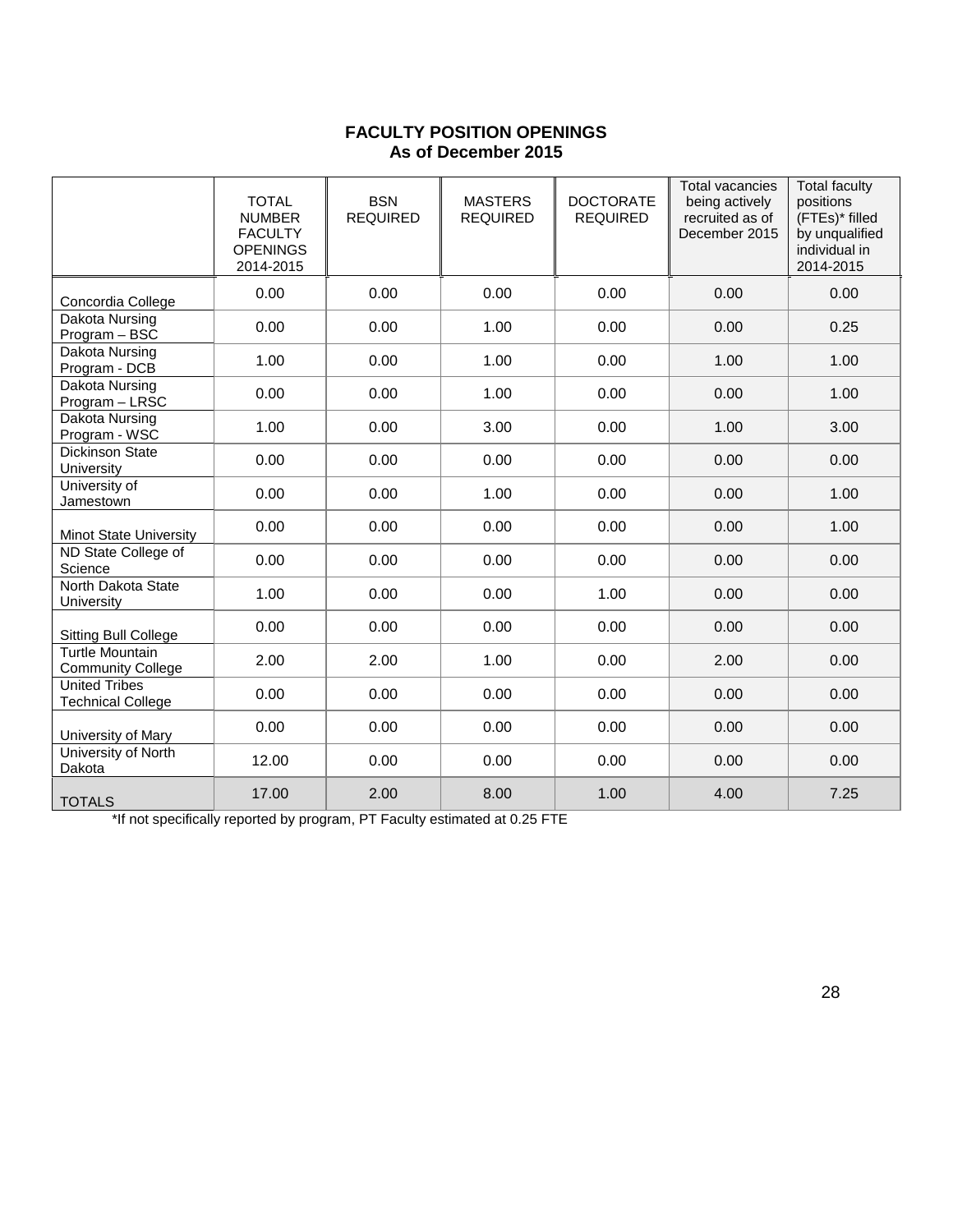### **FACULTY DEMOGRAPHIC INFORMATION**

#### FACULTY AGE GROUPS **FACULTY GENDER** FACULTY FACULTY ETHNICITY

| 24 and below |    |
|--------------|----|
| 25-30        | 23 |
| $31 - 40$    | 59 |
| 41-50        | 78 |
| $51 - 60$    | 73 |
| 61 & above   | 44 |

**Male** 15

**Female** 262

| <b>African American</b> |     |
|-------------------------|-----|
| Asian                   | 2   |
| Asian Indian            | Ω   |
| <b>Other Asian</b>      |     |
| <b>Caucasian</b>        | 262 |
| <b>Hispanic</b>         |     |
| <b>Native American</b>  | 12  |
| <b>Other</b>            | 2   |
| <b>Pacific Islander</b> |     |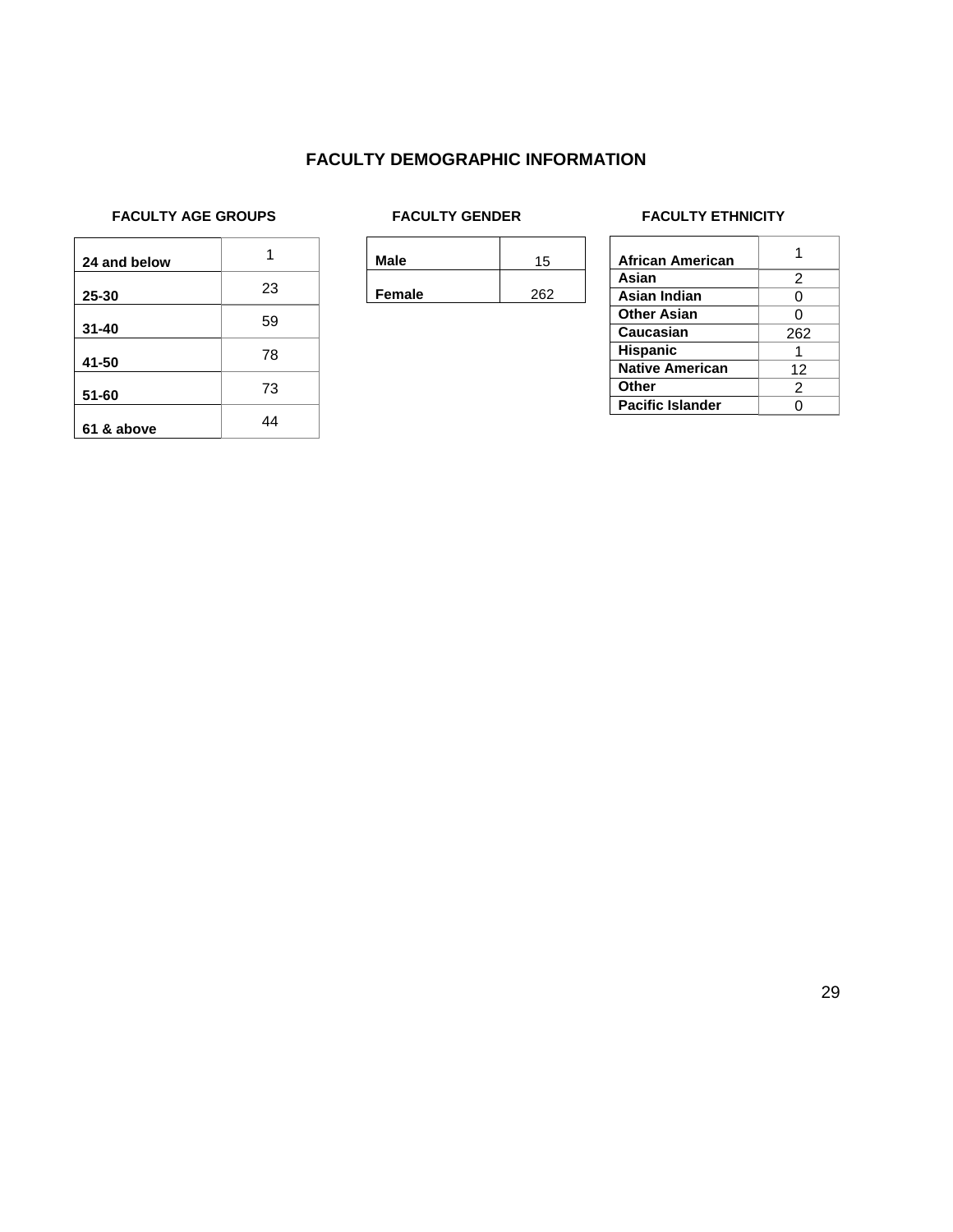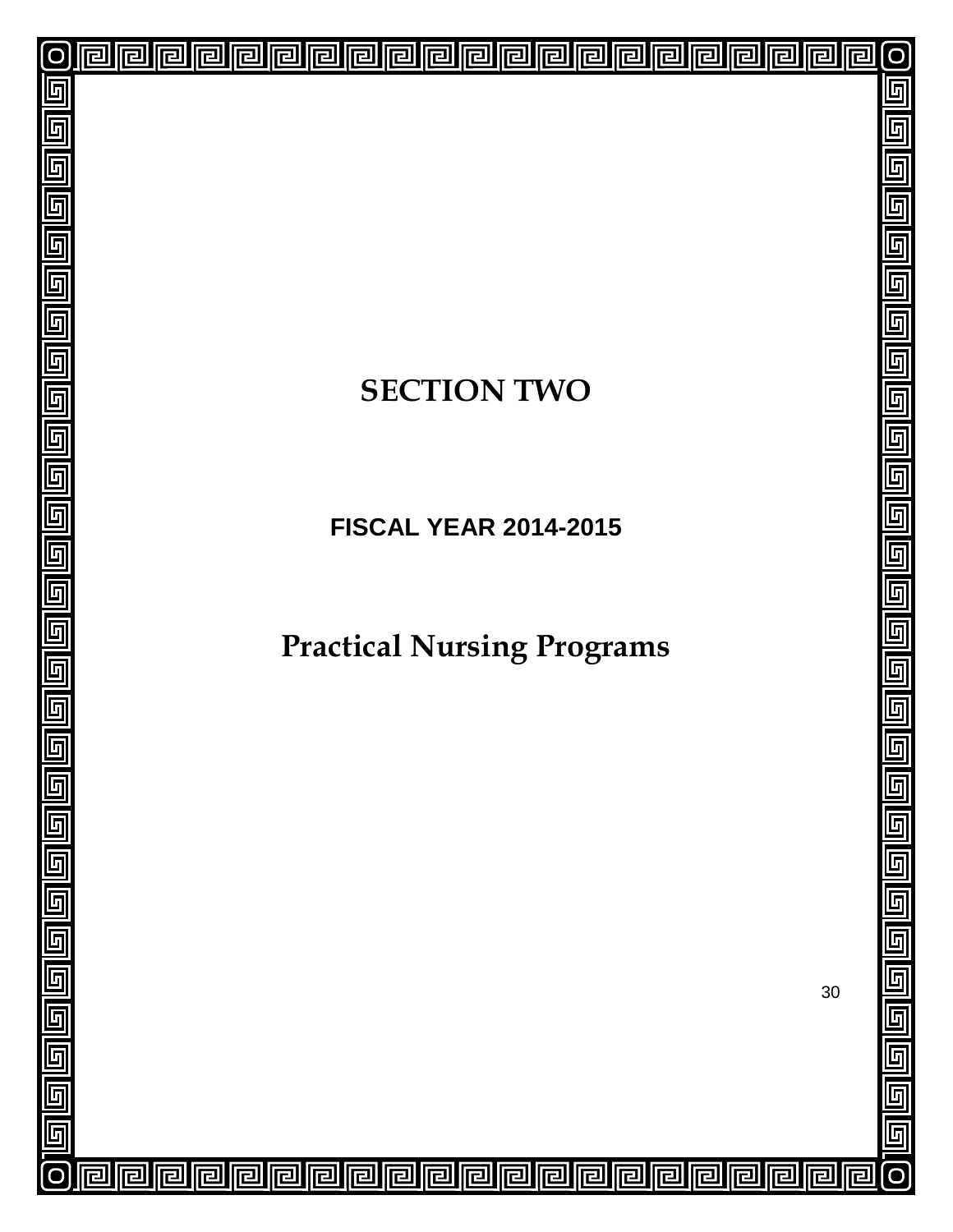### **DAKOTA NURSING PROGRAM (PN Certificate) Bismarck State College, Lake Region State College, Dakota College at Bottineau, Williston State College, and Fort Berthold Community College**

#### **Summary of Faculty/Student Ratio**

The program reported clinical faculty/student ratios of 1:8 or less for beginning students involved in direct client care. The majority offer 1:1-1:6 ratios in clinical settings. The program reported that preceptors are not used in the DNP PN program.

#### **Summary of Major Practice Facilities**

The Dakota Nursing PN Program listed clinical facilities utilized by each institution and representative of each geographical location. The clinical agencies/entities represented acute care, long-term care, and clinic facilities; providing evidence of student opportunity for client care across the lifespan.

#### **Faculty Development Program**

Reflective of all DNP programs and sites, FY 2014-15 routine submissions of academically unqualified faculty employed demonstrated academic progression. Program reported one December 2015 graduate. Two faculty are expected to graduate in 2016 (February and May) and four faculty are expected to graduate in May 2017. The program meets **NDAC 54-03.2-04-08. Employment of academically unqualified faculty.**

#### **Major Programmatic Changes**

During FY 2014-15, the following changes were Board-approved:

- July 2014, Dakota Nursing Program request for programmatic changes related to program mission, philosophy, program outcomes and student learning outcomes, as the program has full approval from the NDBON and the programmatic changes are in compliance with NDAC 54-03.2-06-02.
- November 2014, Dakota Nursing Program request for programmatic changes related to program imitative to meet national accreditation recommendations regarding total credit hours for the practical nursing program, as the program has full approval from the NDBON and the programmatic changes are in compliance with NDAC 54-03.2-06-02.

#### **Program Survey**

No program survey completed in FY 2014-15.

#### **Student Policies (Selection, Progression, Graduation, Health/Safety)**

Materials reviewed: most recent BSC, DCB, LRSC, WSC College Catalogs, DNP Nursing Student Handbook 2014-2015, DNP website

- Academic Policies in handbook and on website for PN and ADN <https://dakotanursing.files.wordpress.com/2015/09/dakota-nursing-program-handbook-2015.pdf> including background check policy (pp. 42-45). Clinical policies (pp. 89-105) included immunization, health policies, liability insurance coverage, and BLS/CPR requirements.
- PN Application process (handbook pp. 14-17) and progression (handbook p. 18-21)
- PN Graduation requirements for each college campus handbook pp. 24-27.
- Each college catalog addressed the information related to campus offerings such as admissions and library resources.

#### **Budget Statement**

Budgets are prepared by the separate campuses and reflect the combined figures for the respective PN & ADN programs. The numbers below will be the same in both the PN & ADN budget statements. The following reflects budgetary information delineated for each campus (PN & ADN programs combined):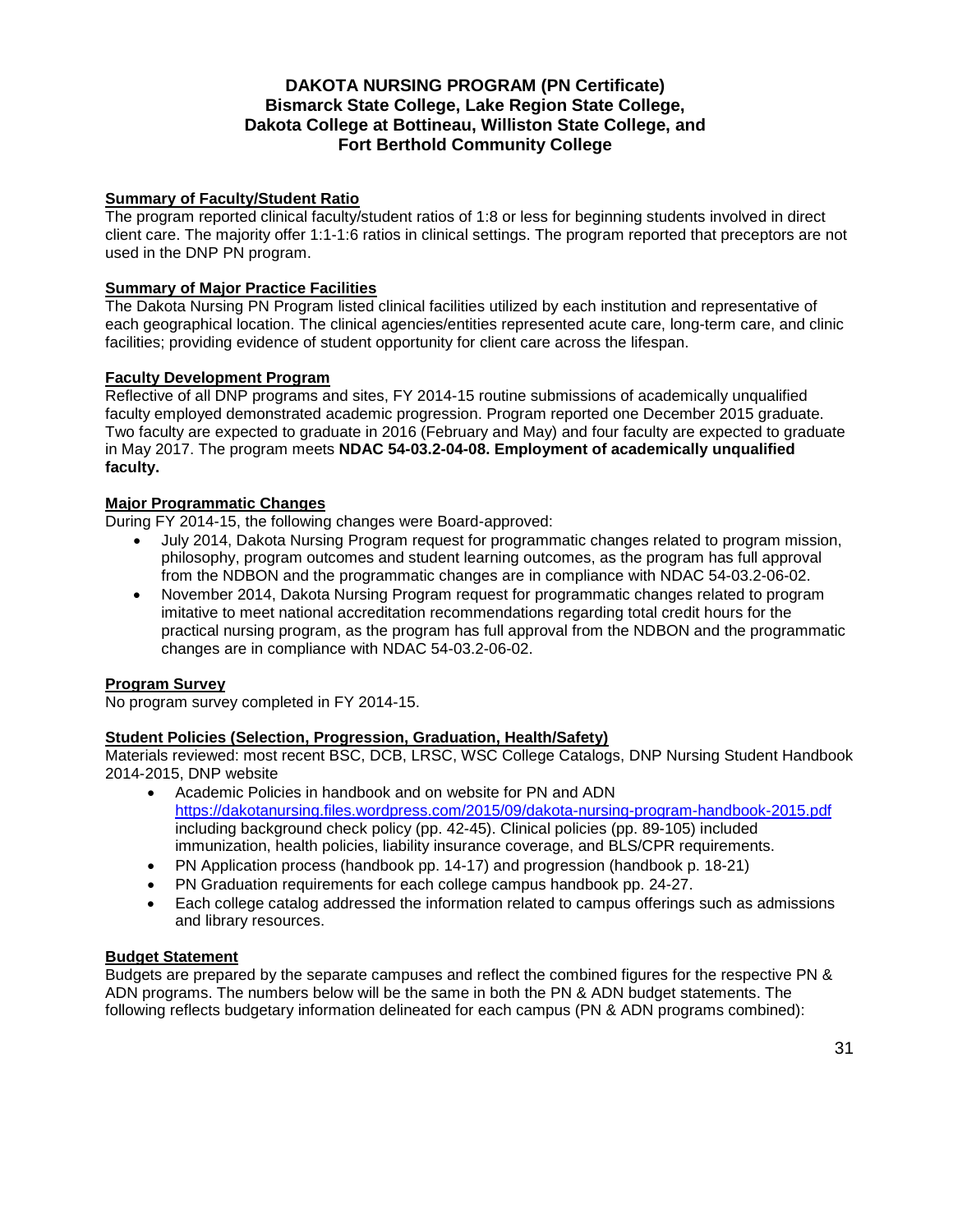BSC-*Overall Total PN & ADN: \$463,583.* Salary comprised \$392,958 of the total and Operations accounted for \$70,625. There were no capital expenditures reported.

LRSC-*Overall Total PN & ADN: \$1,237,872.* Salary comprised \$703,289 of the total and Operations accounted for \$315,045. Capital expenditures reported at \$219,538.

DCB-*Overall Total PN & ADN: \$341,388.* Salary comprised \$256,046 of the total and Operations accounted for \$85,342. There were no capital expenditures reported.

WSC (including FBCC)-*Overall Total PN & ADN: \$655,643.* Salary comprised \$524,216 of the total and Operations accounted for \$114,427. Capital expenditures reported at 17,000.

#### **Program Evaluation Summary**

The DNP submitted a program evaluation plan summary for each of the PN programs from the 4 associated colleges. The programs each report that evaluation is a continuous, data driven and evidence-based process for their programs. Review of the evaluation plan summaries revealed the programs in the DNP meet the requirements set forth in **NDAC 54-3.2-02-05 Nursing Program Evaluation.**

#### **Curriculum Designs:** Refer to websites: [http://www.dakotanursing.org](http://www.dakotanursing.org/)

The DNP Nursing Student Handbook 2014-15: [https://dakotanursing.files.wordpress.com/2015/09/dakota](https://dakotanursing.files.wordpress.com/2015/09/dakota-nursing-program-handbook-2015.pdf)[nursing-program-handbook-2015.pdf](https://dakotanursing.files.wordpress.com/2015/09/dakota-nursing-program-handbook-2015.pdf) Links to each site: [http://www.fortbertholdcc.edu](http://www.fortbertholdcc.edu/) [http://www.bismarckstate.edu](http://www.bismarckstate.edu/) [http://www.willistonstate.edu](http://www.willistonstate.edu/)  [http://www.dakotacollege.edu](http://www.dakotacollege.edu/) [http://www.lrsc.edu](http://www.lrsc.edu/)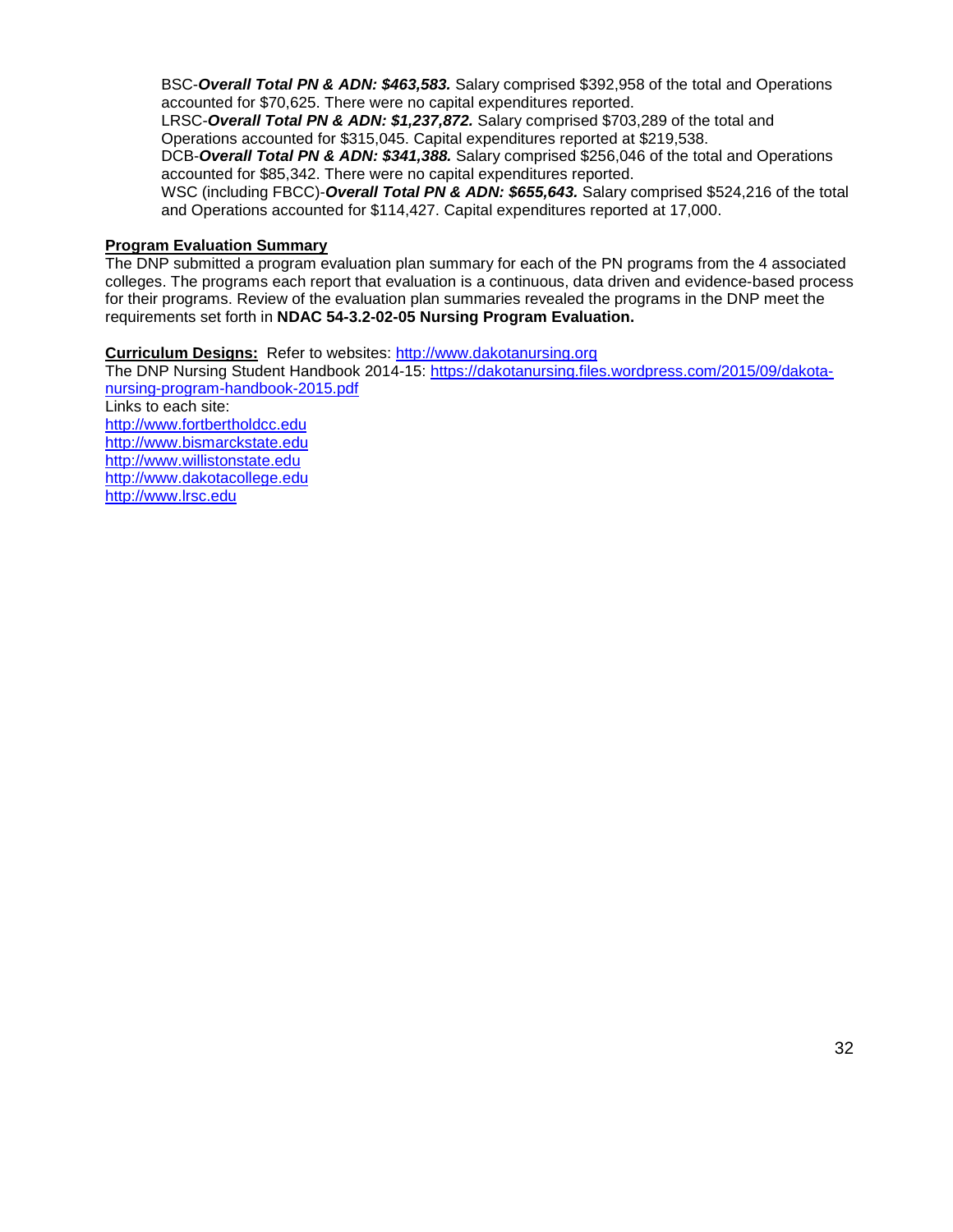### **DICKINSON STATE UNIVERSITY (AASPN)**

#### **Summary of Faculty/Student Ratio**

The program reported a campus laboratory ratio of 3:40. The faculty/student ratios at clinical agencies ranged from 1:1 to 1:7. In cases of precepted experiences, a ratio of 1:1 was maintained.

#### **Summary of Major Practice Facilities**

The program reported use of facilities within the Dickinson area for acute and long-term care and at the ND State Hospital for psych/mental health clinical experiences. Facilities were chosen for the particular course objectives and represented client care across the lifespan, in various clinical settings.

#### **Faculty Development Program**

No unqualified nursing faculty utilized during the FY 2014-15.

#### **Major Programmatic Change**

No programmatic changes for FY 2014-15.

#### **Program Survey**

No program survey completed in FY 2014-15.

#### **Student Policies (Selection, Progression, Graduation, Health/Safety)**

Materials reviewed: 2014-16 Academic Catalog, 2014-2016 Policy Handbook, website

- Student Policy & Procedures available at [http://dickinsonstate.smartcatalogiq.com/2014-](http://dickinsonstate.smartcatalogiq.com/2014-2016/Catalog) [2016/Catalog](http://dickinsonstate.smartcatalogiq.com/2014-2016/Catalog)
- Academic Success Center, Wellness Programs, and Catalogs (with Policy & Procedures) available at<http://dickinsonstate.smartcatalogiq.com/2014-2016/Catalog>
- Admissions, progression, and graduation detailed in catalog pp. 118-121 and website, including criminal background check policy.
- Personal and health status requirements outlined in Policy Handbook.
- Self-assessment for students related to "Functional Abilities for Nursing Students." In Policy Handbook.

#### **Program Evaluation Summary:**

The program submitted evidence of comprehensive ongoing program evaluation with action and follow through, thus meeting the requirements outlined in **NDAC 54-3.2-02-05 Nursing Program Evaluation.**

#### **Budget Statement:**

The budget figures submitted were inclusive of both the AASPN and BSN nursing programs and does not include the class/program fee account. The budget information provided is as follows: *Overall Total: \$***770,346***.* Salary comprised \$739,061 of the total and Operations accounted for \$29,890. Capital Expenditures were reported at \$1395.

#### **Curriculum Design:** Refer to websites:

[http://www.dickinsonstate.edu/divisions/academic\\_affairs/collegeofeducationbusinessandappliedsciences/nu](http://www.dickinsonstate.edu/divisions/academic_affairs/collegeofeducationbusinessandappliedsciences/nursing/index.aspx) [rsing/index.aspx](http://www.dickinsonstate.edu/divisions/academic_affairs/collegeofeducationbusinessandappliedsciences/nursing/index.aspx)

[http://www.dickinsonstate.edu/Assets/Division-Academic-Affairs/College-of-Education-Business-and-](http://www.dickinsonstate.edu/Assets/Division-Academic-Affairs/College-of-Education-Business-and-Applied-Sciences/Nursing/Curriculum%20Plan%20Portrait%20-%20Updated%2008-21-2014.pdf)[Applied-Sciences/Nursing/Curriculum%20Plan%20Portrait%20-%20Updated%2008-21-2014.pdf](http://www.dickinsonstate.edu/Assets/Division-Academic-Affairs/College-of-Education-Business-and-Applied-Sciences/Nursing/Curriculum%20Plan%20Portrait%20-%20Updated%2008-21-2014.pdf)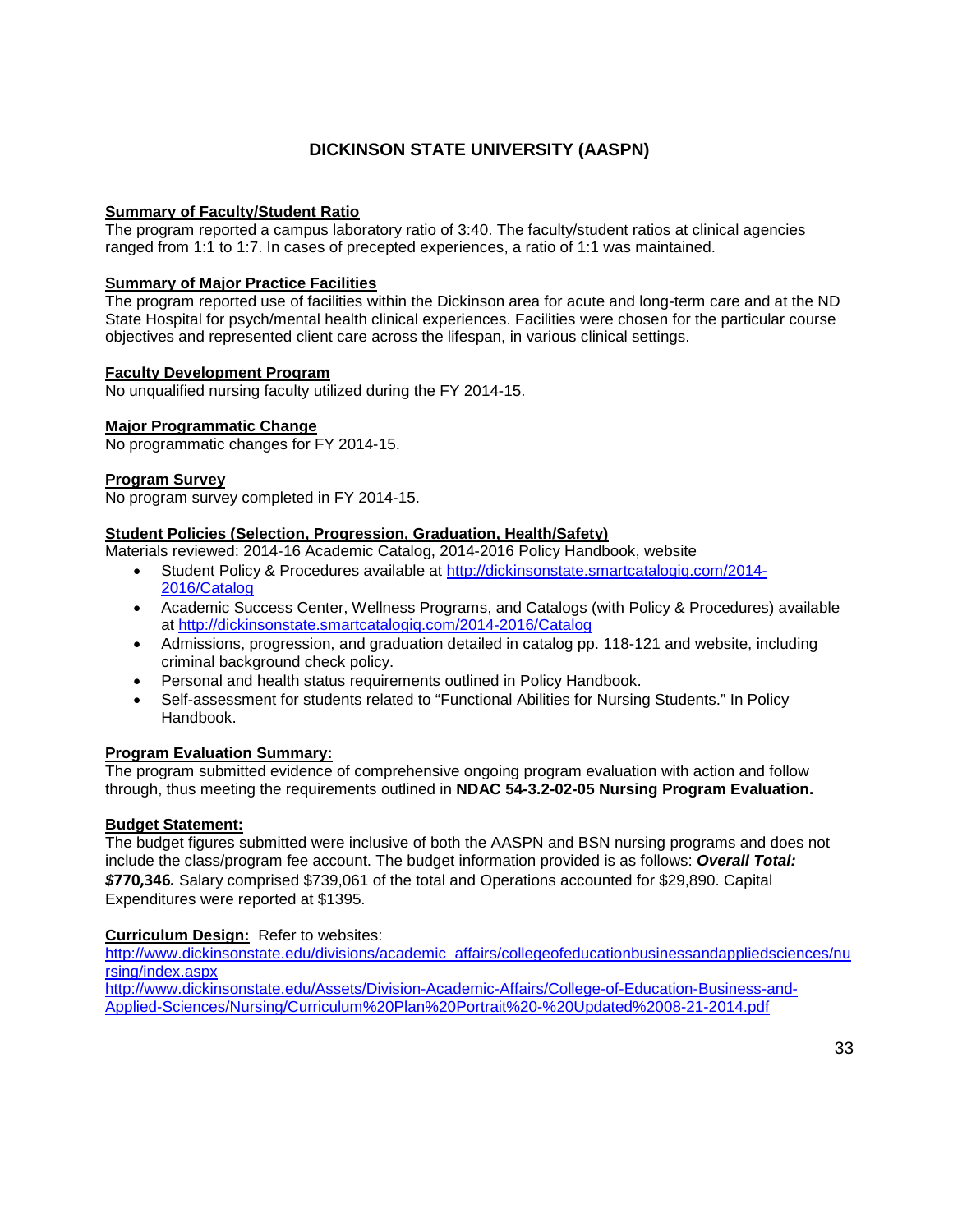### **NORTH DAKOTA STATE COLLEGE OF SCIENCE (AASPN)**

#### **Summary of Faculty/Student Ratio**

The program reported clinical faculty/student ratios ranging from 1:1 to 1:8. In cases when students are assigned to follow a nurse and observe during Maternal/Child clinical experiences a 1:1 ration is maintained. All practice experiences are supervised by faculty.

#### **Summary of Major Practice Facilities**

The program reported use of several clinical facilities in Whapeton, Fargo, Jamestown and Breckenridge, MN. Facilities were chosen for the related experiences based upon the specific course objectives. The sites represent experiences of client care across the lifespan and include acute, long-term, maternal/child and clinic settings. Facilities utilized include both rural settings and more populated areas which are geographically located in reasonable proximity for each distance clinical agency.

#### **Faculty Development Program**

No unqualified nursing faculty utilized during the FY 2014-15.

#### **Major Programmatic Change**

During FY 2014-15, the following changes were Board-approved:

- November 2014, North Dakota State College of Science (AASPN) program request for programmatic changes related to initiation and commencement of outreach practical nursing program in the following rural communities: Oakes, Forman, Lisbon, Ellendale and Enderlin, Spring 2015 through December 2017, as the program has full approval from the NDBON and the programmatic changes are in compliance with NDAC 54-03.2-06-02.
- May 2015, North Dakota State College of Science (AASPN) program request for programmatic changes related to initiation and commencement of outreach practical nursing program in Fargo-Moorhead, Fall 2015 through December 2017.

#### **Program Survey**

No program survey completed in FY 2014-15.

#### **Student Policies (Selection, Progression, Graduation, Health/Safety)**

Materials reviewed: 2013 Student Handbook, 2015-16 Catalog, website

- Academic Service Center, Student Rights & Responsibilities, Wellness & Safety, and Graduation information available online:<https://www.ndscs.edu/current-students/>
- Requirement of medical report with proof of immunizations and criminal background check (catalog p.8-10, 116-117 and website). Opt out waiver required for Hepatitis B series.
- Clinical student policies outlined on p. 53 of student handbook.
- Chemical impairment policy and civility addressed in student handbook (pp. 66, 79).

#### **Program Evaluation Summary:**

The program submitted evidence of comprehensive ongoing program evaluation with action and follow through, thus meeting the requirements outlined in **NDAC 54-3.2-02-05 Nursing Program Evaluation.**

#### **Budget Statement:**

The budget figures submitted were inclusive of both of the AASPN and ASN nursing programs, and the budget information provided is as follows: *Overall Total: \$962,879.* Salary comprised \$893,629 of the total and Operations accounted for \$69,250. No capital expenditures were reported.

#### **Curriculum Design:** Refer to websites:

[https://www.ndscs.edu/images/uploads/academic\\_option\\_pdf/Practical\\_Nursing.pdf](https://www.ndscs.edu/images/uploads/academic_option_pdf/Practical_Nursing.pdf) [https://www.ndscs.edu/campus-life/resources-and-services-for-students/health-counseling-services](https://www.ndscs.edu/campus-life/resources-and-services-for-students/health-counseling-services-overview/)[overview/](https://www.ndscs.edu/campus-life/resources-and-services-for-students/health-counseling-services-overview/)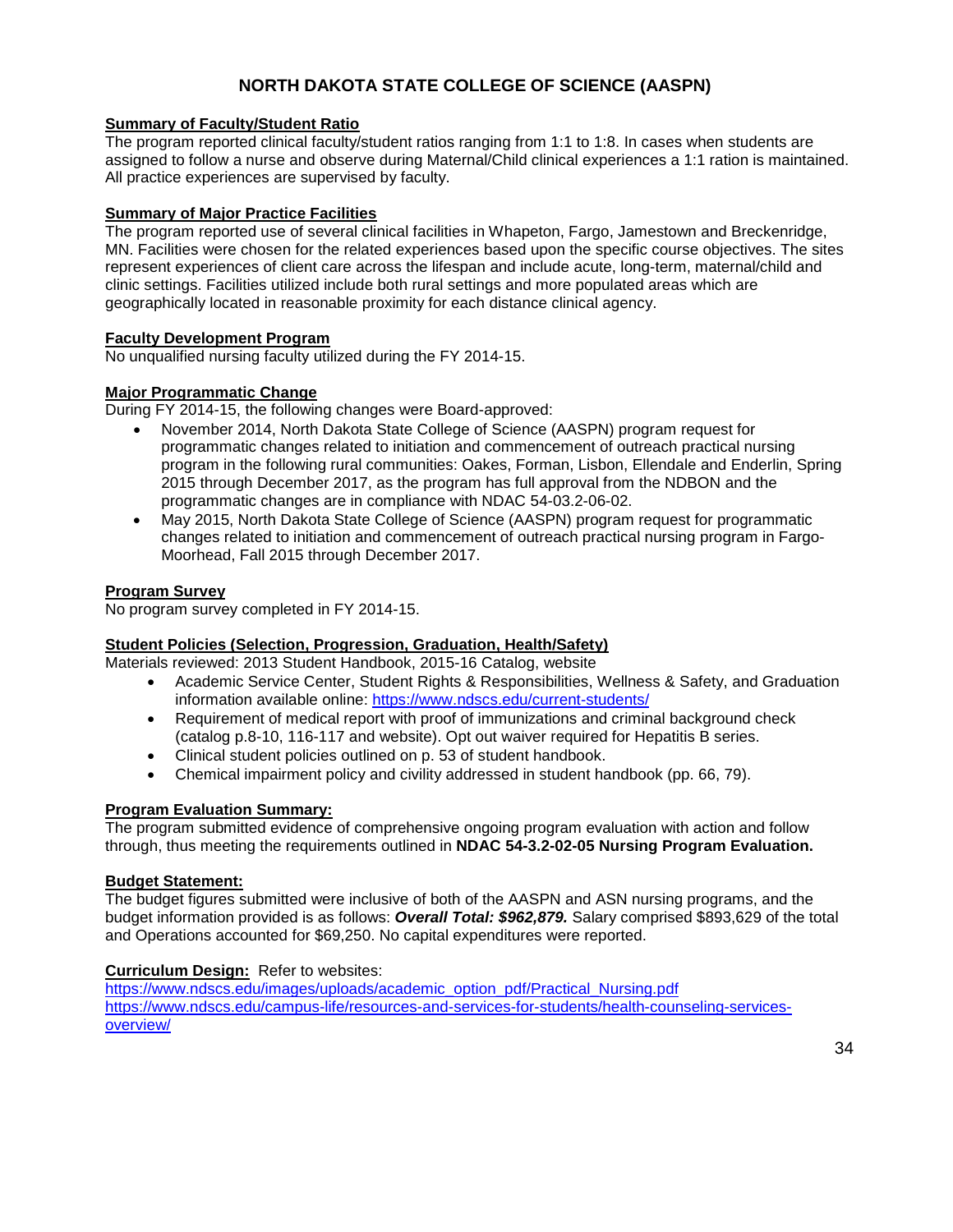### **SITTING BULL COLLEGE (ASPN)**

#### **Summary of Faculty/Student Ratio**

The program reported clinical faculty/student ratios ranging from 1:1 to 1:6. The capstone course (NURS 297) includes a clinical experience with a preceptor/student ratio of 1:1 with a faculty member providing oversight.

#### **Summary of Major Practice Facilities**

The program utilized contracted facilities including a long-term care center, a major medical center, a public health unit, a school district, and Indian Health Services. The program provided opportunities for students to experience care of clients across the lifespan.

#### **Faculty Development Program**

No unqualified nursing faculty utilized during the FY 2014-15.

#### **Major programmatic Changes**

No programmatic changes in FY 2014-15.

#### **Program Survey**

No program survey completed in FY 2014-15.

#### **Student Policies (Selection, Progression, Graduation, Health/Safety)**

Materials reviewed: 2014-2016 Bulletin, Nursing Student Handbook, website

- Student policies and procedures available online:<http://www.sittingbull.edu/students/policies.asp>
- Health requirements and immunization criteria in student handbook, pp.8-9. Hepatitis B vaccination policy required students to sign waiver to opting out of series p.10.
- Application and admissions required Federal Criminal checks. Facilities may require Tribal Background check (student handbook p.6). Drug use and criminal history guidelines p.7.
- Nursing student's standards of practice included in student handbook pp. 30-32, which detailed safe and responsible activities in classroom and clinical facilities.
- Student resources and services to included free tutoring services on p. 20 of student handbook.

#### **Program Evaluation Summary**

The program submitted evidence of ongoing program evaluation with action and follow through on six program outcomes, thus meeting the requirements outlined in **NDAC 54-3.2-02-05 Nursing Program Evaluation.**

#### **Budget Statement:**

The following is budget information submitted by the program: *Overall Total: \$205,795.* Salary comprised \$148,873 of the total and Operations accounted for \$56,922. No capital expenditures were reported. The program continues to be primarily funded through grants. (The Native American Career and Technical Education Program [NACTEP] Grant). Additional funding comes from Title III, general funds, academics, student fees, and the state of ND Higher Education budget for the Nursing Consortium.

**Curriculum Design:** Refer to websites:<http://www.sittingbull.edu/> (general site) <http://sittingbull.edu/sitting-bull-college/programs/> (degree plans)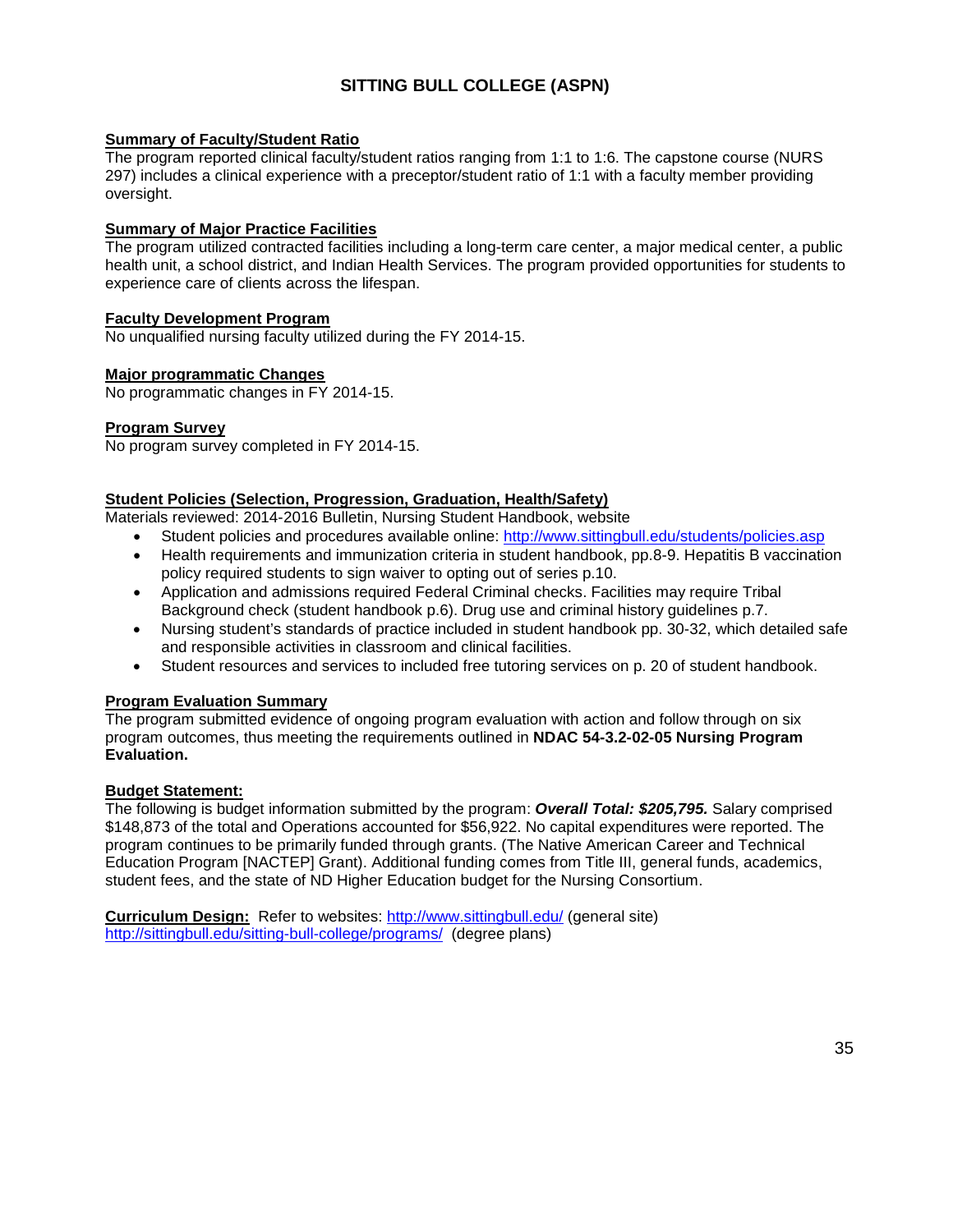### **TURTLE MOUNTAIN COMMUNITY COLLEGE (AASPN)**

#### **Summary of Faculty/Student Ratio**

The program reported clinical faculty/student ratios ranging from 1:1 to 1:5. NURS 260 is a transitional clinical practicum experience intended to prepare the student nurse for a leadership role in a nursing home setting. This a precepted clinical experience with a preceptor/student ratio of 1:1 with a faculty member providing oversight.

#### **Summary of Major Practice Facilities**

The program listed facilities within the Belcourt and Rollette areas in which students participate in clinical experiences. Local Indian Health Service's and a community care center are utilized to meet particular course objectives. The facilities represented care of clients across the lifespan, inclusive of long-term care, acute care, and maternal/child care.

#### **Faculty Development Program**

No unqualified nursing faculty utilized during the FY 2014-15.

#### **Major Programmatic Change**

No programmatic changes for FY 2014-15.

#### **Program Survey**

No program survey completed in FY 2014-15.

#### **Student Policies (Selection, Progression, Graduation, Health/Safety)**

Materials reviewed: 2015-16 Catalog, Student Nurse Policy and Procedure Manual 2013-14; website

- Admissions requirements online at http://my.tm.edu/ICS/Admissions/Admission Requirements.jnz and in catalog pp. 10-12.
- Progression, retention and graduation on website [\(http://www.tm.edu/current\\_students/graduation\\_requirements.aspx\)](http://www.tm.edu/current_students/graduation_requirements.aspx), catalog pp. 33-43, manual pp. 12-13, 15-16, 21.
- Policies for student health are delineated in manual pp. 24-29, including CPR and immunization.
- Background check and drug screening detailed in manual p. 15. Catalog referred requirement to programs p. 10.
- Student services outlined in catalog pp. 45-46.

#### **Program Evaluation Summary:**

The program submitted a required compliance report in May 2015 to address issues of non-compliance with **NDAC 54-03.2-02-05. Nursing Program Evaluation**. The report provided a summary of assessment/evaluative activities and key components but indicated that the programs evaluation plan, implemented in Spring 2014, continues to be a developmental focus. The program is required to submit a compliance report to address issues of partial compliance with **NDAC 54-03.2-02-05. Nursing Program Evaluation** with the submission of the 2014-2015 Annual Nursing Education Report.

#### **Budget Statement:**

The following is budget information submitted by the program: *Overall Total: \$248,736.* Salary comprised \$202,236 of the total and Operations accounted for \$14,000. Capital expenditures were reported at \$32,500.

**Curriculum Design:** Refer to the website:<http://my.tm.edu/ICS/>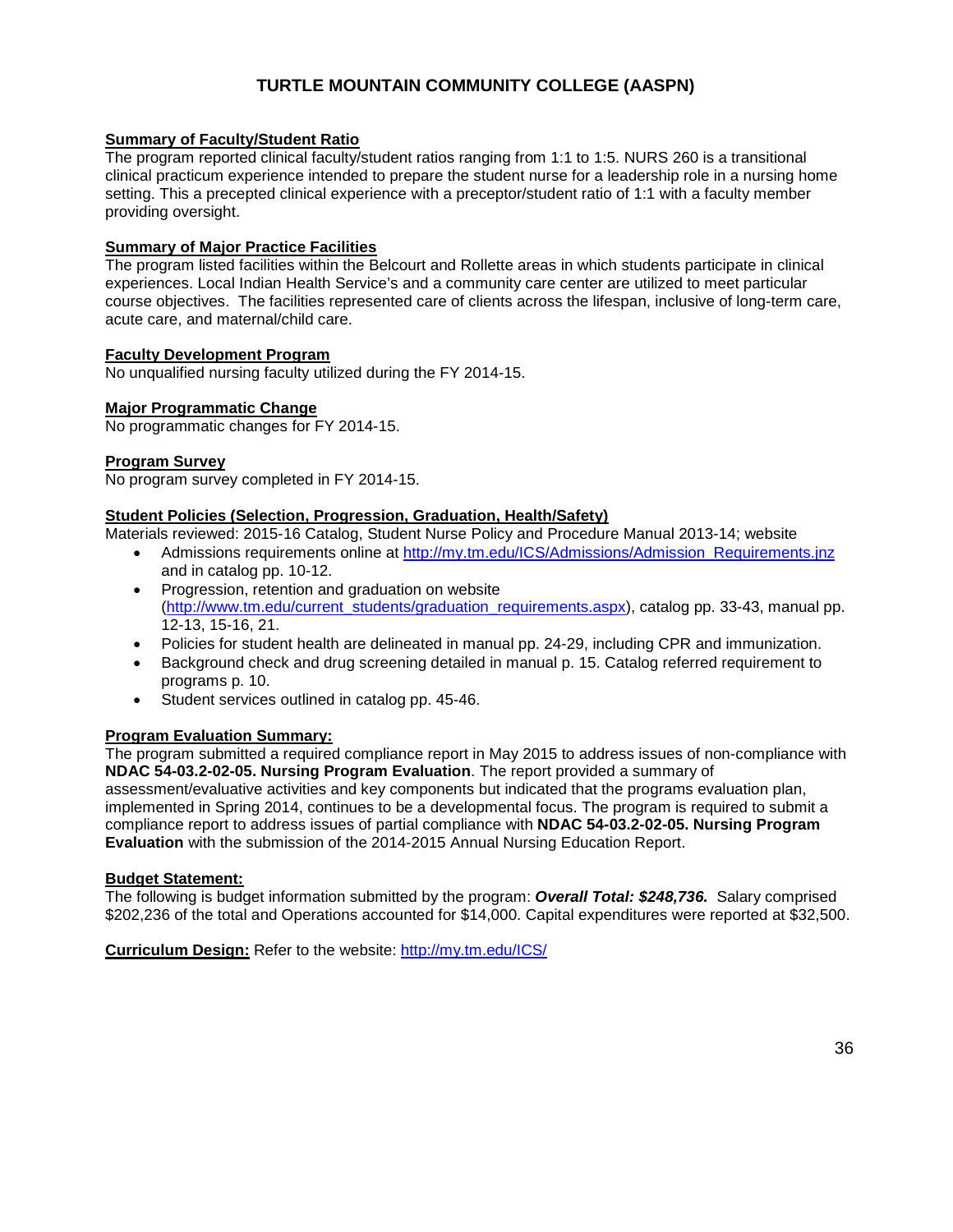### **UNITED TRIBES TECHNICAL COLLEGE (AASPN)**

#### **Summary of Faculty/Student Ratio**

The program reported clinical faculty/student ratios ranging from 1:2 to 1:5. In cases of precepted experiences in the long-term care settings, a ratio of 1:1 was maintained. Mental health facilities were utilized as observational experiences with staff preceptors and faculty/student ratios of 1:1 and 1:2 were maintained.

#### **Summary of Major Practice Facilities**

The program listed a variety of facilities within the Bismarck/Mandan area in which students participated in clinical practice. The facilities represented care of clients across the lifespan, inclusive of long-term care, acute care, wellness activities, mental health observational experiences, and leadership opportunities.

#### **Faculty Development Program**

During FY 2014-15 the program reported one unqualified faculty expected to graduate May 2016 with progression verified. The program meets **NDAC 54-03.2-04-08. Employment of academically unqualified faculty.**

#### **Major Programmatic Change**

No programmatic changes in FY 2014-15.

#### **Program Survey**

No program survey completed in FY 2014-15.

#### **Student Policies (Selection, Progression, Graduation, Health/Safety)**

Materials reviewed: 2015-16 College Catalog, Nursing Student Handbook Fall 2014, 2015-2016 Student Handbook and website

- Admissions requirements online at<http://www.uttc.edu/academics/practicalnursing/>
- Program admission, progression, and retention in Handbook pp.11-15 and Catalog pp. 13-14.
- Resources, facilities and services in Handbook p. 10 and Catalog pp. 86-91.
- Graduation information in Catalog p. 27.
- Clinical experience requirements in Handbook p. 33-40, including immunizations and CPR.
- Criminal background checks outlined in Handbook pp. 11-12, is required. Catalog p.12 states that students with felony record will be subject to a background check for college admission.

#### **Program Evaluation Summary:**

The program submitted evidence of comprehensive ongoing program evaluation with action and follow through, thus meeting the requirements outlined in **NDAC 54-3.2-02-05 Nursing Program Evaluation.**

#### **Budget Statement:**

The following is budget information submitted by the program: *Overall Total: \$454,983.* Salary comprised \$390,854 of the total and Operations accounted for \$64,129. No capital expenditures were reported.

#### **Curriculum Design:** Refer to website: [http://www.uttc.edu](http://www.uttc.edu/)

Catalog with degree plan and course descriptions: [http://www.uttc.edu/catalog/catalog\\_2015\\_2016.pdf](http://www.uttc.edu/catalog/catalog_2015_2016.pdf)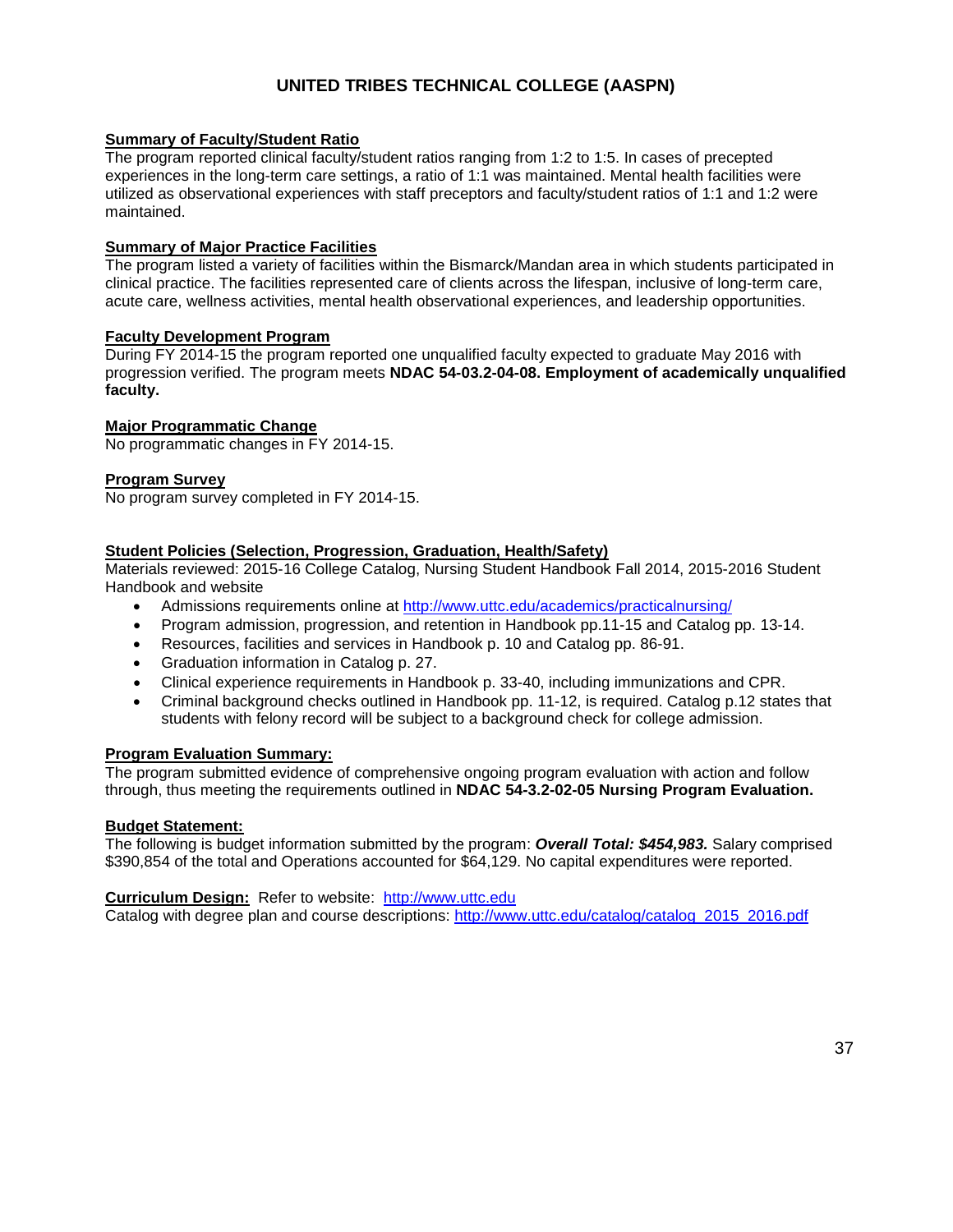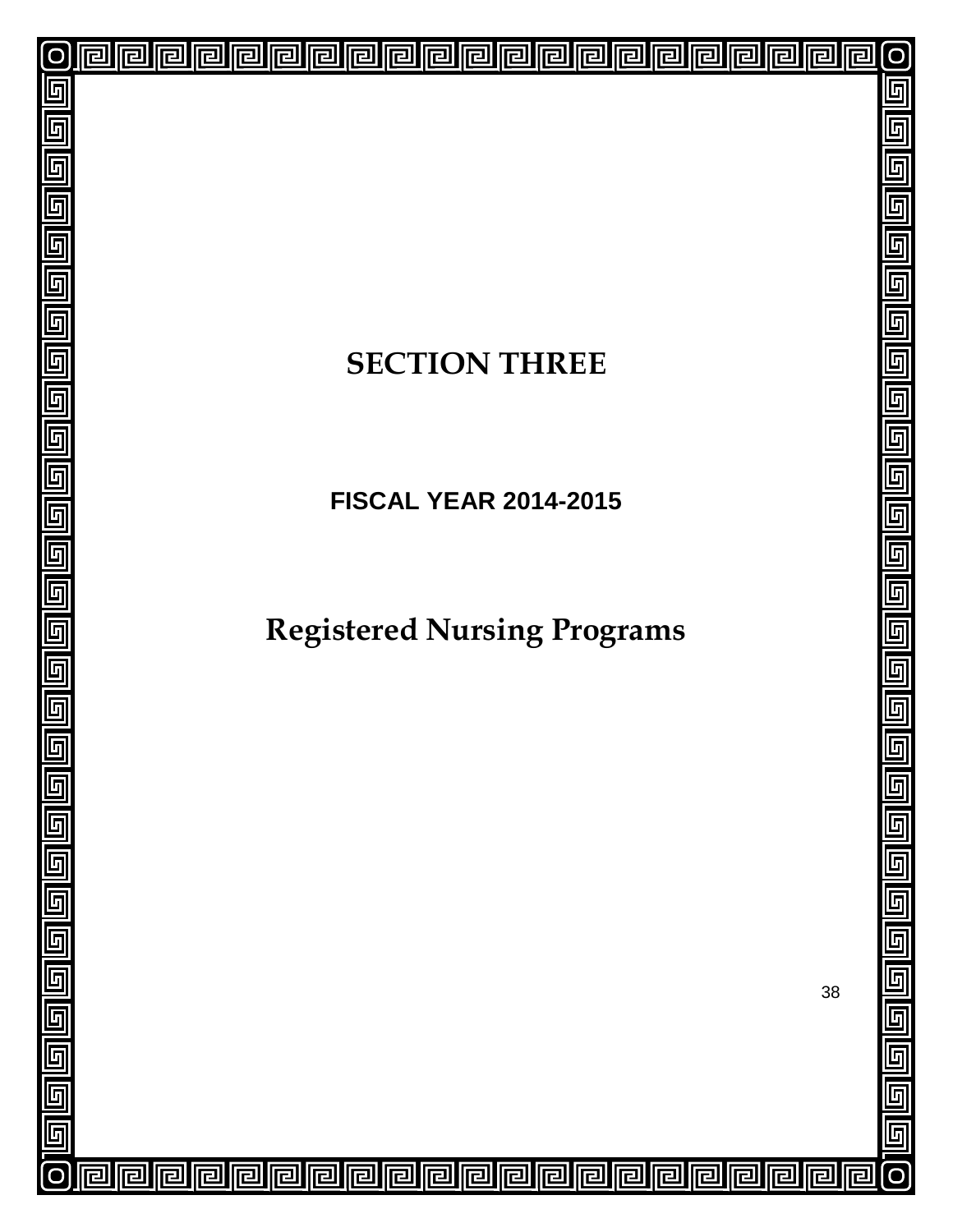### **Concordia College (BAN) Moorhead, MN**

#### **Summary of Faculty/Student Ratio**

The program reported clinical faculty/student ratios ranging from 1:1 to 1:7. Precepted experiences maintain a 1:1 ratio. Interdisciplinary precepted experiences have ratios ranging from 1:1 to 1:3.

#### **Summary of Major Practice Facilities**

The program utilized the following facilities: long-term care, major medical centers, public health, home health, and specialty care. The program provided opportunities for students to experience care of clients across the lifespan. The majority of undergraduate clinical facilities utilized are located primarily in the Fargo and Moorhead, MN area. Interdisciplinary preceptors are utilized for role development courses.

#### **Faculty Development Program**

No unqualified nursing faculty utilized during the FY 2014-15.

#### **Major Programmatic Change**

No programmatic changes in FY 2014-15.

#### **Program Survey**

The Board approved the following motions related to program approval during the November 2014 convened meeting:

• Granted Concordia College Bachelor of Arts Nursing program, an extension of full approval from November 2014 to January 30, 2015 and required submission of an Interim Paper Survey with a deadline of December 2014.

The NDBON completed an Interim Paper Survey of the Concordia College Baccalaureate degree nursing education program for continued full approval. The Board approved the following motions during the January 2015 convened meeting:

• Granted full approval of the Concordia College Bachelor of Arts Nursing program until January 2020, as the interim paper survey completed January 2015 found the Concordia College Bachelor of Arts Nursing program in substantial compliance with the NDAC 54-03.2. Standards of nursing education programs.

#### **Student Policies (Selection, Progression, Graduation, Health/Safety)**

Materials reviewed: 2015-16 Academic Catalog, Nursing Program Student Handbook 2014, website

- Admissions requirements for nursing programs in Catalog (pp. 123-125). Application and admission information available at<https://www.concordiacollege.edu/admission-aid/> , which included departmental requirement of annual criminal background checks, liability insurance, physical health requirements and records, and CPR requirements (items also available in Handbook pp. 9-13, 16-17). Clinical experience requirements in Handbook pp. 9-19.
- Resources, facilities and services available at [http://www.concordiacollege.edu/student](http://www.concordiacollege.edu/student-life/student-services-resources/)[life/student-services-resources/](http://www.concordiacollege.edu/student-life/student-services-resources/) and in Catalog pp. 34-38.
- Graduation information at [http://www.concordiacollege.edu/directories/offices](http://www.concordiacollege.edu/directories/offices-services/registrar/for-students/commencement/)[services/registrar/for-students/commencement/](http://www.concordiacollege.edu/directories/offices-services/registrar/for-students/commencement/) and in catalog pp.22,165.

#### **Program Evaluation Summary:**

An Interim Paper Survey was completed by the NDBON in January 2015. The evaluation plan for Concordia College was found to be Met. The program submitted a summary of evaluative activity which addressed the AACN Essentials for Baccalaureate Education. The report provides evidence that the Concordia program continues to meet criteria for **NDAC 54-3.2-02-05 Nursing Program Evaluation.**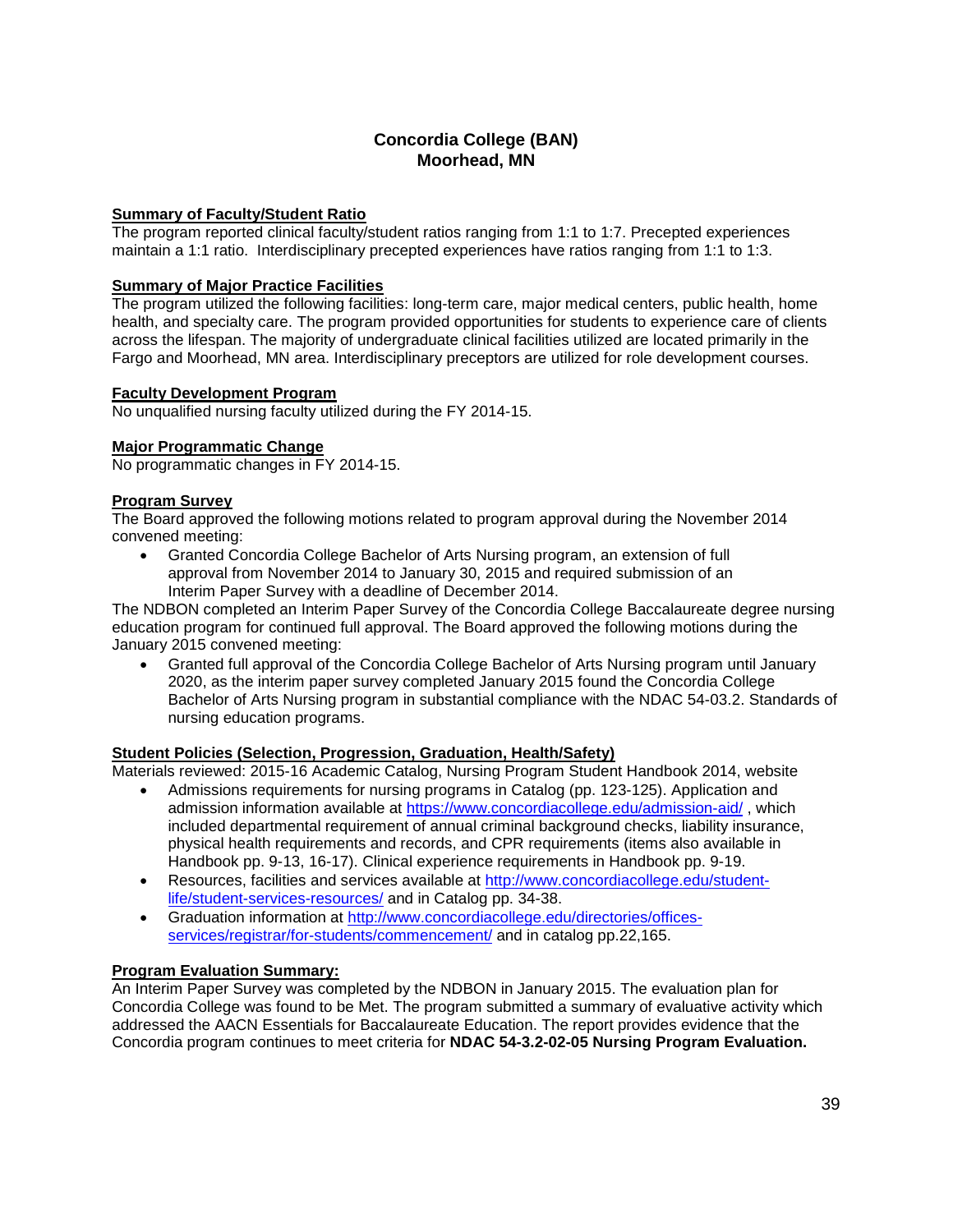#### **Budget Statement:**

The following is budget information submitted by the program: *Overall Total: \$694,049.* Salary comprised \$644,566 of the total. Operations accounted for \$49,483. There were no capital expenditures reported. The decrease in salary from the previous FY reflects the scheduled full-year sabbatical with reduced pay for a full-time faculty member.

**Curriculum Designs:** Refer to website: [http://www.concordiacollege.edu/academics/departments](http://www.concordiacollege.edu/academics/departments-programs/nursing/)[programs/nursing/](http://www.concordiacollege.edu/academics/departments-programs/nursing/) Catalog with degree plan and course descriptions: [http://issuu.com/cordmn/docs/918312\\_catalog\\_2015-16\\_\\_final\\_corre\\_c205778e400020](http://issuu.com/cordmn/docs/918312_catalog_2015-16__final_corre_c205778e400020)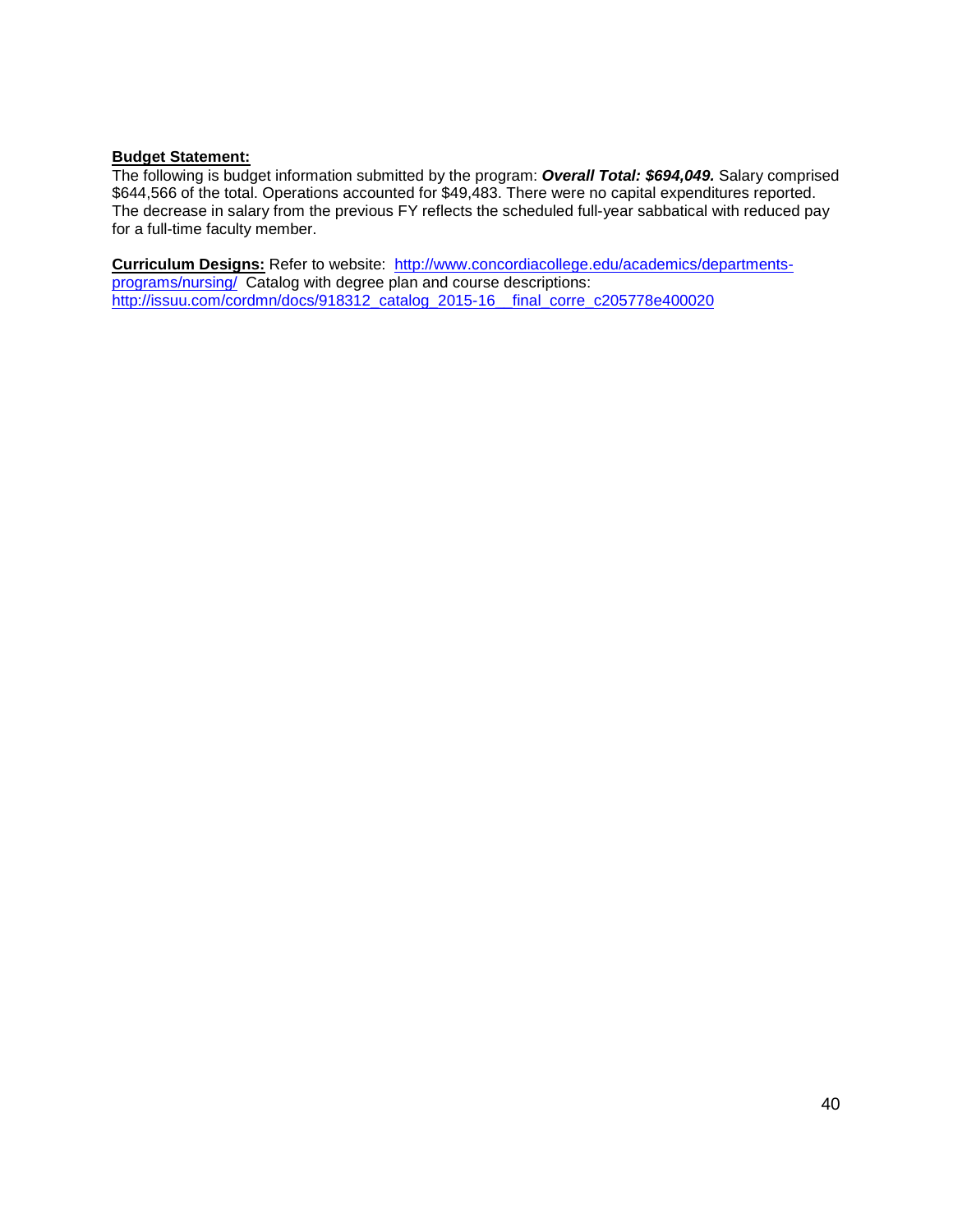### **DAKOTA NURSING PROGRAM (AAS)**

#### **Summary of Faculty/Student Ratio**

The program reported clinical faculty/student ratios ranging from 1:1 to 1:8, with the majority 1:1 to 1:6. The majority of students advancing through this program are licensed practical nurses. Observation and precepted experiences were 1:1.

#### **Summary of Major Practice Facilities**

Most major clinical experiences are provided in facilities in the general area of each campus. The facilities include those that deliver experiences in acute care, long-term care, community care and other types of specialty care and provide students the opportunity for client care across the lifespan, as well as the opportunity for leadership development as appropriate.

#### **Faculty Development Program**

Reflective of all DNP programs and sites, FY 2014-15 routine submissions of academically unqualified faculty employed demonstrated academic progression. Program reported one December 2015 graduate. Two faculty are expected to graduate in 2016 (February and May) and four faculty are expected to graduate in May 2017. The program meets **NDAC 54-03.2-04-08. Employment of academically unqualified faculty.**

#### **Major Programmatic Changes**

During FY 2014-15, the following changes were Board-approved:

- July 2014, Dakota Nursing Program request for programmatic changes related to program mission, philosophy, program outcomes and student learning outcomes, as the program has full approval from the NDBON and the programmatic changes are in compliance with NDAC 54-03.2- 06-02.
- November 2014, Dakota Nursing Program request for programmatic changes related to program imitative to meet national accreditation recommendations regarding total credit hours for the associate degree program, as the program has full approval from the NDBON and the programmatic changes are in compliance with NDAC 54-03.2-06-02.

#### **Program Survey**

No program survey completed in FY 2014-15.

#### **Student Policies (Selection, Progression, Graduation, Health/Safety)**

Materials reviewed: most recent BSC, DCB, LRSC, WSC College Catalogs, DNP Nursing Student Handbook 2014-2015, DNP website

- Academic Policies in handbook and on website for PN and ADN <https://dakotanursing.files.wordpress.com/2015/09/dakota-nursing-program-handbook-2015.pdf> including background check policy (pp. 42-45). Clinical policies (pp. 89-105) included immunization, health policies, liability insurance coverage, and BLS/CPR requirements.
- PN Application process (handbook pp. 14-17) and progression (handbook p. 18-21)
- PN Graduation requirements for each college campus handbook pp. 24-27.
- Each college catalog addressed the information related to campus offerings such as admissions and library resources.

#### **Budget Statement**

Budgets are prepared by the separate campuses and reflect the combined figures for the respective PN & ADN programs. The numbers below will be the same in both the PN & ADN budget statements. The following reflects budgetary information delineated for each campus (PN & ADN programs combined):

BSC-*Overall Total PN & ADN: \$463,583.* Salary comprised \$392,958 of the total and Operations accounted for \$70,625. There were no capital expenditures reported.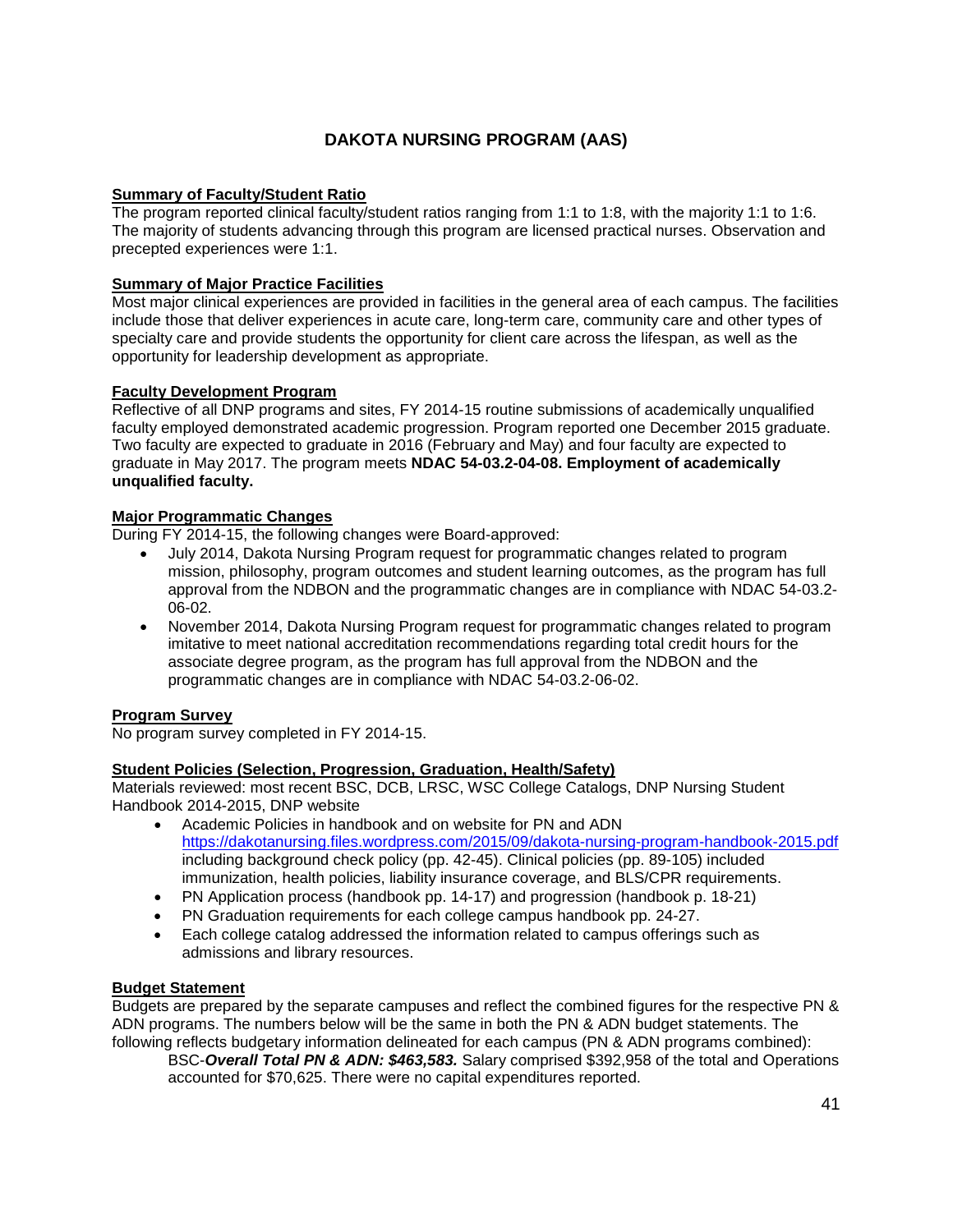LRSC-*Overall Total PN & ADN: \$1,237,872.* Salary comprised \$703,289 of the total and Operations accounted for \$315,045. Capital expenditures reported at \$219,538. DCB-*Overall Total PN & ADN: \$341,388.* Salary comprised \$256,046 of the total and Operations accounted for \$85,342. There were no capital expenditures reported. WSC (including FBCC)-*Overall Total PN & ADN: \$655,643.* Salary comprised \$524,216 of the total and Operations accounted for \$114,427. Capital expenditures reported at 17,000.

#### **Program Evaluation Summary**

The DNP submitted a program evaluation plan summary for each of the ADN programs from the 4 associated colleges. The programs each report that evaluation is a continuous, data driven and evidencebased process for their programs. An onsite survey was completed by the NDBON in February 2014. The evaluation plan for DNP was found to be Met Progressing. The BSC, DCB and LRCC ADN programs are each seeking ACEN accreditation and are currently in candidacy status. The evaluation plan continues to be under development in preparation for the accreditation surveys. Review of the evaluation plan summaries revealed the programs in the DNP meet the requirements set forth in **NDAC 54-3.2-02-05 Nursing Program Evaluation.**

**Curriculum Designs:** Refer to websites: [http://www.dakotanursing.org](http://www.dakotanursing.org/)

The DNP Nursing Student Handbook 2014-15: <https://dakotanursing.files.wordpress.com/2015/09/dakota-nursing-program-handbook-2015.pdf> Links to each site: [http://www.fortbertholdcc.edu](http://www.fortbertholdcc.edu/) [http://www.bismarckstate.edu](http://www.bismarckstate.edu/) [http://www.willistonstate.edu](http://www.willistonstate.edu/)  [http://www.dakotacollege.edu](http://www.dakotacollege.edu/) [http://www.lrsc.edu](http://www.lrsc.edu/)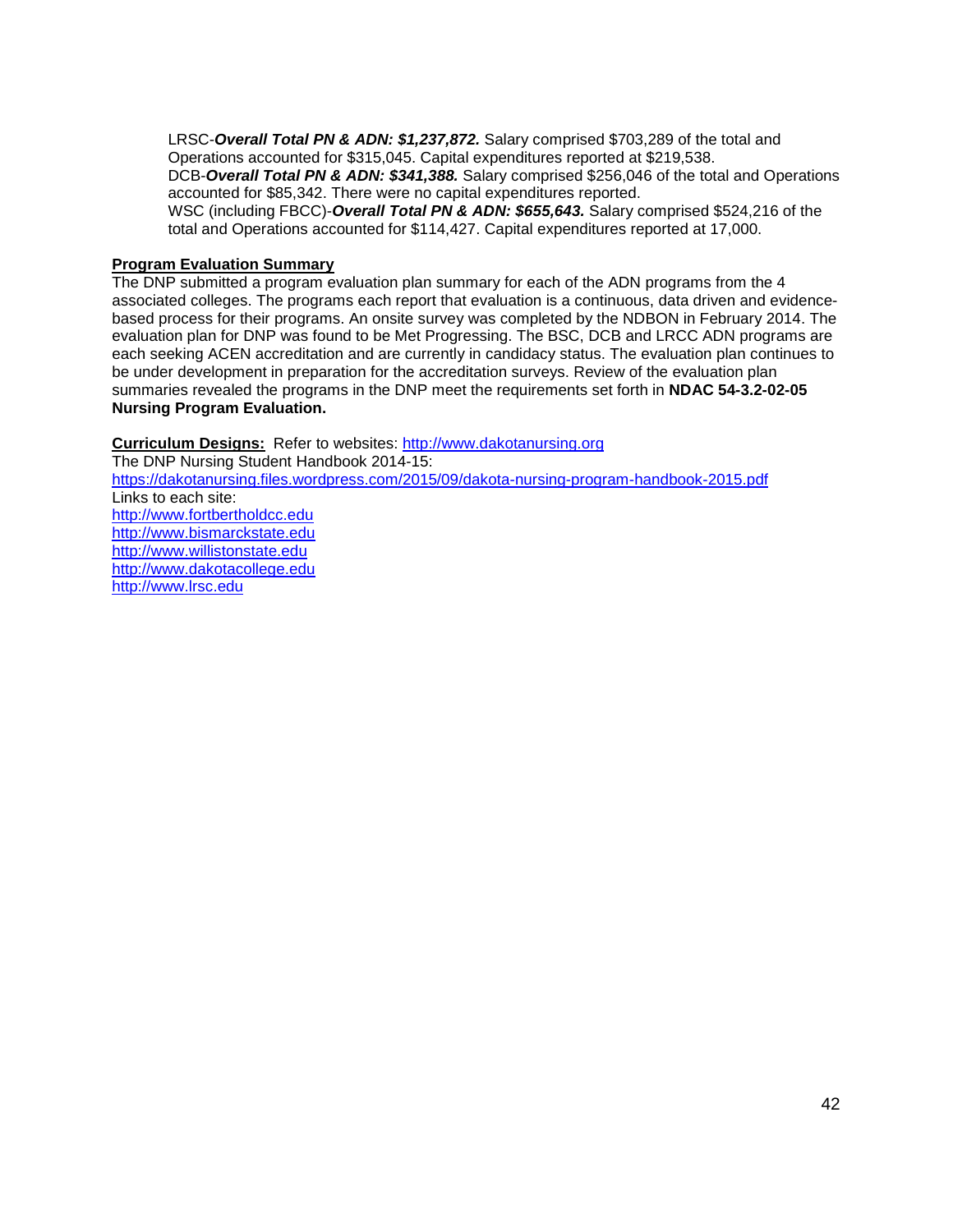### **DICKINSON STATE UNIVERSITY (BSN Completion)**

#### **Summary of Faculty/Student Ratio**

All students in this program are licensed practical nurses. Campus laboratory faculty/student ratios reported 1:6-8 for 300 level labs (3:15 for N398B Clinical concepts in which students are grouped). Clinical ratios range from 1:2 to 1:10 in upper level clinical courses. Precepted experiences are 1:1 ratio.

#### **Summary of Major Practice Facilities**

The program reported using healthcare facilities within Dickinson, Bismarck, and Hettinger. The facilities utilized are selected to match the particular course objectives and represent client care across the lifespan that includes acute care, community healthcare (children's day care, public schools, public health), long-term care facilities, and clinics.

#### **Faculty Development Program**

No unqualified nursing faculty utilized during the FY 2014-15.

#### **Major Programmatic Change**

No programmatic changes in FY 2014-15.

#### **Program Survey**

No program survey completed in FY 2014-15.

#### **Student Policies (Selection, Progression, Graduation, Health/Safety)**

Materials reviewed: 2014-16 Academic Catalog, 2014-2016 Policy Handbook, website

- Student Policy & Procedures available at [http://dickinsonstate.smartcatalogiq.com/2014-](http://dickinsonstate.smartcatalogiq.com/2014-2016/Catalog) [2016/Catalog](http://dickinsonstate.smartcatalogiq.com/2014-2016/Catalog)
- Academic Success Center, Wellness Programs, and Catalogs (with Policy & Procedures) available at<http://dickinsonstate.smartcatalogiq.com/2014-2016/Catalog>
- Admissions, progression, and graduation detailed in catalog pp. 118-121 and website, including criminal background check policy.
- Personal and health status requirements outlined in Policy Handbook.
- Self-assessment for students related to "Functional Abilities for Nursing Students." In Policy Handbook.

#### **Program Evaluation Summary:**

The program submitted evidence of comprehensive ongoing program evaluation with action and follow through based upon evaluation findings. The DSU program meets the requirements outlined in **NDAC 54-3.2-02-05 Nursing Program Evaluation.**

#### **Budget Statement:**

The budget figures submitted were inclusive of both the AASPN and BSN nursing programs and does not include the class/program fee account. The budget information provided is as follows: *Overall Total: \$***770,346***.* Salary comprised \$739,061 of the total and Operations accounted for \$29,890. Capital Expenditures were reported at \$1395.

#### **Curriculum Design:** Refer to websites:

[http://www.dickinsonstate.edu/divisions/academic\\_affairs/collegeofeducationbusinessandappliedsciences](http://www.dickinsonstate.edu/divisions/academic_affairs/collegeofeducationbusinessandappliedsciences/nursing/index.aspx) [/nursing/index.aspx](http://www.dickinsonstate.edu/divisions/academic_affairs/collegeofeducationbusinessandappliedsciences/nursing/index.aspx)

[http://www.dickinsonstate.edu/Assets/Division-Academic-Affairs/College-of-Education-Business-and-](http://www.dickinsonstate.edu/Assets/Division-Academic-Affairs/College-of-Education-Business-and-Applied-Sciences/Nursing/Curriculum%20Plan%20Portrait%20-%20Updated%2008-21-2014.pdf)[Applied-Sciences/Nursing/Curriculum%20Plan%20Portrait%20-%20Updated%2008-21-2014.pdf](http://www.dickinsonstate.edu/Assets/Division-Academic-Affairs/College-of-Education-Business-and-Applied-Sciences/Nursing/Curriculum%20Plan%20Portrait%20-%20Updated%2008-21-2014.pdf)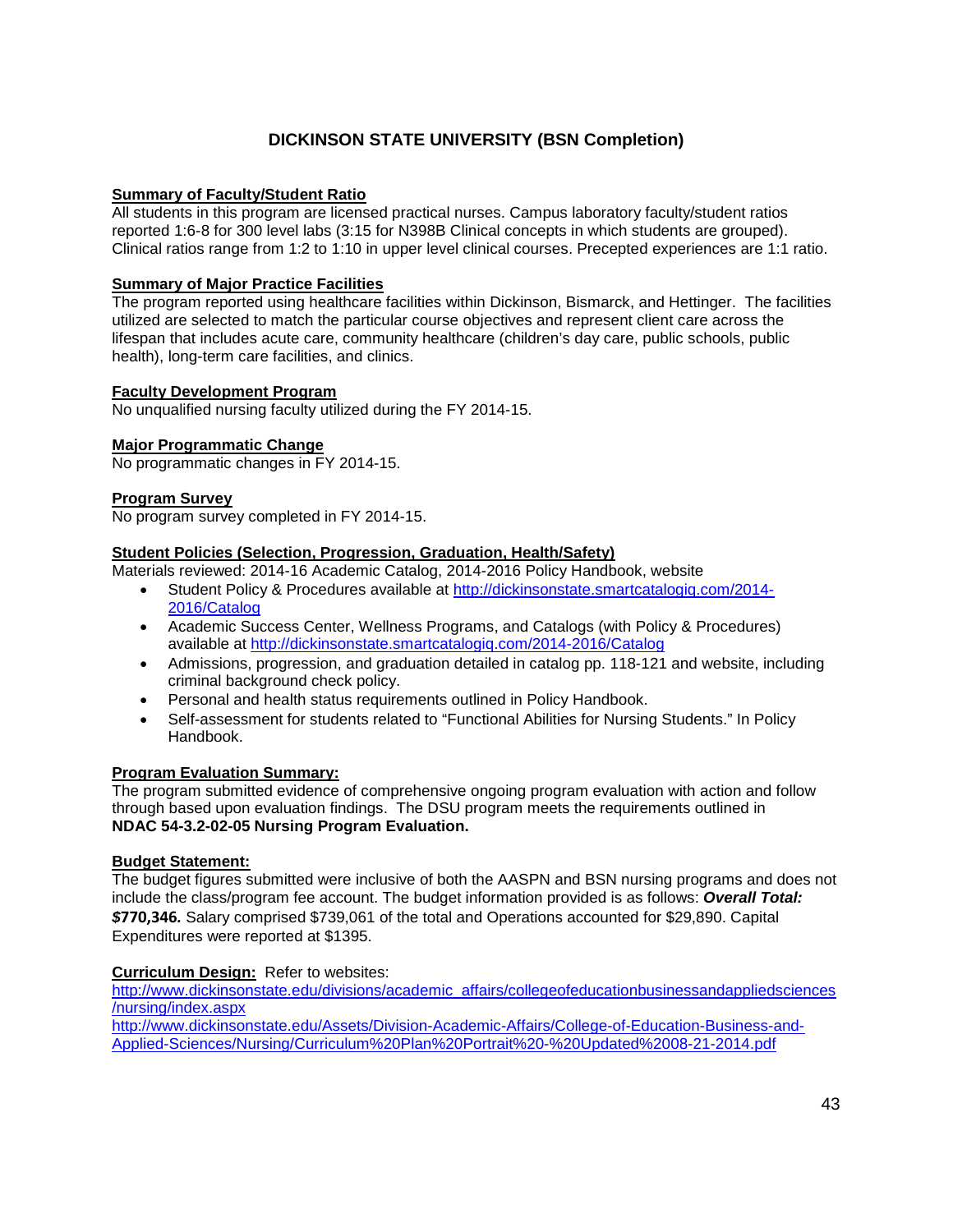### **MINOT STATE UNIVERSITY (BSN)**

#### **Summary of Faculty/Student Ratio**

The program reported clinical faculty/student ratios ranging from 1:1 to 1:10. Ratios extended to 1:10 in The Acute Care Hospital and Public Health settings and experiences in which there is supervision and coordination of faculty and agency staff.

#### **Summary of Major Practice Facilities**

The program utilized facilities offering experiences in acute and long-term care, community, maternal/child and mental health. Facilities located in Minot and surrounding rural communities. The program provided opportunities for students to experience care of clients across the lifespan. In addition, a variety of in-state healthcare facilities are utilized for nursing practicum, in which students work with clinical preceptors under faculty supervision and coordination.

#### **Faculty Development Program**

During FY 2014-15 the program reported one unqualified faculty expected to graduate July 2016 with progression verified. The program meets **NDAC 54-03.2-04-08. Employment of academically unqualified faculty.**

#### **Major Programmatic Change**

No programmatic changes in FY 2014-15.

#### **Program Survey**

No program survey completed in FY 2014-15.

#### **Student Policies (Selection, Progression, Graduation, Health/Safety)**

Materials reviewed: Undergraduate Catalog 2015-16, Nursing Handbook 2015-17, website

- Admission, progression, and graduation information available at [http://www.minotstateu.edu/catalog\\_u/cat\\_33.shtml#01](http://www.minotstateu.edu/catalog_u/cat_33.shtml#01) and [http://www.minotstateu.edu/nursing/bsn.shtml.](http://www.minotstateu.edu/nursing/bsn.shtml) Information outlined in the Catalog pp. 14-16, 42- 44 and Handbook pp. 23-36. Information included criminal background check requirement requirements, admission policy and procedure, and progression.
- Resources, facilities and services in Catalog pp. 324-338 and Handbook pp. 59-73, included student safety, tutoring, development center, scholarships, library services, and health center.
- Clinical experience requirements in Handbook p. 41-58, including health records, immunizations, CPR, and clinical policy and procedures.

#### **Program Evaluation Summary:**

The report provided evidence covering 5 major categories of student learning outcomes that the program assesses for programmatic effectiveness.The program meets the requirements outlined in **NDAC 54- 3.2-02-05. Nursing Program Evaluation.**

#### **Budget Statement:**

The following is budget information submitted by the program: *Overall Total: \$1,228,051* Salary comprised \$1,190,902 of the total. Operations accounted for \$37,149. No capital expenditures were reported.

**Curriculum Design:** Refer to website:<http://www.minotstateu.edu/>

Catalog with degree plan and course descriptions: [http://www.minotstateu.edu/catalog\\_u/cat\\_33.shtml](http://www.minotstateu.edu/catalog_u/cat_33.shtml) Department of Nursing Handbook: [http://www.minotstateu.edu/nursing/pdf/dept\\_handbook.pdf](http://www.minotstateu.edu/nursing/pdf/dept_handbook.pdf)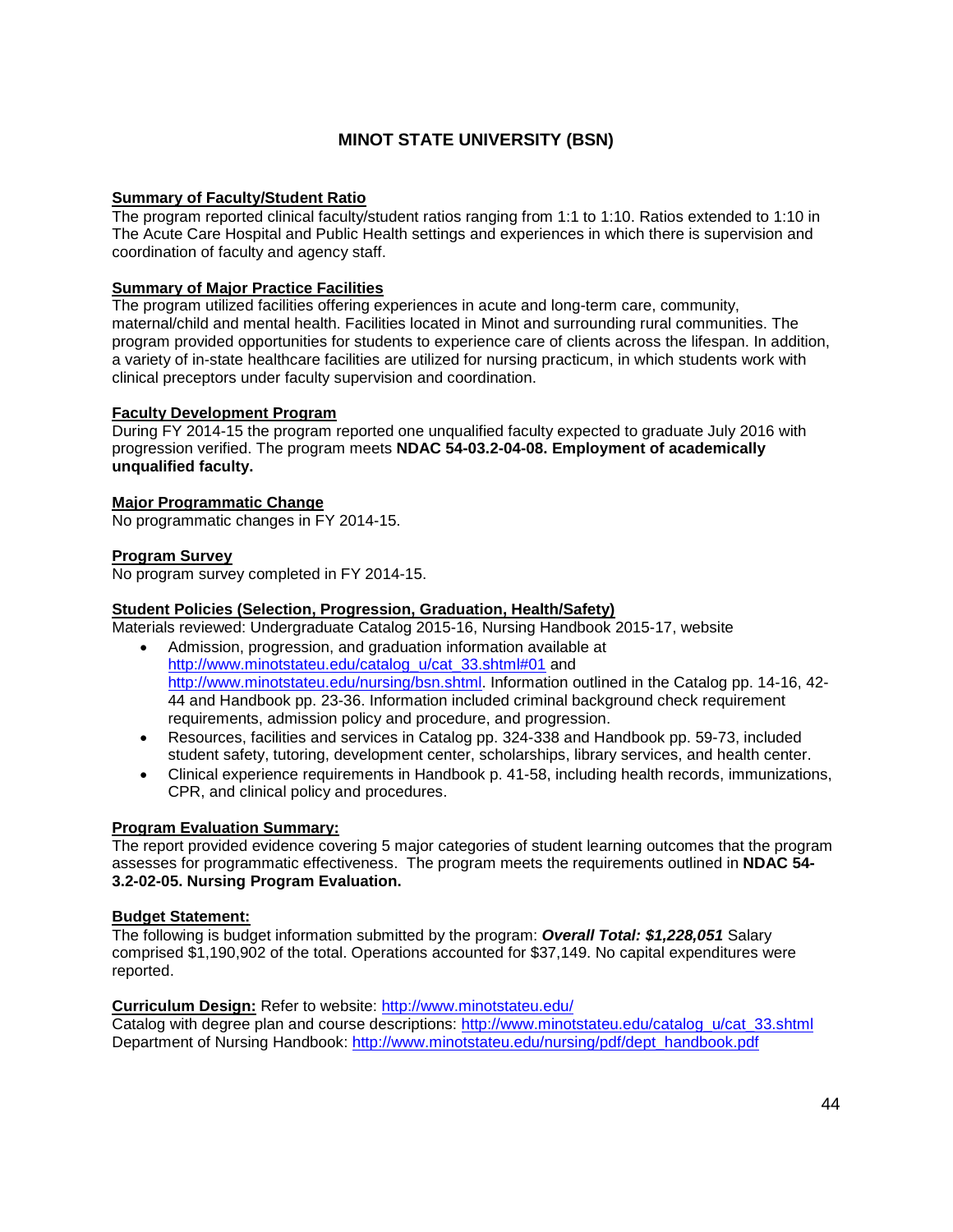### **NORTH DAKOTA STATE COLLEGE OF SCIENCE (ASN)**

#### **Summary of Faculty/Student Ratio**

The students in this program are licensed practical nurses. The program reported clinical faculty/student ratio ranged from 1:1 to 1:5. Courses offering precepted experiences are listed as 1:1 ratio.

#### **Summary of Major Practice Facilities**

The program contracted with clinical facilities that provided students with client care experiences across the lifespan. Listed facilities are located in various communities in ND, MN, and SD. This wide array of agencies serves to deliver experiences in acute care, long-term care, maternal/child, community care Students are also engaged in leadership opportunities with assigned preceptors.

#### **Faculty Development Program**

No unqualified nursing faculty utilized during the FY 2014-15.

#### **Major Programmatic Change**

During FY 2014-15, the following changes were Board-approved:

• November 2014, North Dakota State College of Science (ASN) Program request for programmatic changes related to initiation and commencement of outreach practical nursing program in the following rural communities: Oakes, Forman, Lisbon, Ellendale and Enderlin, Fall 2018, as the program has full approval from the NDBON and the programmatic changes are in compliance with NDAC 54-03.2-06-02.

#### **Program Survey**

No program survey completed in FY 2014-15.

#### **Student Policies (Selection, Progression, Graduation, Health/Safety)**

Materials reviewed: 2013 Student Handbook, 2015-16 Catalog, website

- Academic Service Center, Student Rights & Responsibilities, Wellness & Safety, and Graduation information available online:<https://www.ndscs.edu/current-students/>
- Requirement of medical report with proof of immunizations and criminal background check (catalog p.8-10, 116-117 and website). Opt out waiver required for Hepatitis B series.
- Clinical student policies outlined on p. 53 of student handbook.
- Chemical impairment policy and civility addressed in student handbook (pp. 66, 79).

#### **Program Evaluation Summary:**

The program reported the use of Systematic Program Evaluation Plan (SPEP), reflective of the six ACEN standards for ASN programs. The program meets the requirements outlined in **NDAC 54-3.2-02-05 Nursing Program Evaluation.**

#### **Budget Statement:**

The budget figures submitted were inclusive of both of the AASPN and ASN nursing programs, and the budget information provided is as follows: *Overall Total: \$962,879.* Salary comprised \$893,629 of the total and Operations accounted for \$69,250. No capital expenditures were reported.

**Curriculum Design:** Refer to websites: [https://www.ndscs.edu/academics/things-to-know](https://www.ndscs.edu/academics/things-to-know-academics/academic-clusters-departments/nursing/options-nursing/#option:associate-in-science-in-nursing)[academics/academic-clusters-departments/nursing/options-nursing/#option:associate-in-science-in](https://www.ndscs.edu/academics/things-to-know-academics/academic-clusters-departments/nursing/options-nursing/#option:associate-in-science-in-nursing)[nursing](https://www.ndscs.edu/academics/things-to-know-academics/academic-clusters-departments/nursing/options-nursing/#option:associate-in-science-in-nursing)

[https://www.ndscs.edu/campus-life/resources-and-services-for-students/health-counseling-services](https://www.ndscs.edu/campus-life/resources-and-services-for-students/health-counseling-services-overview/)[overview/](https://www.ndscs.edu/campus-life/resources-and-services-for-students/health-counseling-services-overview/)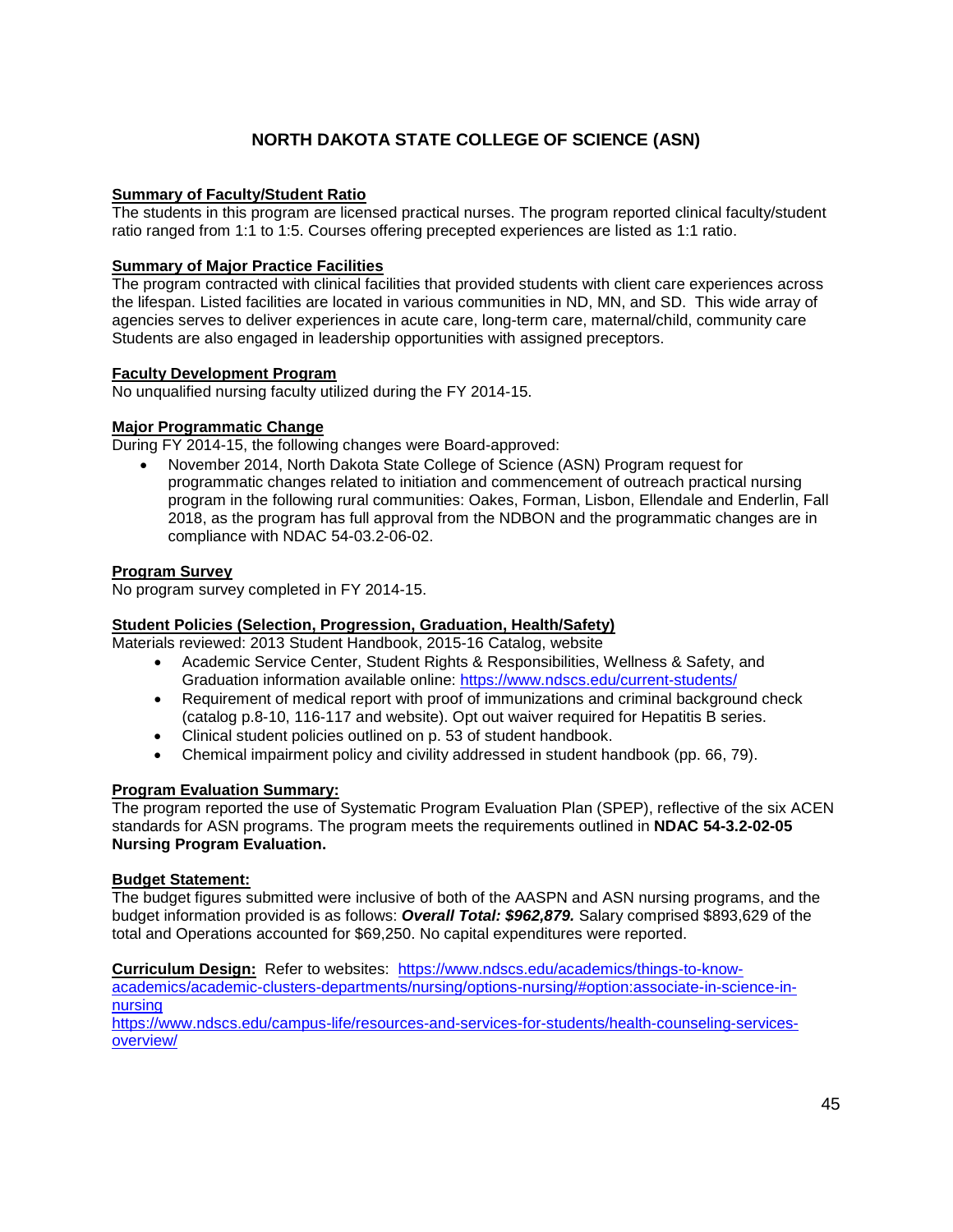### **NORTH DAKOTA STATE UNIVERSITY (BSN)**

#### **Summary of Faculty/Student Ratio**

The program reported clinical faculty/student ratios of 1:6-8. The Nursing Synthesis/Practicum course (N450) involved preceptorships and a 1:1 ratio was maintained. The Integrated Family Nursing (N372) labor experience maintained a 1:1 faculty/student ratio.

#### **Summary of Major Practice Facilities**

The program contracted with clinical facilities that provided students numerous opportunities to experience client care across the lifespan. The listed facilities included acute care, long-term care, public health, home care, and specialty care. The majority of facilities utilized were located in Fargo, however the program also utilized facilities in a number of different cities in MN and one site in SD to meet course objectives.

#### **Faculty Development Program**

Reflective of the programs inclusive of the Fargo and Bismarck sites, FY 2014-15 routine submissions of academically unqualified faculty employed demonstrated academic progression. Programs reported 10 faculty expected to graduate in May or June 2015. Five faculty are expected to graduate in May 2016, three faculty are expected to graduate in May 2017 and one faculty is expected to graduate in May 2018. The programs meet **NDAC 54-03.2-04-08. Employment of academically unqualified faculty.**

#### **Major Programmatic Change**

No programmatic changes in FY 2014-15.

#### **Program Survey**

No program survey completed in FY 2014-15.

#### **Student Policies (Selection, Progression, Graduation, Health/Safety)**

Materials reviewed: NDSU Undergraduate and Graduate Bulletin 2015-16, Nursing Handbook 2015-2016, website

- Admission information available at <http://www.ndsu.edu/admission/academic/> including admission and selection requirements. The Handbook outlines admission and progression pp. 16-22; 37-40.
- Criminal background check instruction in Handbook p. 6 and in the Undergraduate Bulletin 2015- 2016. Application for Admission, which refers student to the following website for background check information:

<http://www.ndus.nodak.edu/makers/procedures/ndus/default.asp?PID=331&SID=57>

- Academic progress and graduation information available at <http://www.ndsu.edu/bisonconnection/registration/progress/>
- Student safety related policies and academic/student resources available at [http://www.ndsu.edu/undergraduate](http://www.ndsu.edu/undergraduate/)**/** including counseling center, library resources, tutoring.
- Student clinical policies, health and immunization requirements, and certification requirements in Handbook pp. 6, 34-37.

#### **Program Evaluation Summary:**

The program reported development of a new comprehensive and systematic Assessment and Evaluation Plan fall of 2014 that provides ongoing assessment of program outcomes. The program provided a summary of assessment/evaluative activities and key components which demonstrated that formal evaluative process was an ongoing activity for the program. The program meets the requirements outlined in **NDAC 54-3.2-02-05 Nursing Program Evaluation.**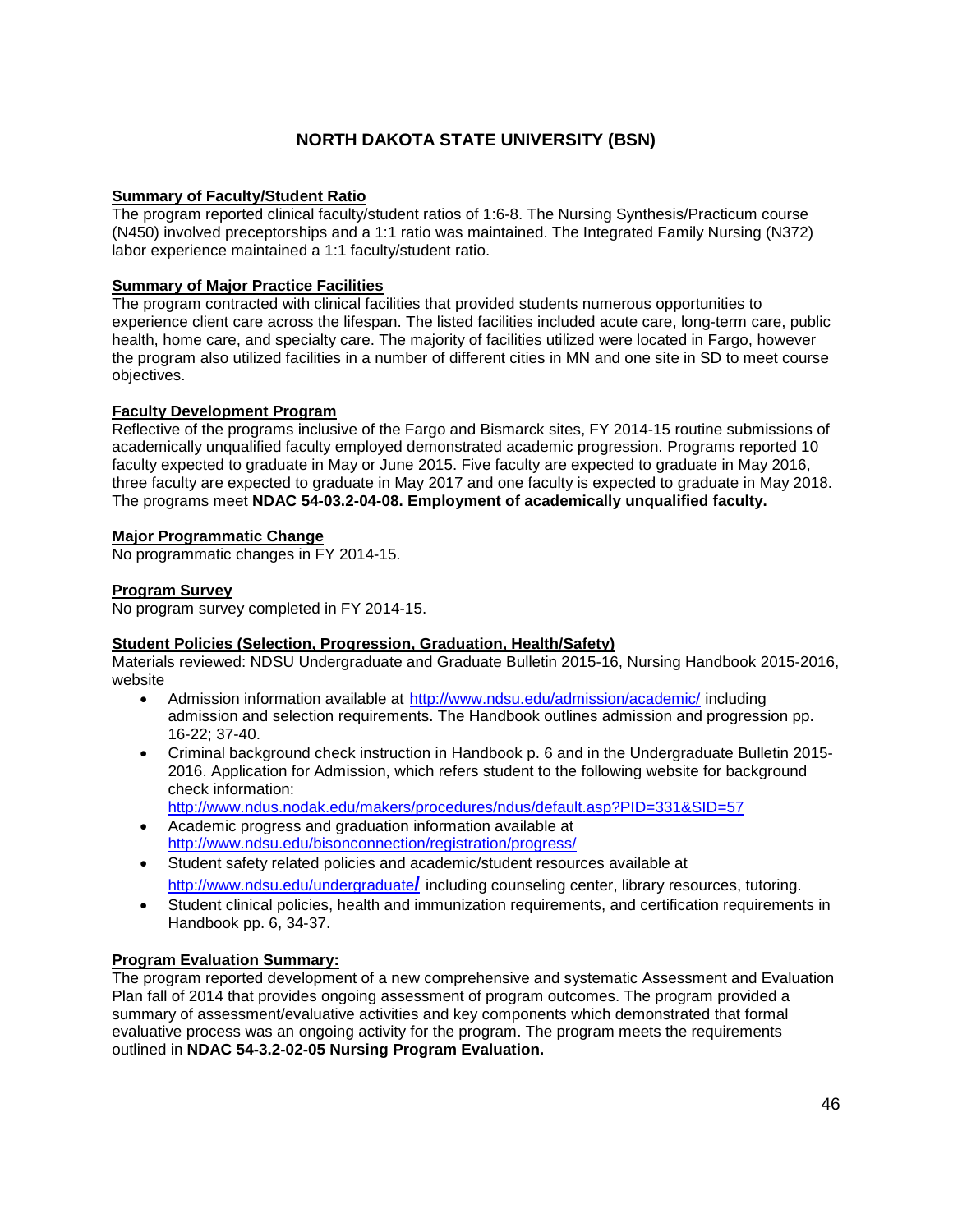#### **Budget Statement:**

The following is budget information submitted by the program (inclusive of all undergraduate and graduate nursing programs). The operations budget does not include student program fees or development funds. *Overall Total: \$3,073,545.* Salary comprised \$2,928,337 of the total and Operations accounted for \$145,208. No capital expenditures were reported.

**Curriculum Designs:** Refer to websites:<http://www.ndsu.edu/majors/nursing/> and handbook for 2015- 2016 [https://www.ndsu.edu/fileadmin/nursing/documents/2015-2016\\_SON\\_Undergraduate\\_Handbook\\_-](https://www.ndsu.edu/fileadmin/nursing/documents/2015-2016_SON_Undergraduate_Handbook_-_FINAL.pdf) [\\_FINAL.pdf](https://www.ndsu.edu/fileadmin/nursing/documents/2015-2016_SON_Undergraduate_Handbook_-_FINAL.pdf)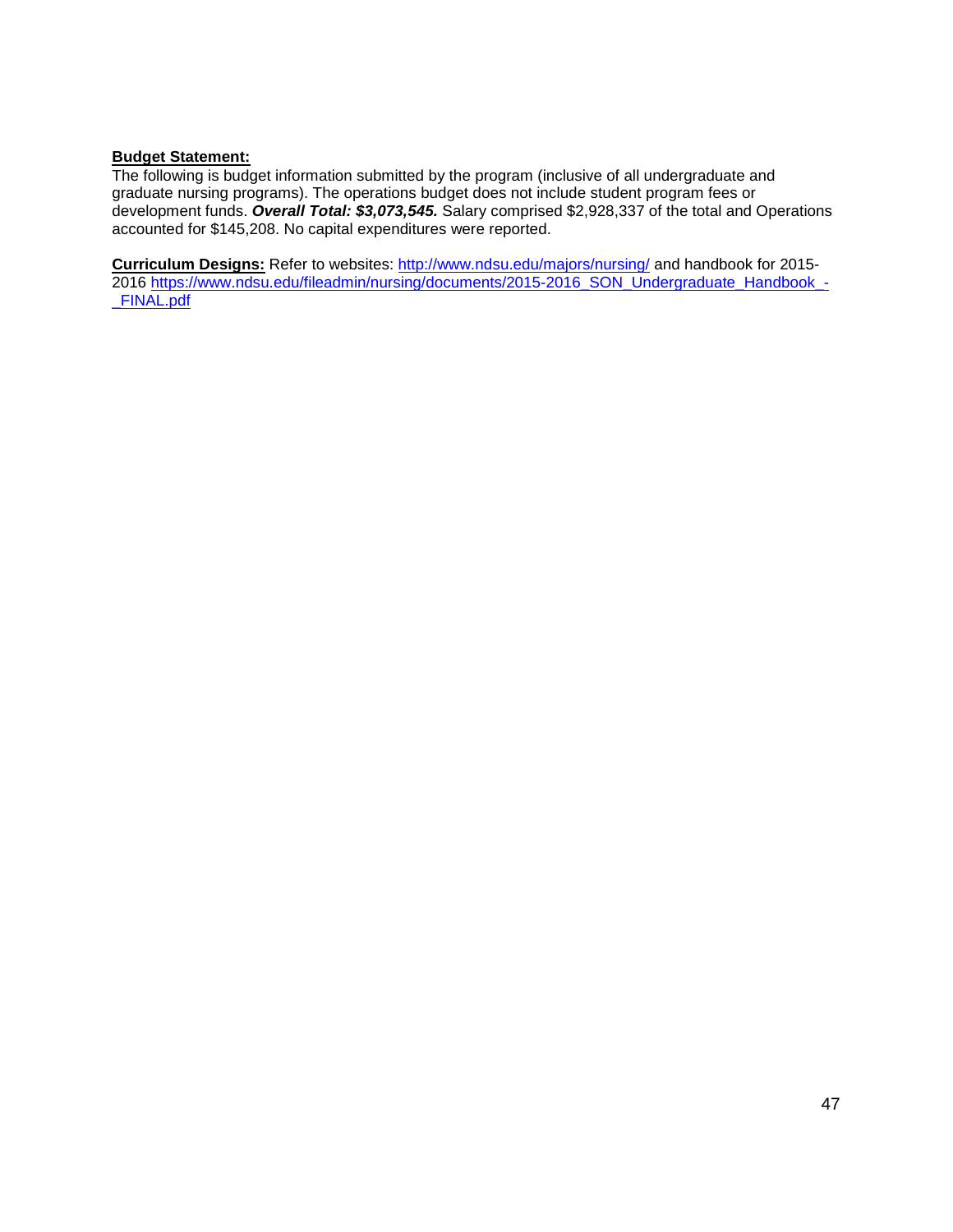#### **SANFORD COLLEGE of NURSING (BSN)\***

**Summary of Faculty/Student Ratio** N/A

**Summary of Major Practice Facilities** N/A

**Faculty Development Program**  N/A

**Major Programmatic Change** N/A

**Program Survey** N/A

**Student Policies (Selection, Progression, Graduation, Health/Safety)** N/A

**Program Evaluation Summary:** N/A

**Budget Statement:** N/A

**Curriculum Design:** N/A

\*The Board granted approval of the request from Sanford College of Nursing, Bachelor of Science in Nursing program, for voluntary closure, effective June 30, 2014. Successful acquisition of Sanford College of Nursing Bachelor of Science in Nursing program by North Dakota State University was complete June, 30, 2014. Notification of the name change of Sanford College of Nursing to North Dakota State University Nursing at Sanford Health upon successful acquisition completed June 30, 2015.

\*North Dakota State University data for FY 2014-15 reflects combined data from the Fargo and Bismarck campuses.

\*Sanford College of Nursing NCLEX data for the FY 2014-15 report reflects 5 graduates from the Bachelor of Nursing program, from May 2015, who were first time test takers after the acquisition of the program by North Dakota State University.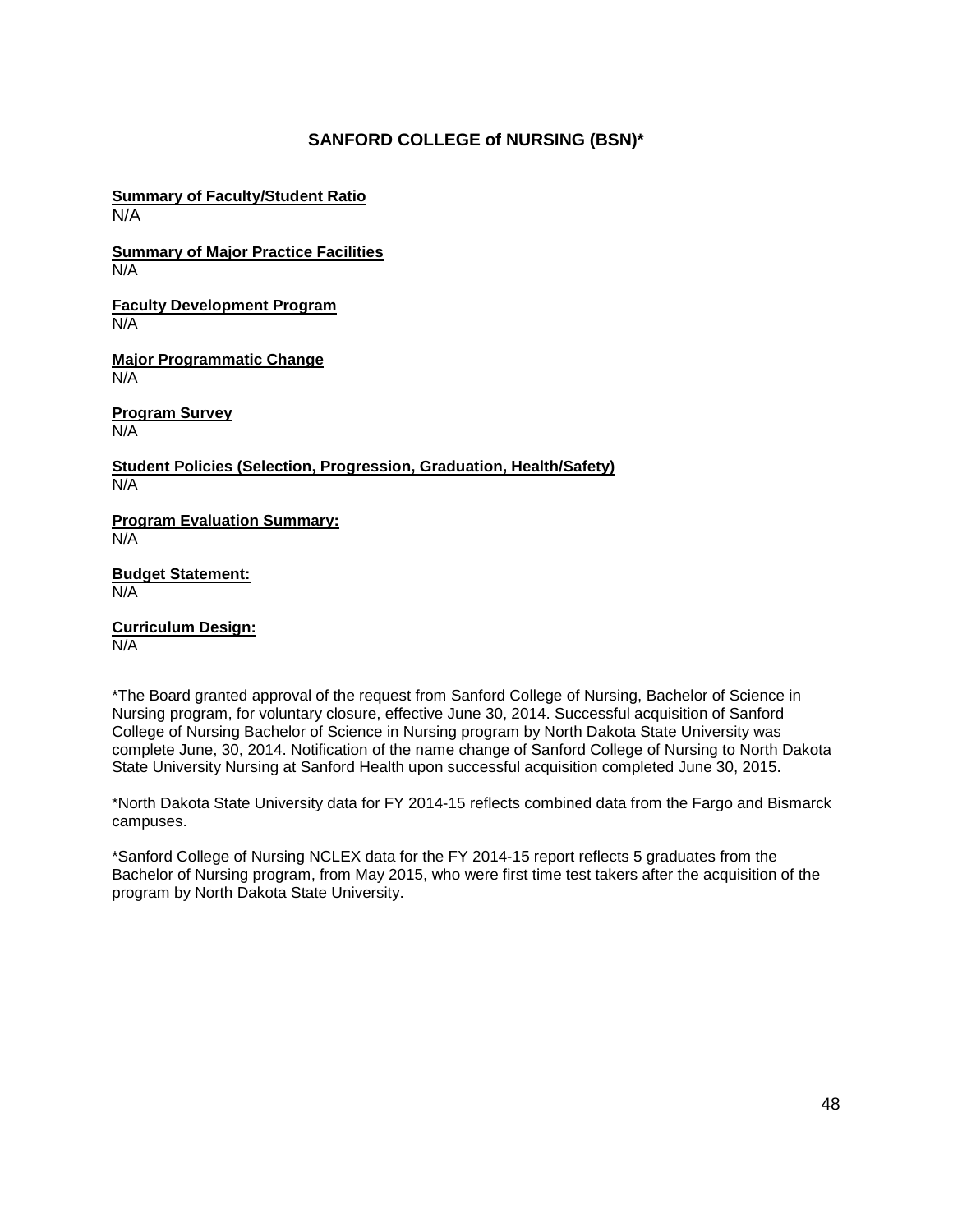### **UNIVERSITY OF JAMESTOWN (BSN)**

#### **Summary of Faculty/Student Ratio**

The program reported clinical faculty/student ratio ranging from 1:6 to 1:36. Additionally in some settings faculty/student ratios range from 2:10 to 2:36. In settings where the ratio is reported as 1:27, 1:36 and 2:36 the faculty coordinate and supervise the clinical but are not directly involved in patient care. In these settings, experiences are mostly observational and students are assigned directly to a staff nurse with a student/staff nurse ratio of 1:1 or 2:1.

#### **Summary of Major Practice Facilities**

Most major clinical experiences are located in facilities in the Jamestown and Fargo areas. The facilities listed represented acute care, long-term care, mental health care, community health, and other types of specialty care. The facilities identified provide students with the opportunity to experience client care across the lifespan. The precepted experiences for Nursing Leadership and Management occur in various agencies throughout the U.S. and internationally (Kenya, Malawi, and Vietnam).

#### **Faculty Development Program**

During FY 2014-15 the program reported one unqualified faculty expected to graduate December 2015 with progression verified. The program meets **NDAC 54-03.2-04-08. Employment of academically unqualified faculty.**

#### **Major Programmatic Change**

During FY 2014-15, the following changes were Board-approved:

• November 2014, University of Jamestown request for programmatic changes of the baccalaureate degree nursing education program related to NCLEX Success course addition to address NCLEX pass rates of the program, as the program has full approval from the NDBON and the programmatic changes are in compliance with NDAC 54-03.2-06-02.

#### **Program Survey**

The NDBON completed an onsite survey of the University of Jamestown baccalaureate degree nursing education program for continued full approval. The Board approved the following motions during the November 2014 convened meeting:

- Granted full approval of the Bachelor of Science in Nursing program until November 2019, as the onsite survey completed November 4-5, 2014 and found the University of Jamestown Bachelor of Science in Nursing program in substantial compliance with the NDAC 54-03.2. Standards of nursing education programs.
- Required the University of Jamestown Nursing Administrator to submit a compliance report related to 54-03.2-04-07. Preceptors and NDAC 54-03.2-05-01. Student Policies and schedule an onsite NDBON focused survey by April 1, 2015 to be completed by the May 22, 2015 Board meeting.

The NDBON completed a focused onsite survey of the University of Jamestown baccalaureate degree nursing education program as a result of the November 2014 program survey that indicated two issues of partial compliance. The Board approved the following motions during the March 2015 convened meeting:

• Granted continued full approval of the Bachelor of Science in Nursing program until November 2019, as granted November of 2014 and found the University of Jamestown Bachelor of Science in Nursing program in full compliance with NDAC 54-03.2.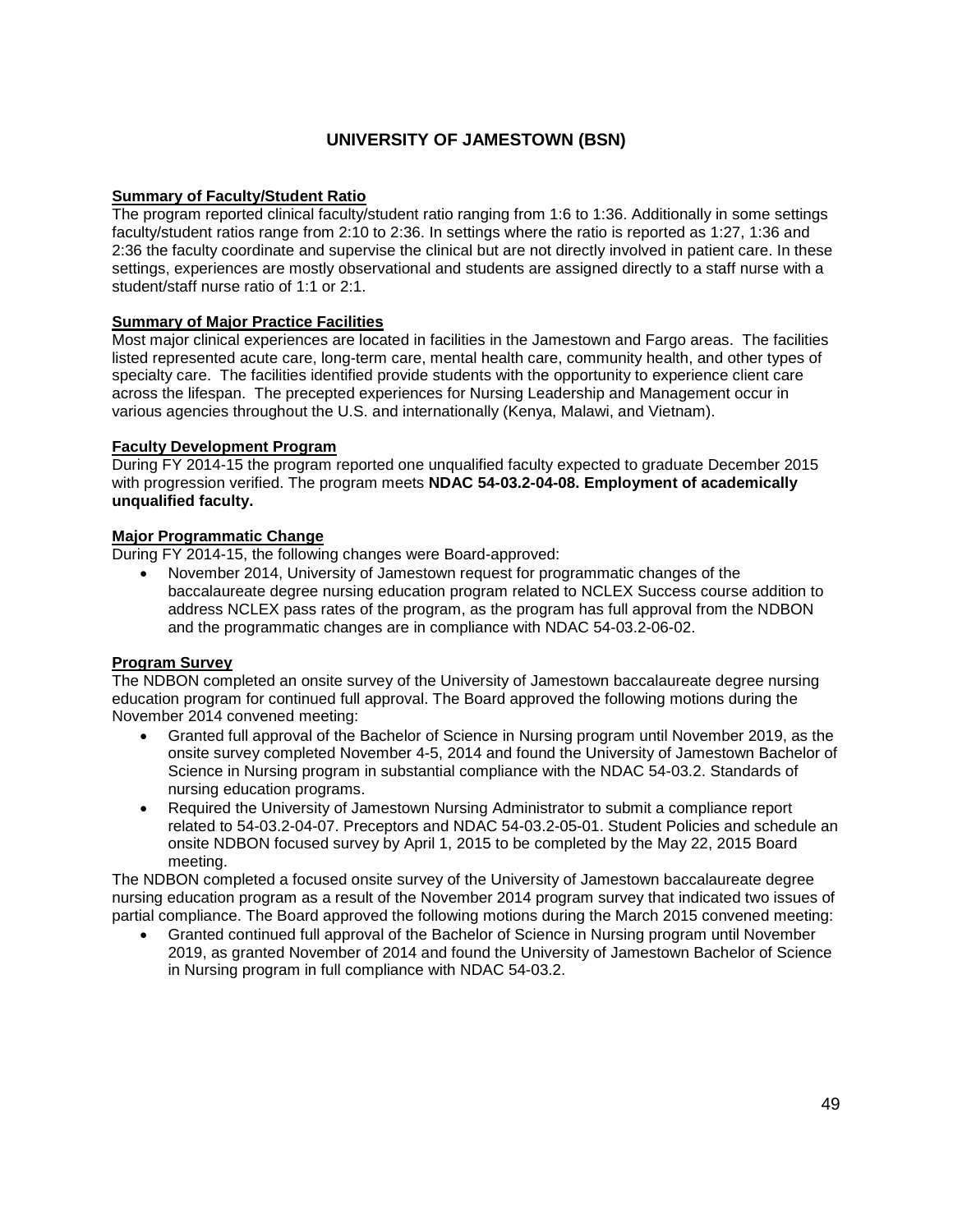#### **Student Policies (Selection, Progression, Graduation, Health/Safety)**

Materials reviewed: 2015-16 Catalog, Nursing Student Handbook 2015, website

- Program admission and progression/retention in Handbook pp. 8, 511-12, 23 (available at <http://www.uj.edu/wp-content/uploads/2015/01/Nursing-Student-Handbook-2015-PDF.pdf> Catalog pp. 20-21,40-41.
- Student participation within department outlined in Handbook p. 34.
- Graduation requirements in Handbook p. 19; catalog p. 46.
- Criminal background check requirements noted in Handbook p.14.
- Resources, facilities and services in Catalog p. 23-29.
- Clinical experience requirements in Handbook pp. 9,17-18, 20-23, 29, including immunizations, CPR, essential functional abilities, liability insurance.

#### **Program Evaluation Summary:**

The program submitted evidence of cyclical, comprehensive program evaluation with action and follow through based upon evaluation findings. Assessment included measurement of student, graduate, faculty, and global outcomes. The program meets the requirements outlined in **NDAC 54-3.2-02-05 Nursing Program Evaluation.**

#### **Budget Statement:**

The following is budget information submitted by the program, inclusive of new building and laboratories: *Overall Total: \$633,911.* Salary comprised \$592,031 of the total. Operations accounted for \$15,163. Capital Expenditures were reported at \$15,163.

**Curriculum Design:** Refer to website:<http://www.uj.edu/academics/nursing>

Catalog: [http://issuu.com/jamestowncollege/docs/uj\\_academic\\_catalog\\_15-](http://issuu.com/jamestowncollege/docs/uj_academic_catalog_15-16__for_web_/1?e=1099603/14832580) [16\\_\\_for\\_web\\_/1?e=1099603/14832580](http://issuu.com/jamestowncollege/docs/uj_academic_catalog_15-16__for_web_/1?e=1099603/14832580)

Handbook:<http://www.uj.edu/wp-content/uploads/2015/01/Nursing-Student-Handbook-2015-PDF.pdf>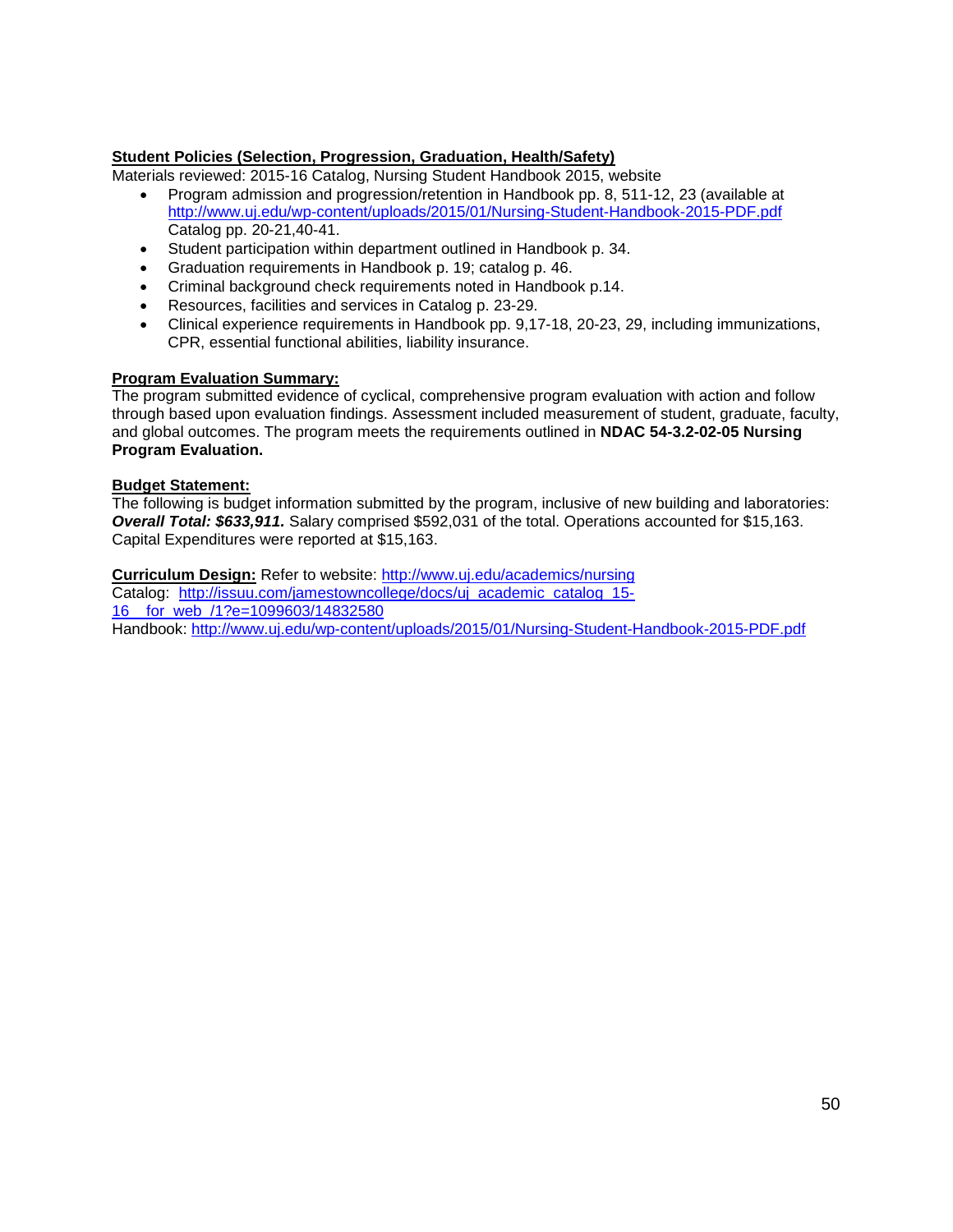### **UNIVERSITY OF MARY (BSN or BAN)**

#### **Summary of Faculty/Student Ratio**

The program reported clinical faculty/student ratios predominately 1:6 with precepted experiences at both junior and senior levels.

#### **Summary of Major Practice Facilities**

The program utilized facilities offering experiences in acute and long-term care, maternal/child, clinic settings, and a variety of community programs including mental health. The program provided opportunities for students to experience care of clients across the lifespan. Facilities located mostly in the Bismarck/Mandan area with one clinical experience in Jamestown at Anne Carlson.

#### **Faculty Development Program**

During FY 2014-15 routine submissions of academically unqualified faculty employed demonstrated academic progression. Program reported one faculty expected to graduate in November 2015 and four faculty are expected to graduate in 2016 (April and December). The program meets **NDAC 54-03.2-04- 08. Employment of academically unqualified faculty.**

#### **Major Programmatic Change**

During the FY 2014-15, the following changes were Board-approved:

• May 2015, University of Mary Bachelor of Science in Nursing program request for programmatic changes related to revision/redistribution of courses and credit hours to eliminate duplicate content in new curriculum, as the program has full approval from the NDBON and the programmatic changes are in compliance with NDAC 54-03.2-06-02.

#### **Program Survey**

No program survey completed in FY 2014-15.

#### **Student Policies (Selection, Progression, Graduation, Health/Safety)**

Materials reviewed: Undergraduate & Graduate Catalog 2015-16, 2015-2016 Undergraduate Nursing Student Handbook, website

- Admission information available at [www.umary.edu/admissions/](http://www.umary.edu/admissions/) , in Handbook at [http://www.umary.edu/\\_resources/pdfs/handouts-booklets/StudentHandbook\\_NursingUG.pdf](http://www.umary.edu/_resources/pdfs/handouts-booklets/StudentHandbook_NursingUG.pdf) on
- pp. 8, 12, 15 and in catalog pp.19-26, including immunization policy. Specific nursing admission requirements and progression available at [http://www.umary.edu/templates/template\\_degrees.php?degree=Nursing](http://www.umary.edu/templates/template_degrees.php?degree=Nursing), in Handbook pp. 9, 13, 16, 28-31 and catalog pp. 144-167, included background check, immunization, health, and BLS certification requirements. Graduation requirements located in the catalog p.14.
- Student security and services, including counseling, health clinic, and bookstore described in catalog pp. 211-212 and Handbook p. 35.

#### **Program Evaluation Summary:**

The program reported conducting annual assessment days to determine effectiveness of changes implemented from prior year. Evaluative data included student satisfaction and success, along with program specific benchmarks. The comprehensive Assessment Plan was reorganized this FY to coincide with CCNE standards and assessment/evaluation will be ongoing rather than addressed only during assessment days in May each year. The program meets the requirements outlined in **NDAC 54-3.2-02-05 Nursing Program Evaluation.**

#### **Budget Statement:**

The following is budget information submitted by the program (inclusive of all undergraduate and graduate nursing programs): *Overall Total: \$1,460,262.* Salary comprised \$1,344,012 of the total.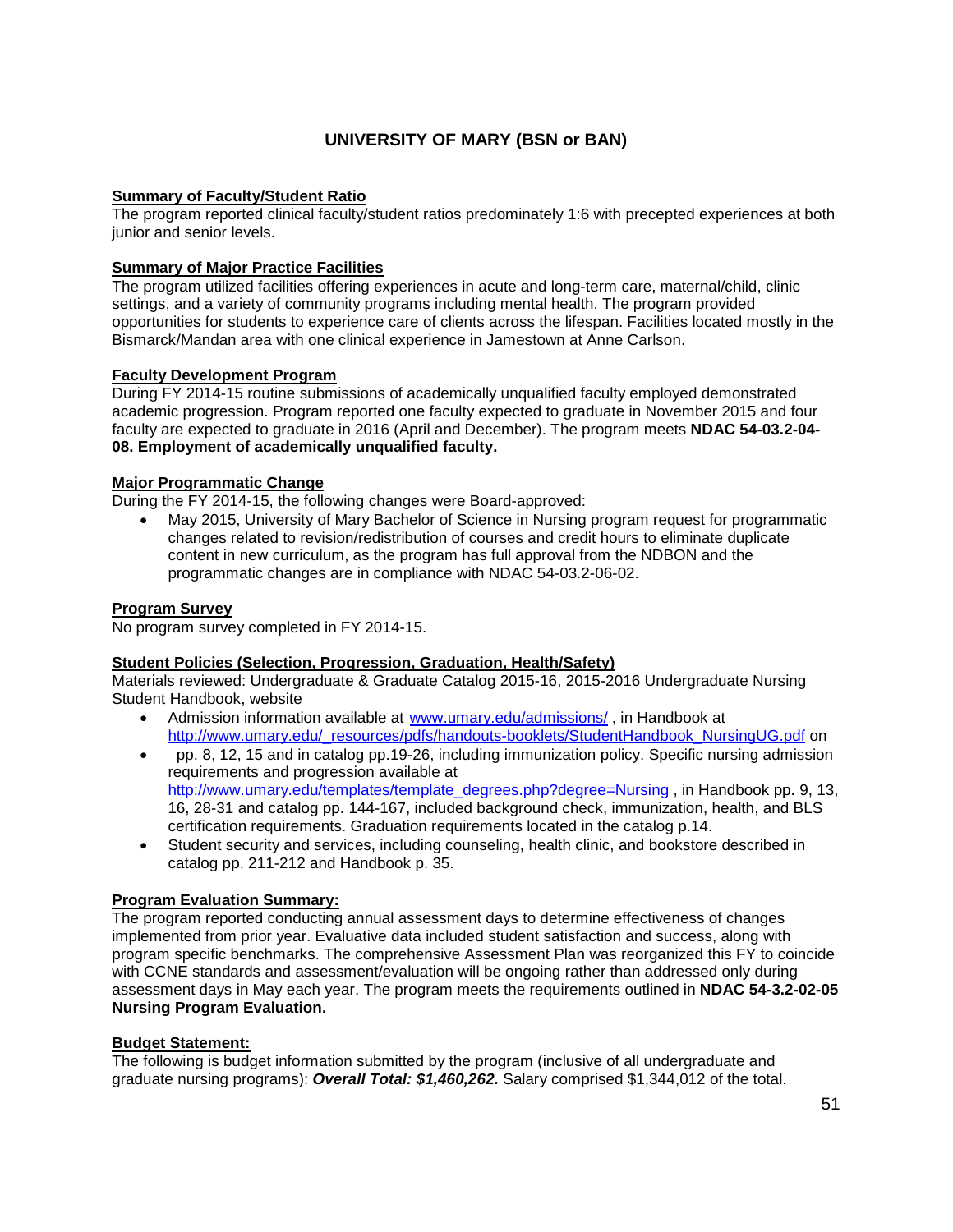Operations accounted for \$116,250 No capital expenditures were reported. Capital expenditures were utilized from the 2013-2015 biennium simulation grant. The University of Mary utilized \$235,782 that benefited both graduate and undergraduate programs during the biennium.

**Curricular Designs:** Refer to website:

[http://www.umary.edu/templates/template\\_degrees.php?degree=Nursing](http://www.umary.edu/templates/template_degrees.php?degree=Nursing)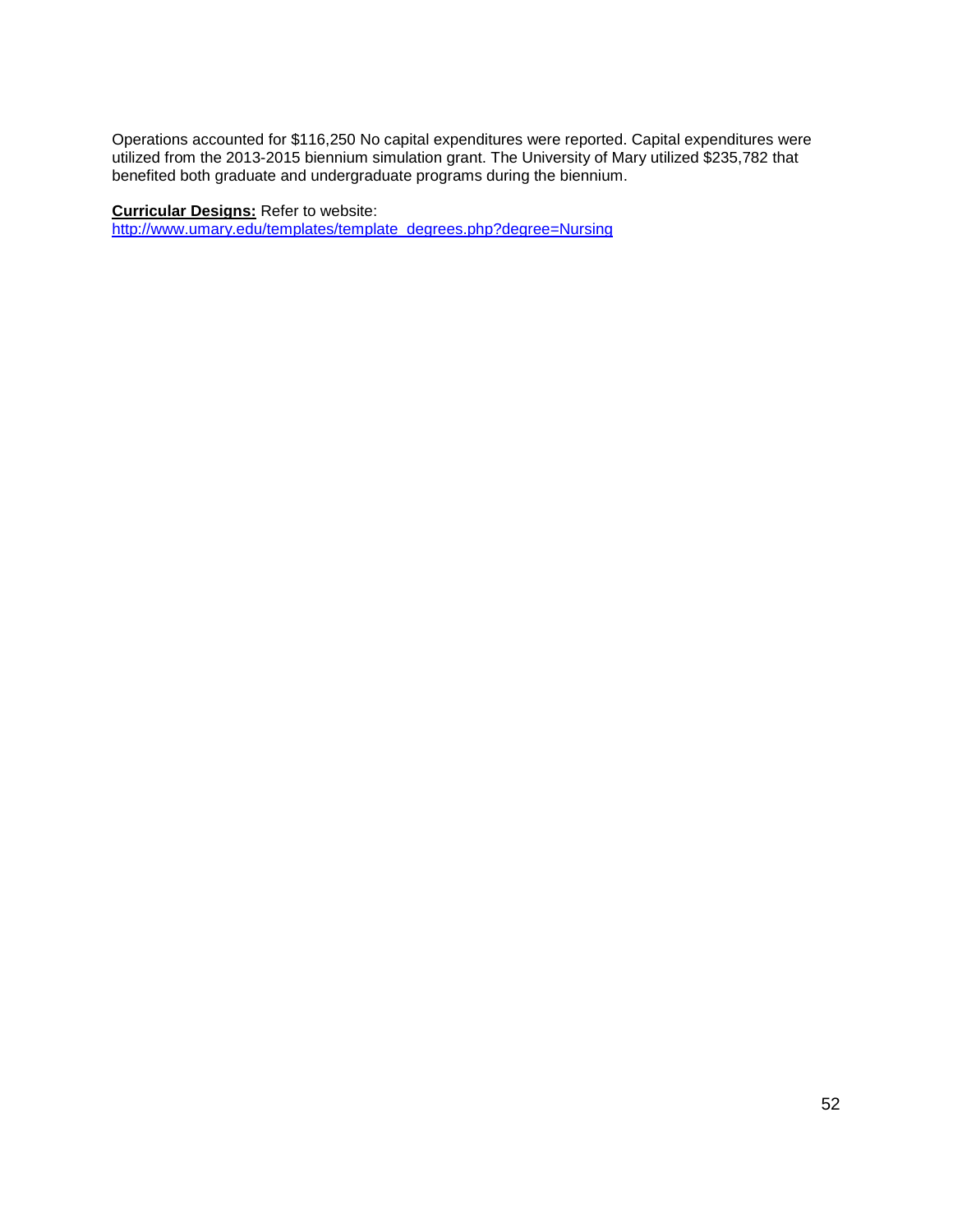### **UNIVERSITY OF NORTH DAKOTA (BSN)**

#### **Summary of Faculty/Student Ratio**

The program reported clinical faculty/student ratios ranging from 1:1 to 1:28. The clinical experiences with a 1:28 ratio included 1:1 experiences with preceptors. Clinical faculty/student ratios most often are reported at 1:6-8 to 1:12. Nursing practicum experiences were reported as a student/preceptor ration of 1:1. The program reported faculty/student ratios of 2:14/18 for NURS 303 Assessment Across the Lifespan offered at four different sites.

#### **Summary of Major Practice Facilities**

The program utilized facilities offering experiences in acute and long-term care, maternal/child, clinic settings, and a variety of community and public health programs including mental health. The program provided numerous opportunities for students to experience care of clients across the lifespan. Facilities located in areas throughout the U.S. including ND, WA, TN, MN, MT and ID.

#### **Faculty Development Program**

During FY 2014-15 routine submissions of academically unqualified faculty employed demonstrated academic progression. Program reported one faculty expected to graduate December 2014 and five faculty expected to graduate in 2015 (May and December). Eight faculty are expected to graduate in May 2016, three faculty expected to graduate in 2017 (May and December) and one faculty expected to graduate in December 2018. The program meets **NDAC 54-03.2-04-08. Employment of academically unqualified faculty.**

#### **Major Programmatic Changes**

No programmatic changes in FY 2014-15.

#### **Program Survey**

No program survey completed in FY 2014-15.

#### **Student Policies (Selection, Progression, Graduation, Health/Safety)**

Materials reviewed: UND Academic Catalog 2015-16, Undergraduate Nursing Programs Student Handbook 2015-2016, website

- Nursing program admission information available at [http://www.nursing.und.edu/programs/bsn](http://www.nursing.und.edu/programs/bsn-on-campus/admission.cfm)[on-campus/admission.cfm](http://www.nursing.und.edu/programs/bsn-on-campus/admission.cfm) including application criteria, admission acceptance, and functional ability. The handbook outlines admission, progression, and graduation at [https://www.nursing.und.edu/student-services/handbooks/undergraduate-program/15-16](https://www.nursing.und.edu/student-services/handbooks/undergraduate-program/15-16-handbook.pdf) [handbook.pdf](https://www.nursing.und.edu/student-services/handbooks/undergraduate-program/15-16-handbook.pdf) on pp. 22-30, 61.
- Criminal background check policy and rationale in Handbook p. 11-13. Verification and immunization policy, CPR requirements, and liability insurance in handbook pp. 14-15.
- Campus security policies available at [http://und.edu/finance-operations/university-police/policies](http://und.edu/finance-operations/university-police/policies-act.cfm)[act.cfm](http://und.edu/finance-operations/university-police/policies-act.cfm) and catalog pp. vi-vii. Student services, including Wellness Center, bookstore, counseling and tutoring centers available at<http://und.edu/student-life/> and in Handbook p. 59.
- Clinical policies located in Handbook pp. 49-59.

#### **Program Evaluation Summary:**

The CNPD DON utilizes the P.E.P. Program Evaluation Plan to address program effectiveness. The CNPD utilizes an assessment committee composed of undergraduate and graduate faculty and student representatives. The program and student outcomes reflect the AACN's Baccalaureate Essentials. The program submitted evidence of comprehensive ongoing program evaluation with action and follow through based upon evaluation findings. The program reported focus on recent change in NCLEX RN pass standards through enhanced use of ATI for student preparation. The program meets the requirements outlined in **NDAC 54-3.2-02-05 Nursing Program Evaluation.**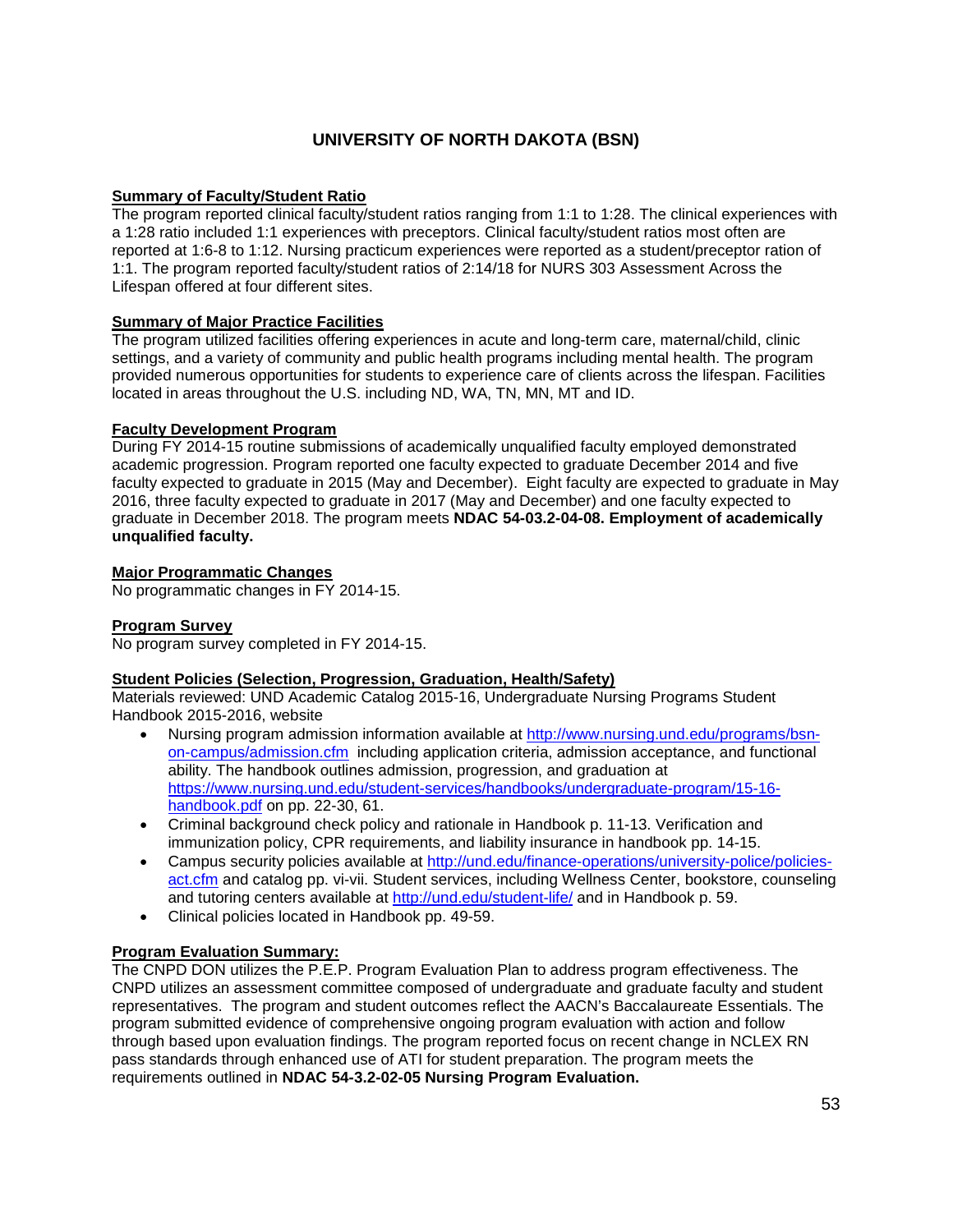#### **Budget Statement:**

The following is budget information submitted by the program (inclusive of all undergraduate and graduate nursing programs): *Overall Total: \$7,436,571.70.* Salary comprised \$3,243,019.89 of the total. Operations accounted for \$1,045,719.20. Capital expenditures were reported at \$147,832.56.

**Curriculum Designs:** Please refer to the following website: [www.und.edu](http://www.und.edu/)

<http://www.nursing.und.edu/student-services/handbooks/undergraduate-program/14-15-handbook.pdf> <http://nursing.und.edu/programs/bsn-on-campus/curriculum.cfm>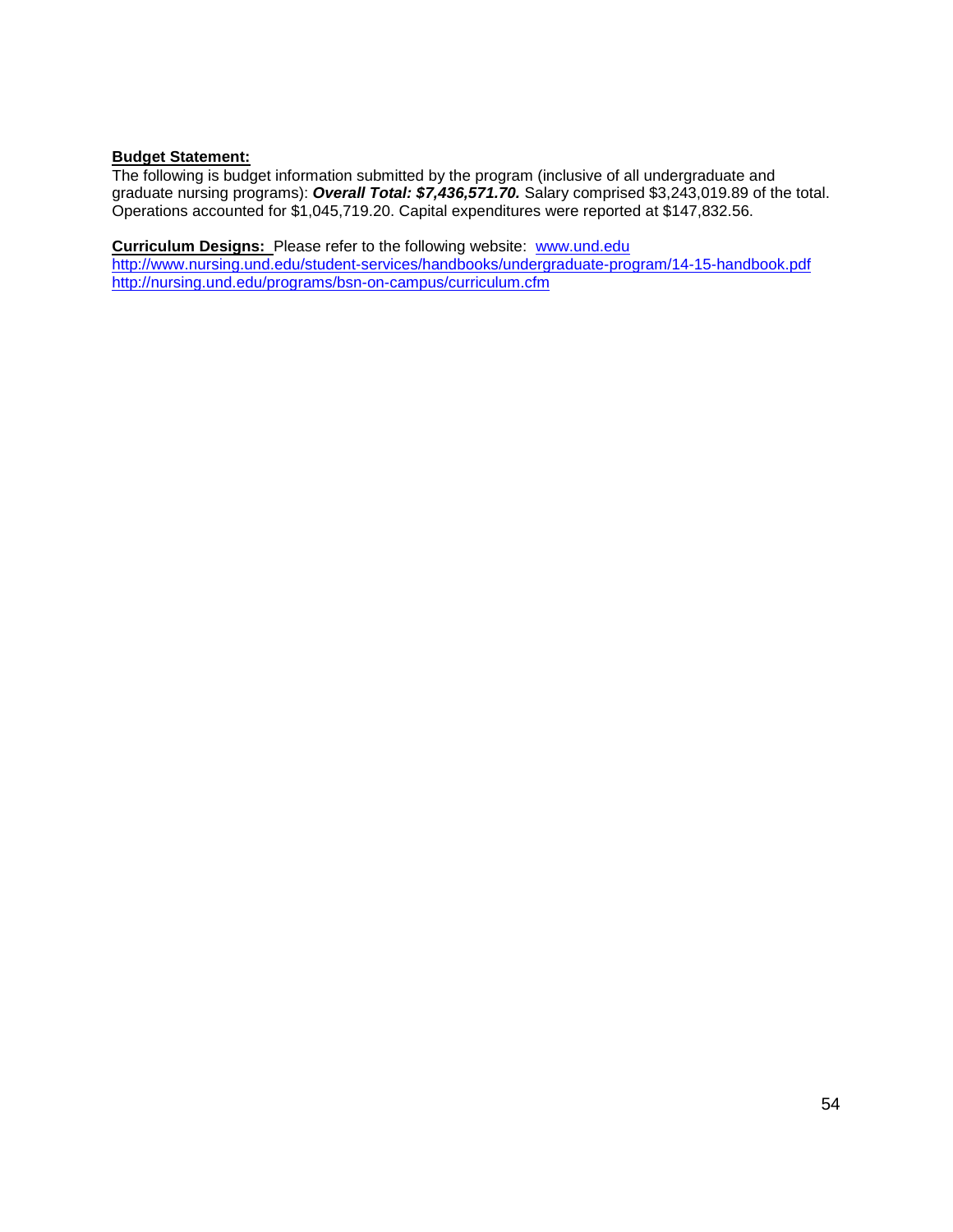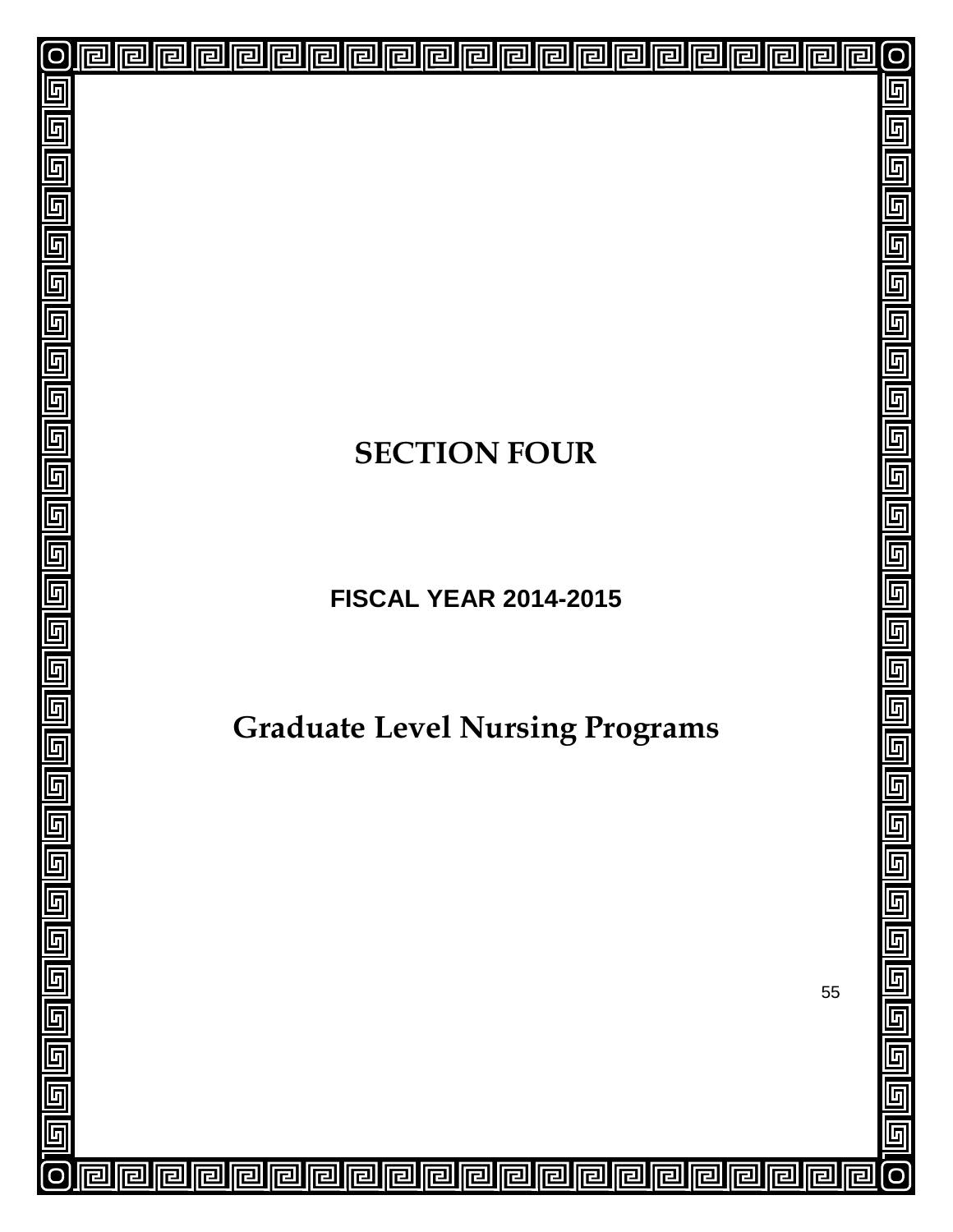### **NORTH DAKOTA STATE UNIVERSITY**

#### **Summary of Faculty/Student Ratio**

The program reported 1:1 ratios for student precepted experiences for the six doctoral clinical practicums.

#### **Summary of Major Practice Facilities**

The Master's and DNP programs utilized facilities offering experiences in areas specific to program of study. Facilities utilized are located in Fargo and various communities in western MN.

#### **Major Programmatic Changes**

No programmatic changes in FY 2014-15.

#### **Program Survey**

No program survey completed in FY 2014-15.

#### **Student Policies (Selection, Progression, Graduation, Health/Safety)**

Materials reviewed: NDSU Undergraduate and Graduate Bulletin 2015-16, Graduate Nursing Handbook 2015-2016, website

- Admission information available at <http://www.ndsu.edu/admission/academic/> including admission and selection requirements. The Handbook outlines admission and progression at https://www.ndsu.edu/fileadmin/nursing/documents/2015\_2016\_Final\_Graduate\_Handbook.pdf on pp. 13-14.
- Criminal background check instruction in Handbook p. 14 and in the Bulletin 2015-2016. Application for Admission, which refers student to the following website for background check information:<http://www.ndus.nodak.edu/makers/procedures/ndus/default.asp?PID=331&SID=57>
- Academic progress and graduation information available at <http://www.ndsu.edu/bisonconnection/registration/progress/>
- Student safety related policies and academic/student resources available at [http://www.ndsu.edu/undergraduate](http://www.ndsu.edu/undergraduate/)**/** including counseling center, library resources, tutoring.
- Student clinical policies, health and immunization requirements, and certification requirements in Handbook pp. 18-21.

#### **Program Evaluation Summary (MSN and DNP/ PhD):**

The program reported development of a new comprehensive and systematic Assessment and Evaluation Plan fall of 2014 that provides ongoing assessment of graduate program outcomes. The program provided a summary of assessment/evaluative activities and key components which demonstrated that formal evaluative process was an ongoing activity for the program. The program meets the requirements outlined in **NDAC 54-3.2-02-05 Nursing Program Evaluation.**

#### **Budget Statement:**

The following is budget information submitted by the program (inclusive of all undergraduate and graduate nursing programs). The operations budget does not include student program fees or development funds. *Overall Total: \$3,073,545.* Salary comprised \$2,928,337 of the total and Operations accounted for \$145,208. No capital expenditures were reported.

**Curriculum Designs:** Refer to websites: <http://www.ndsu.edu/nursing/> and <http://bulletin.ndsu.edu/graduate/programs/nursing/>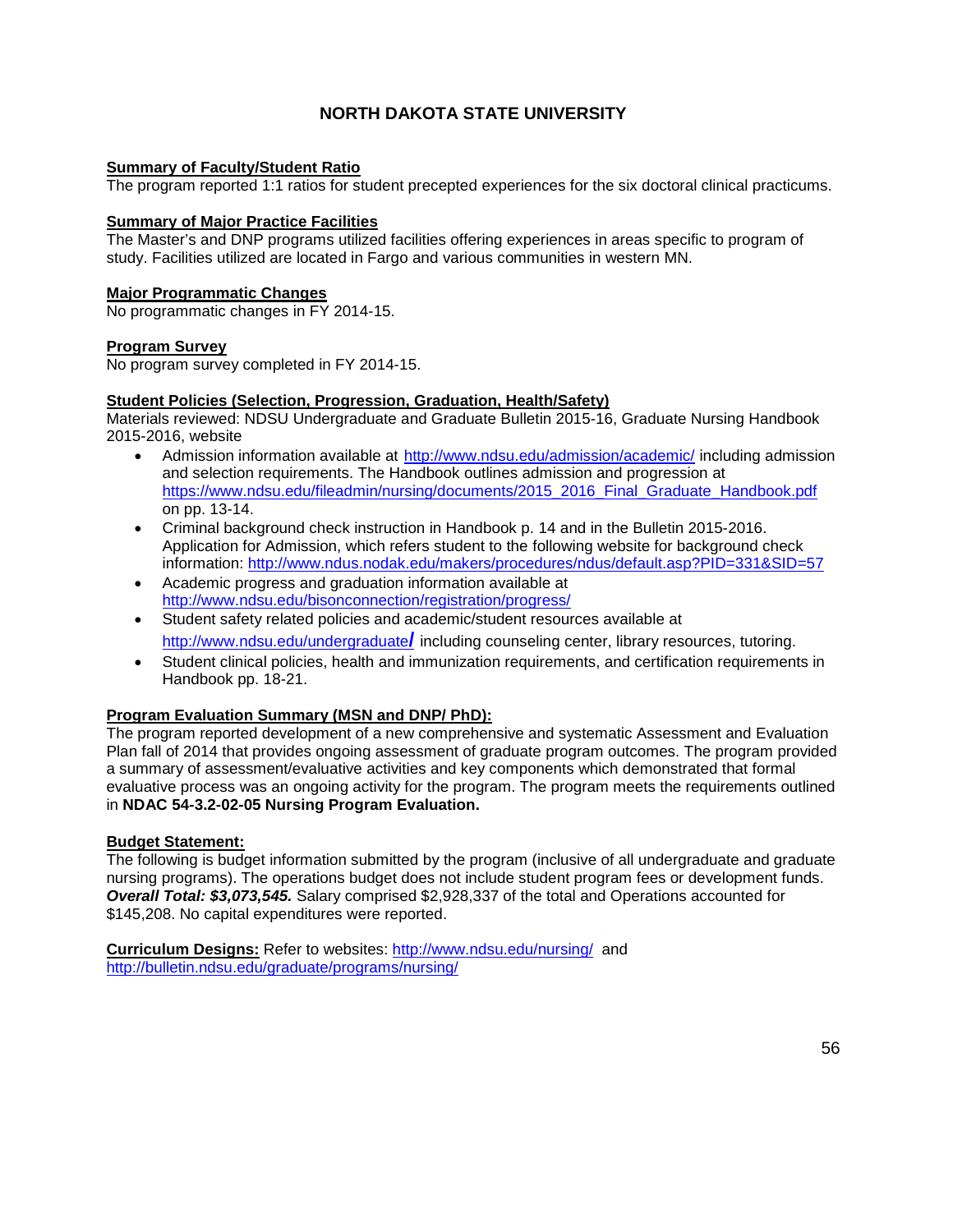### **UNIVERSITY OF MARY**

#### **Distance or Online Graduate Programs**

During FY 2014-15, board-approved graduate programs were delivered online and to specific satellite locations in ND including: Fargo, Dickinson, Grand Forks AFB, Watford City, and in various U. S. locations including: Billings, MT, Alexandria MN, and Ft. Riley, KS.

#### **Summary of Faculty/Student Ratio**

The program reported clinical faculty/student ratio of 1:6 for evaluation of clinical work. All clinical experiences are precepted at a 1:1 ratio.

#### **Summary of Major Practice Facilities**

The program utilized facilities offering experiences in acute and long-term care, clinic setting (rural and urban), and specialty focuses which provided opportunities for care of clients across the lifespan. Facilities located in various communities in ND and throughout the U.S. including SD, MT, MN, CO, WY. Facilities chosen for clinical experiences dependent upon student community and request.

#### **Major Programmatic Change**

No programmatic changes in FY 2014-15.

#### **Program Survey**

No program survey completed in FY 2014-15.

#### **Student Policies (Selection, Progression, Graduation, Health/Safety)**

Materials reviewed: Undergraduate & Graduate Catalog 2015-16, 2015-2016 Graduate Nursing Student Handbook, website

- Graduate admission information available at [www.umary.edu/admissions/](http://www.umary.edu/admissions/), in Handbook at [http://www.umary.edu/\\_resources/pdfs/handouts-booklets/StudentHandbook\\_NursingGrad.pdf](http://www.umary.edu/_resources/pdfs/handouts-booklets/StudentHandbook_NursingGrad.pdf) on
- pp. 7, 15 and in catalog pp.19-26, including immunization policy. Specific nursing admission requirements and progression available at [http://www.umary.edu/templates/template\\_degrees.php?degree=Nursing](http://www.umary.edu/templates/template_degrees.php?degree=Nursing) , in Handbook pp. 33-42 and catalog pp. 144-167, included background check, immunization, health, and BLS certification requirements. Graduation requirements located in the catalog p.14.
- Student security and services, including counseling, health clinic, and bookstore described in catalog pp. 211-212 and Handbook p. 44-45.

#### **Program Evaluation Summary:**

The program reported the discontinuation of the MSN FNP program as of May 2015 and the change to a BSN to DNP program fall of 2015. Annual assessment data evaluation was utilized to implement curricular changes including changes to radiology and anatomy in the DNP program and the addition of courses focused on planning, execution and evaluation of a scholarly project. The assessment grid now reflects the CCNE standards for doctoral education for the DNP program. The program meets the requirements outlined in **NDAC 54-3.2-02-05 Nursing Program Evaluation.**

#### **Budget Statement:**

The following is budget information submitted by the program (inclusive of all undergraduate and graduate nursing programs): *Overall Total: \$1,460,262.* Salary comprised \$1,344,012 of the total. Operations accounted for \$116,250 No capital expenditures were reported. Capital expenditures were utilized from the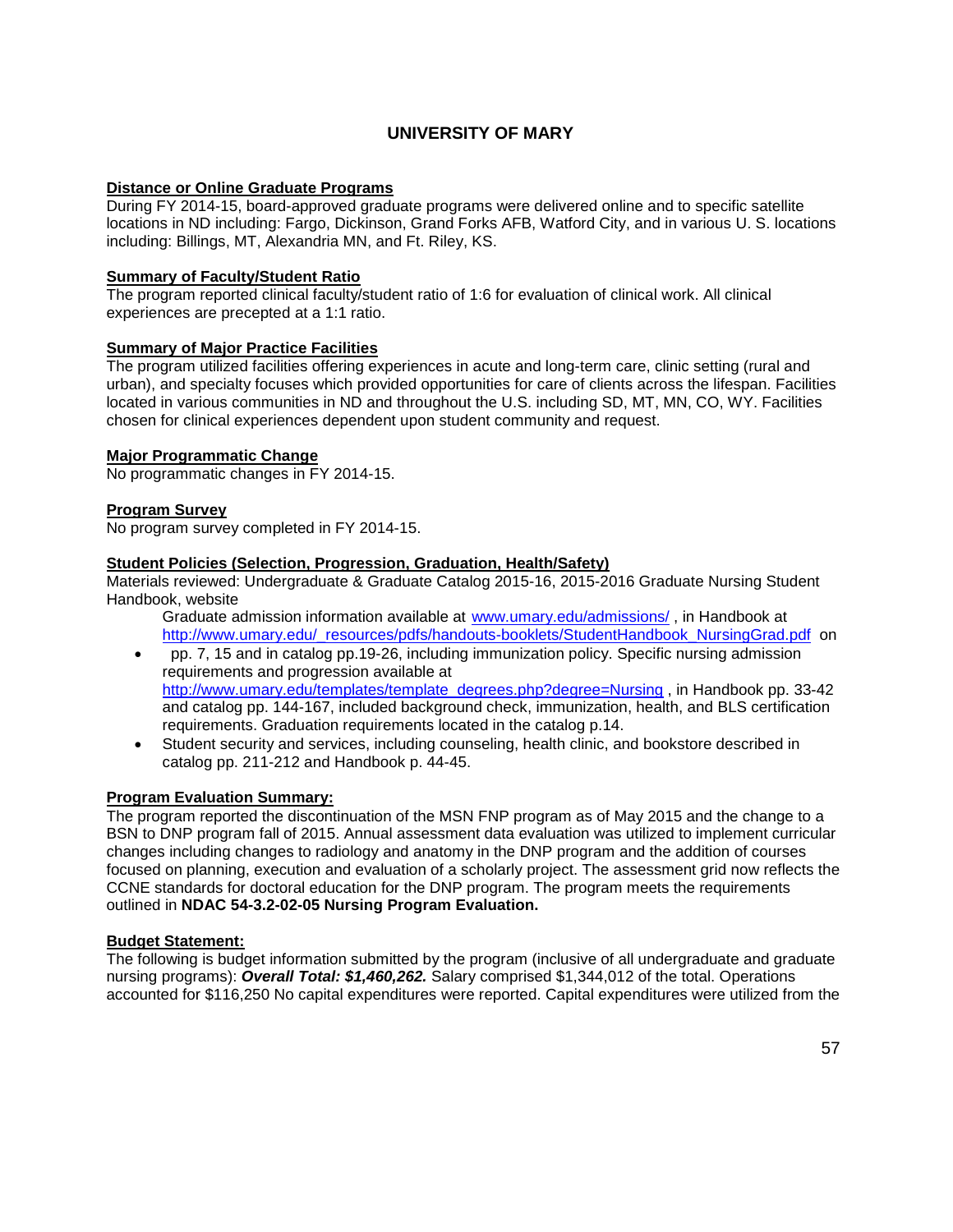2013-2015 biennium simulation grant. The University of Mary utilized \$235,782 that benefited both graduate and undergraduate programs during the biennium.

**Curricular Designs:** Refer to website: and [http://www.umary.edu/\\_resources/pdfs/handouts](http://www.umary.edu/_resources/pdfs/handouts-booklets/StudentHandbook_NursingGrad.pdf)[booklets/StudentHandbook\\_NursingGrad.pdf](http://www.umary.edu/_resources/pdfs/handouts-booklets/StudentHandbook_NursingGrad.pdf)and university catalog 2015-2016 [http://www.umary.edu/\\_resources/pdfs/CourseCatalog.pdf](http://www.umary.edu/_resources/pdfs/CourseCatalog.pdf) and <http://www.umary.edu/academics/programs/doctorate-family-nurse-practitioner.php>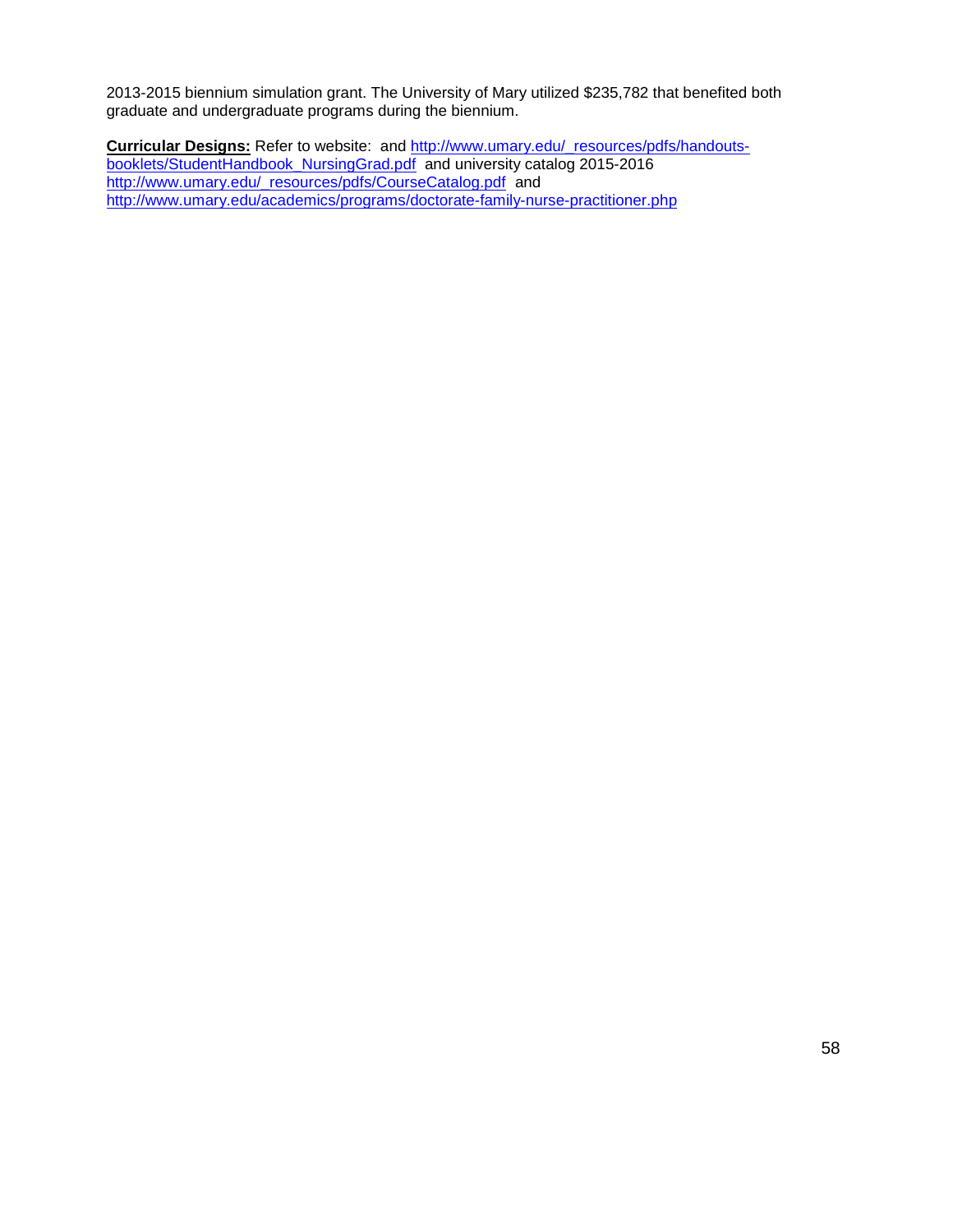### **UNIVERSITY OF NORTH DAKOTA**

#### **Distance or Online Graduate Programs**

During FY 2014-15, board-approved graduate programs were offered via online delivery for the Adult Gerontology Nurse Practitioner and Family Nurse Practitioner programs.

#### **Summary of Faculty/Student Ratio**

The program reported clinical faculty/student ratios of 1:6 with 1:1 precepted experiences in N597 (NP) and N517 (CRNA) practicum experience.

#### **Summary of Major Practice Facilities**

The program utilized facilities offering experiences in areas specific to program of study for Master's and DNP degrees. Facilities located in ND, MN, and MT.

#### **Major Programmatic Change**

No programmatic changes for FY 2014-15.

#### **Program Survey**

No program survey completed in FY 2014-15.

#### **Student Policies (Selection, Progression, Graduation, Health/Safety)**

Materials reviewed: UND Academic Catalog 2015-16, Doctor of Nursing Practice Student Handbook 2014- 2015, Master's Programs in Nursing Student Handbook 2014-2015, website

- Nursing program admission information available at <http://www.nursing.und.edu/programs/> including application criteria, admission acceptance, and functional ability. The handbook outlines admission, progression, and graduation at [https://nursing.und.edu/student](https://nursing.und.edu/student-services/handbooks/graduate-program/14-15-dnp-handbook-rev3.pdf)[services/handbooks/graduate-program/14-15-dnp-handbook-rev3.pdf](https://nursing.und.edu/student-services/handbooks/graduate-program/14-15-dnp-handbook-rev3.pdf) and [http://www.nursing.und.edu/student-services/handbooks/graduate-program/14-15-graduate](http://www.nursing.und.edu/student-services/handbooks/graduate-program/14-15-graduate-handbook.pdf)[handbook.pdf](http://www.nursing.und.edu/student-services/handbooks/graduate-program/14-15-graduate-handbook.pdf) .
- Criminal background check policy and rationale in both Handbooks. Verification and immunization policy, CPR requirements, and liability insurance in handbooks.
- Campus security policies available at [http://und.edu/finance-operations/university-police/policies](http://und.edu/finance-operations/university-police/policies-act.cfm)[act.cfm](http://und.edu/finance-operations/university-police/policies-act.cfm) and catalog pp. vi-vii. Student services, including Wellness Center, bookstore, counseling and tutoring centers available at<http://und.edu/student-life/> and in Handbooks.
- Clinical policies located in Handbooks.

#### **Program Evaluation Summary:**

The CNPD DON utilizes the P.E.P. Program Evaluation Plan to address program effectiveness. An assessment committee composed of undergraduate and graduate faculty and student representatives. The program and student outcomes reflect the AACN's Graduate Program Essentials. The program is currently reviewing and revising the P.E.P. and replacing with the M.E.P. Master Evaluation Plan intended to be a more systematic data collection process that will be ongoing and evaluate outcomes to guide and direct program changes. The program meets the requirements outlined in **NDAC 54-3.2-02-05 Nursing Program Evaluation.**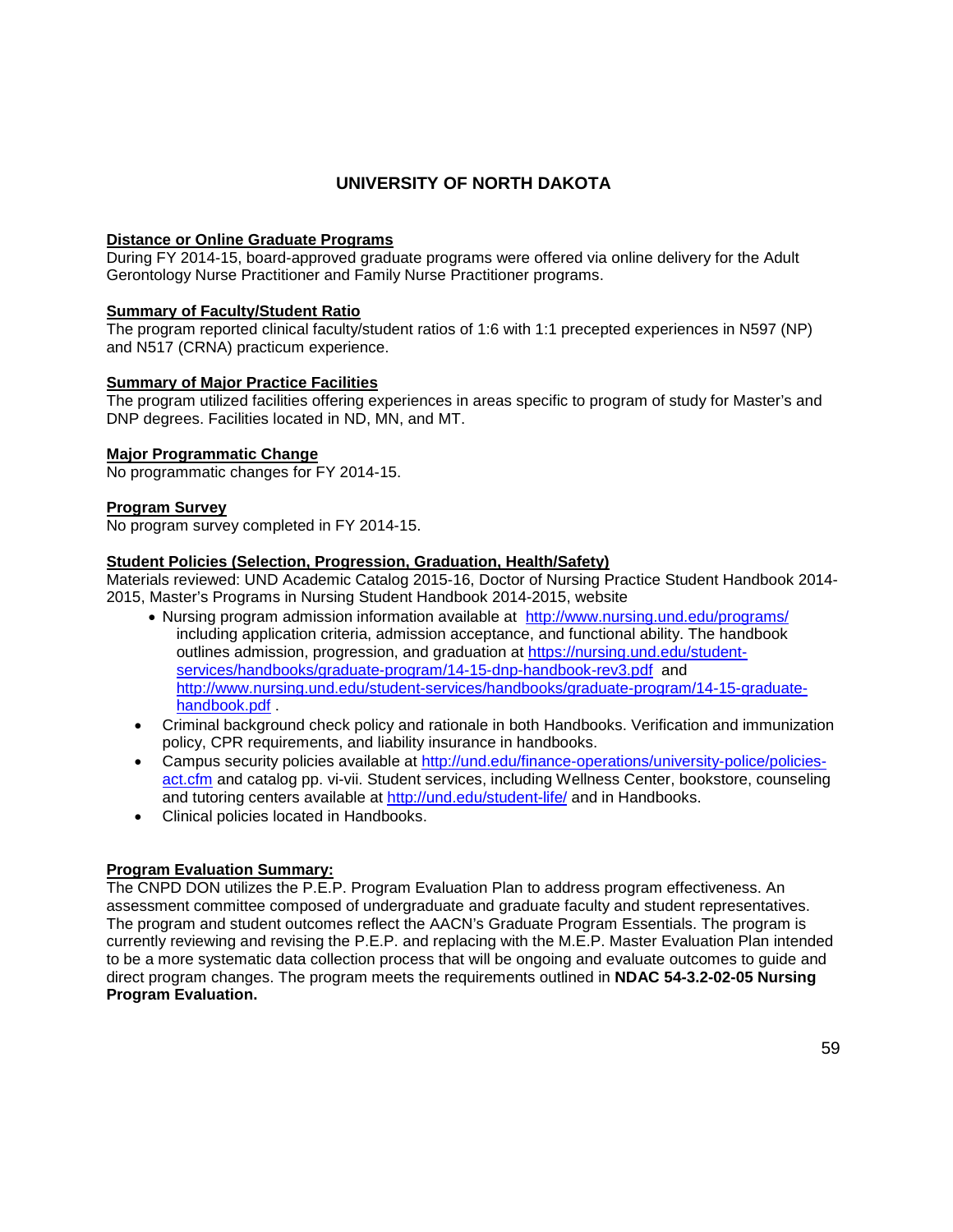#### **Budget Statement:**

The following is budget information submitted by the program (inclusive of all undergraduate and graduate nursing programs): *Overall Total: \$7,436,571.70.* Salary comprised \$3,243,019.89 of the total. Operations accounted for \$1,045,719.20. Capital expenditures were reported at \$147,832.56. **Curriculum Designs:** Refer to websites: [http://www.nursing.und.edu/student](http://www.nursing.und.edu/student-services/handbooks/graduate-program/14-15-graduate-handbook.pdf)[services/handbooks/graduate-program/14-15-graduate-handbook.pdf](http://www.nursing.und.edu/student-services/handbooks/graduate-program/14-15-graduate-handbook.pdf) and <http://www.nursing.und.edu/student-services/handbooks/graduate-program/14-15-dnp-handbook.pdf>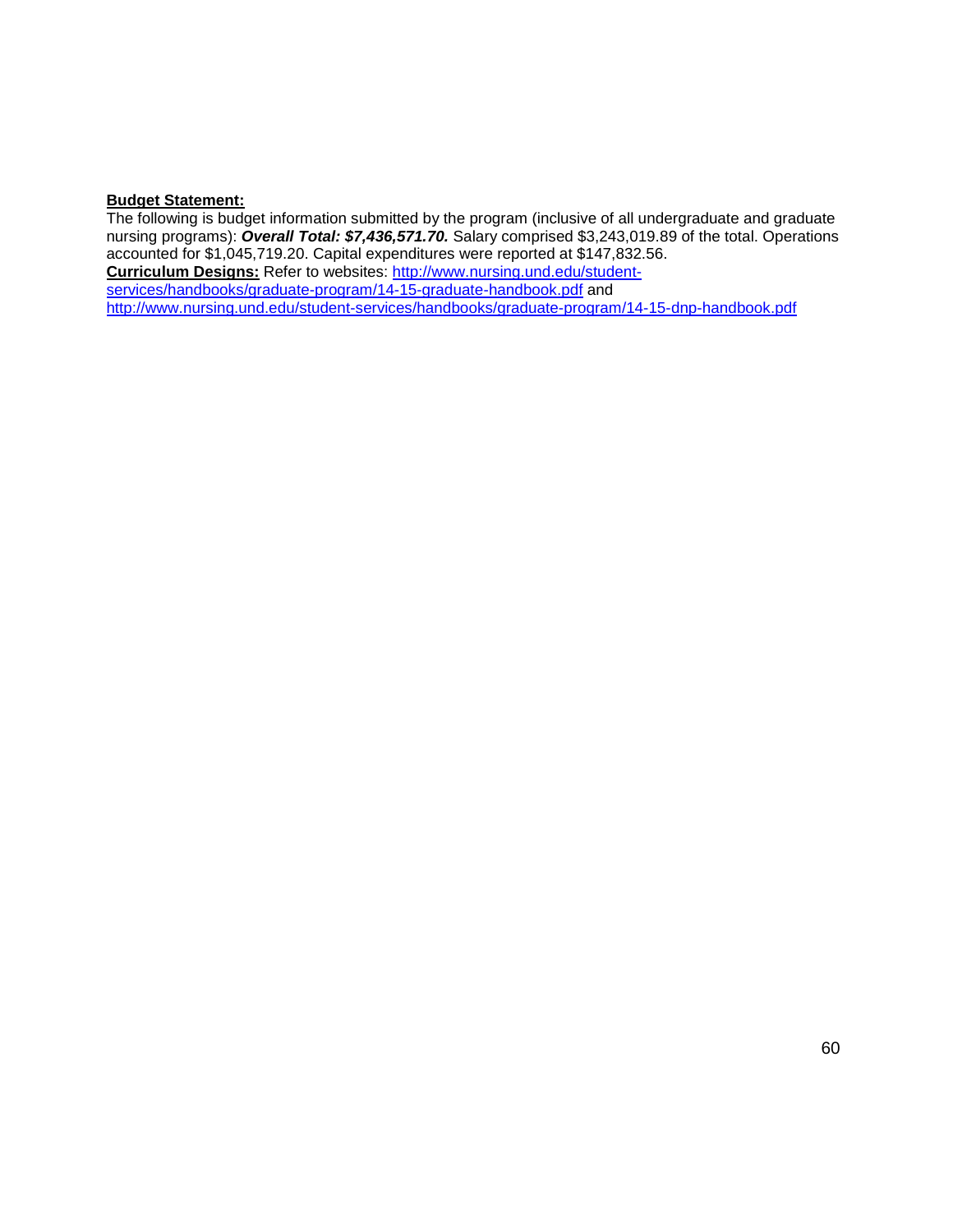# **SECTION FIVE**

回

린

已

囘

린

戸

戸

冋

囘

囘

囘

同

囘

 $\overline{\mathbf{r}}$ 

囘

冋

lr

冋

厄

冋

囘

己

互

 $\overline{\mathsf{F}}$ 

 $\overline{\mathbb{F}}$ 

匠

5

 $\overline{\mathsf{F}}$ 

5

 $\overline{\mathbb{F}}$ 

厅

 $\overline{\mathbb{F}}$ 

 $\overline{\mathbb{F}}$ 

 $\overline{\mathsf{F}}$ 

6

 $\overline{\mathsf{L}}$ 

 $\overline{\mathsf{F}}$ 

 $\overline{\mathfrak{h}}$ 

匠

回

回

回

囘

厄

모

**FISCAL YEAR 2014-2015**

# **Distance Nursing Education Program Recognition**

61

 $\overline{\mathsf{L}}$ 

互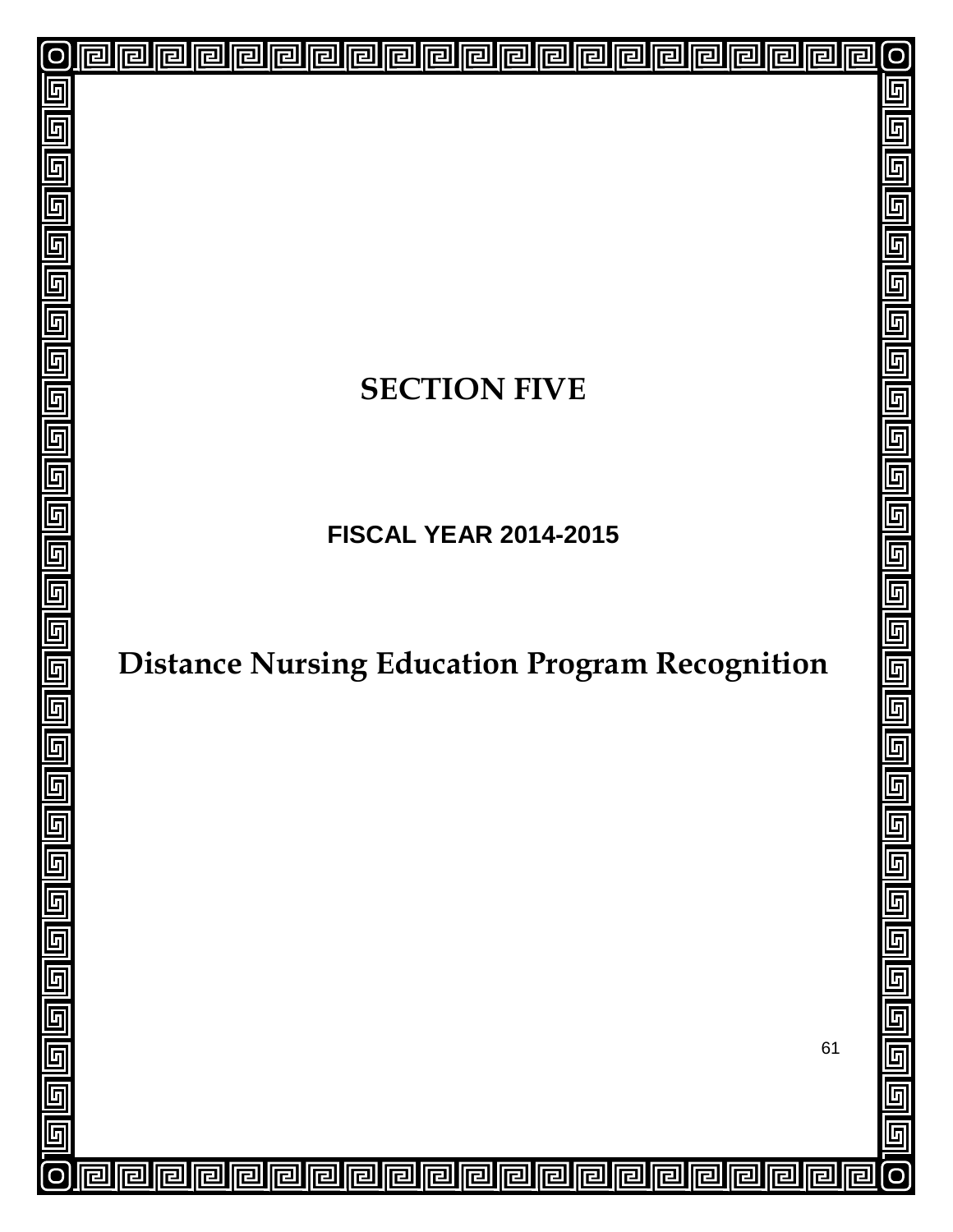| <b>Distance Nursing Education Program Recognition 2014-15</b> | Change from 2013-14 |                       |                                      |                           |                                |                           |                                    |
|---------------------------------------------------------------|---------------------|-----------------------|--------------------------------------|---------------------------|--------------------------------|---------------------------|------------------------------------|
|                                                               | Fall<br>2014        | <b>Spring</b><br>2015 | <b>Summer</b><br>2015                | <b>Total</b><br>2014-2015 | Percent for<br>program<br>type | Total<br>$2013 -$<br>2014 | Change<br>from<br>$2013 -$<br>2014 |
| Degree offered                                                |                     |                       | <b>Number of Student Experiences</b> |                           |                                |                           |                                    |
| Certificate PN                                                | 0                   | 0                     | O                                    | $\bf{0}$                  | <b>NA</b>                      | 0                         | <b>NA</b>                          |
| ASPN/AASPN                                                    | 173                 | 84                    | 66                                   | 323                       | 46.5%                          | 543                       | $-40.5%$                           |
| ADN/ASN                                                       | 102                 | 80                    | 58                                   | 240                       | 34.6%                          | 84                        | $+185.7\%$ <sup>*</sup>            |
| <b>BSN</b>                                                    | 19                  | 36                    | 18                                   | 73                        | 10.5%                          | 81                        | $-9.9\%$                           |
| <b>CRNA</b>                                                   | 12                  | 8                     | 4                                    | 24                        | 3.5%                           | 19                        | $+26.3%$                           |
| FNP/ANP/NNP/<br><b>WHNP/PMH</b>                               | 7                   | 14                    | 12                                   | 33                        | 4.8%                           | 17                        | $+94.1%$                           |
| <b>CNM</b>                                                    | 0                   | $\Omega$              |                                      | 1                         | 0.1%                           | 2                         | $-50%$                             |
|                                                               |                     |                       |                                      |                           |                                |                           |                                    |
| <b>TOTAL</b>                                                  | 313                 | 222                   | 159                                  | 694                       |                                | 746                       | $-6.97%$                           |

| <b>Distance Education Refresher Course Recognition</b> |                           |       |  |  |  |  |  |  |  |  |
|--------------------------------------------------------|---------------------------|-------|--|--|--|--|--|--|--|--|
|                                                        | Fall<br>2014              | Total |  |  |  |  |  |  |  |  |
|                                                        | <b>Number of Students</b> |       |  |  |  |  |  |  |  |  |
| LPN                                                    |                           |       |  |  |  |  |  |  |  |  |
| <b>RN</b>                                              |                           |       |  |  |  |  |  |  |  |  |
| ΤΟΤΑL                                                  |                           |       |  |  |  |  |  |  |  |  |